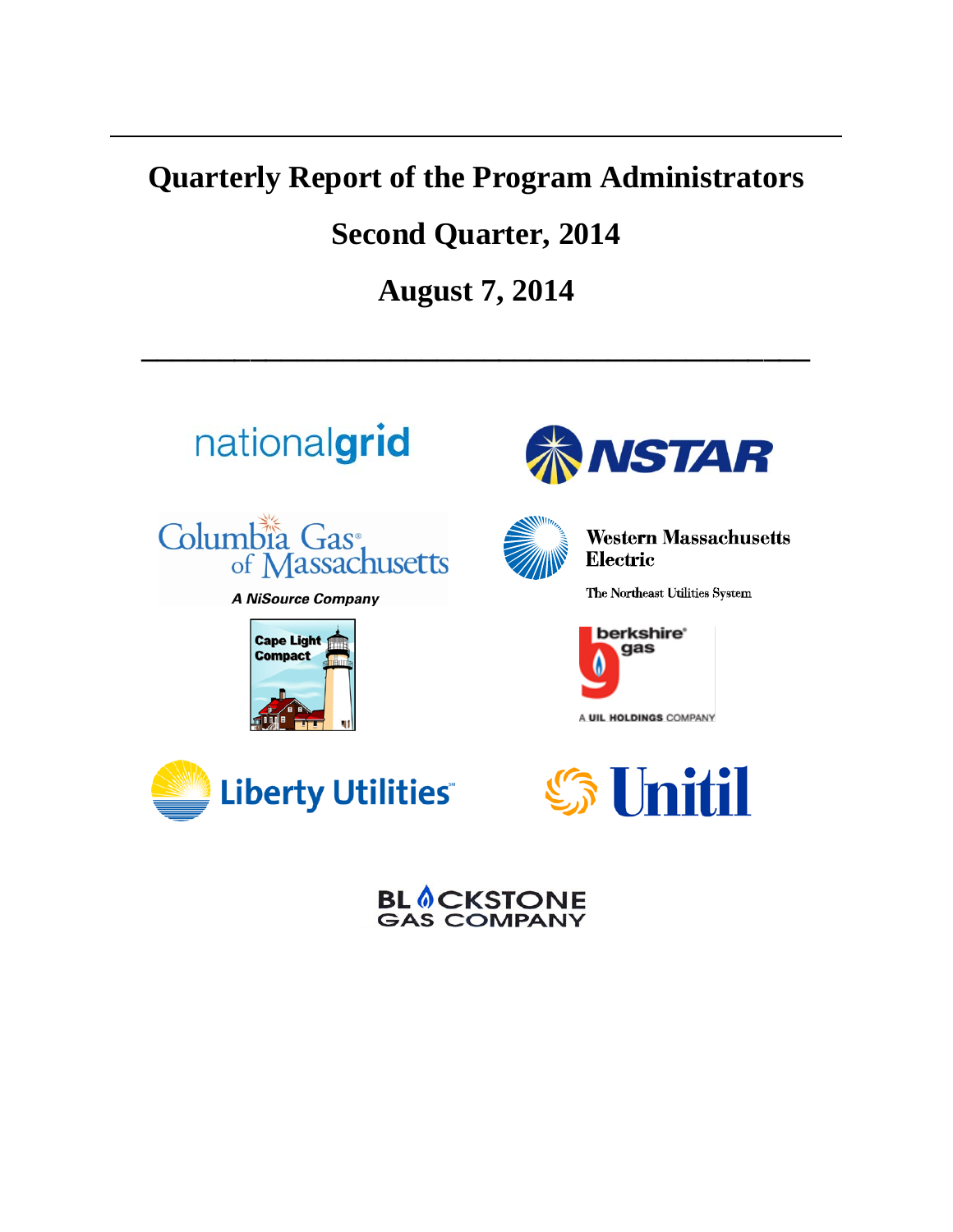#### **QUARTERLY REPORT TO THE EEAC QUARTER 2, 2014**

### **August 7, 2014**

#### <span id="page-1-0"></span>**I. Introduction**

Pursuant to the requirements of the Green Communities Act ("GCA"), codified at G.L. c. 25, § 22(d), "The electric and natural gas distribution companies and municipal aggregators shall provide quarterly reports to the council on the implementation of their respective plans. The reports shall include a description of the program administrator's progress in implementing the plan, a summary of the savings secured to date and such other information as the council shall determine."

Building upon this legislative mandate, as well as the Order of the Department of Public Utilities ("Department") in 2013-2015 Energy Efficiency Plans, D.P.U. 12-100 to D.P.U. 12-111 dated January 31, 2013, approving Three-Year Energy Efficiency Plans (the "Plans") for each Program Administrator ("PA"), this document serves to report on PA activities throughout the Commonwealth during the second quarter of  $2014$  $2014$  $2014$ .<sup>1</sup> This document presents narrative status updates regarding program implementation and specific areas of interest as requested by the Energy Efficiency Advisory Council ("EEAC" or "Council"), followed by quantitative data set forth at Attachment A.

The narrative portion of this Quarterly Report for the second quarter of 2014 is organized as follows:

<span id="page-1-1"></span><sup>1</sup> The PAs are required to file these Quarterly Reports with the Department of Public Utilities for informational purposes. 2010-2012 Energy Efficiency Plans, D.P.U. 09-116 – D.P.U. 09-120 and D.P.U. 09-121 – D.P.U. 09-128 (January 28, 2010).  $\overline{a}$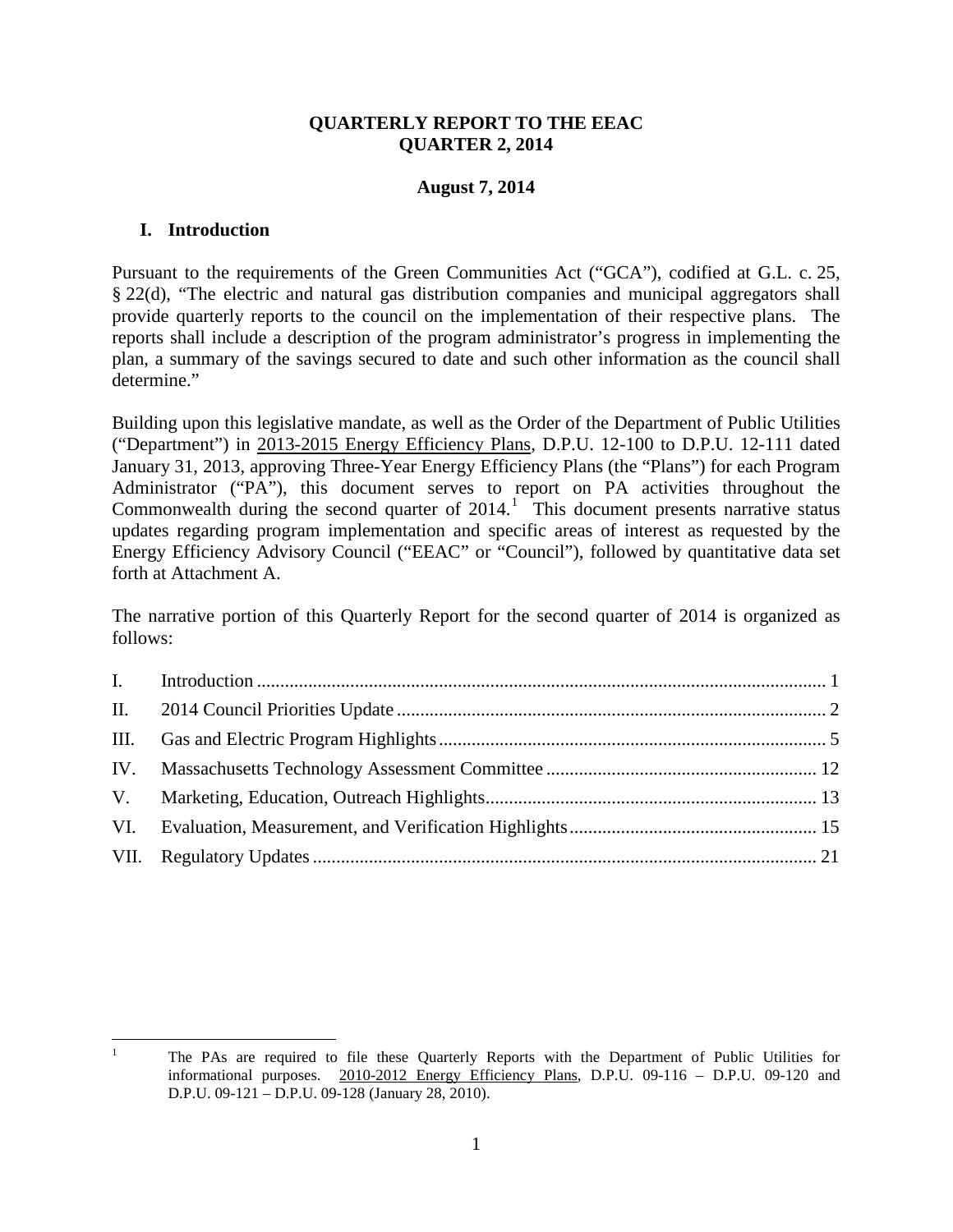#### <span id="page-2-0"></span>**II. 2014 Council Priorities Update**

**1.** *Design and Develop a Statewide Database: The Council maintains that designing and developing a comprehensive, accessible, secure statewide database is a top priority in 2014. Ideally, the statewide database will be operational in 2014.*

**ACTION:** In Q2, the PAs actively participated in EEAC database working group and subcommittee meetings convened by DOER and by Energy Platforms, the EEAC's database facilitator, on April 4 and April 28, 2014. On April 2, the PAs provided comments on privacy issues in Energy Platforms' conceptual proposal dated January 9. On April 15, the PAs provided comments on Energy Platforms' revised conceptual proposal dated April 1, 2014. The PAs also participated in discussions related to a Vision Statement for the statewide database. The PAs remain committed to working with DOER, the EEAC, and the Department to achieve the development of a statewide database that achieves the goals of this priority. The PAs have budgeted \$500,000 in each year of the 2013-2015 Plan for the design and development of a statewide database and associated costs.

In Q2, the PAs continued working on an interim data solution to assist in reporting while the statewide database is being scoped and developed. The PAs' progress in developing an online interim statewide database that is user-friendly, effective and timely can be viewed at [www.MassSaveData.com.](http://www.masssavedata.com/) The PAs expect this tool will improve access by stakeholders to currently reported PA data by providing a single source of information for the most up-to-date reported initiative-level PA data. As shown on the available tabs, this tool provides PA data in different formats and views and can automate the statewide view from 12 individual PAs. The website is currently populated with 2013 Q4 data, 2013 Plan-Year data, 2014 Q1 data and 2014 Q2 data.

In Q2, the PAs finalized a request for proposal ("RFP") for automating the technical reference manual ("TRM"). In the RFP, which was issued on June 2, the Program Administrators in the region solicited bids from consulting firms to provide automation of the TRMs in Connecticut, Massachusetts and Rhode Island. Currently, the Massachusetts and Connecticut TRMs reside in a Microsoft Word document and the Rhode Island TRM resides in a Microsoft Access database. By embarking on this solicitation together, the Program Administrators expect to not only realize cost savings through economies of scale, but reduce confusion to users that interface with multiple states' TRMs. It may also eventually contribute to greater consistency in the application of evaluation, measurement and verification results and uniformity in savings claimed for energy efficiency measures across the region. In Massachusetts, the PAs hope to have the TRM product operational by the end of 2014. The PAs look forward to discussing this tool and future functionality with stakeholders in 2014.

**2.** *Achieve C&I Savings and Benefits Goals: C&I savings goals were largely not met in 2011, 2012, or 2013, which consequently caused the PAs to fall short of*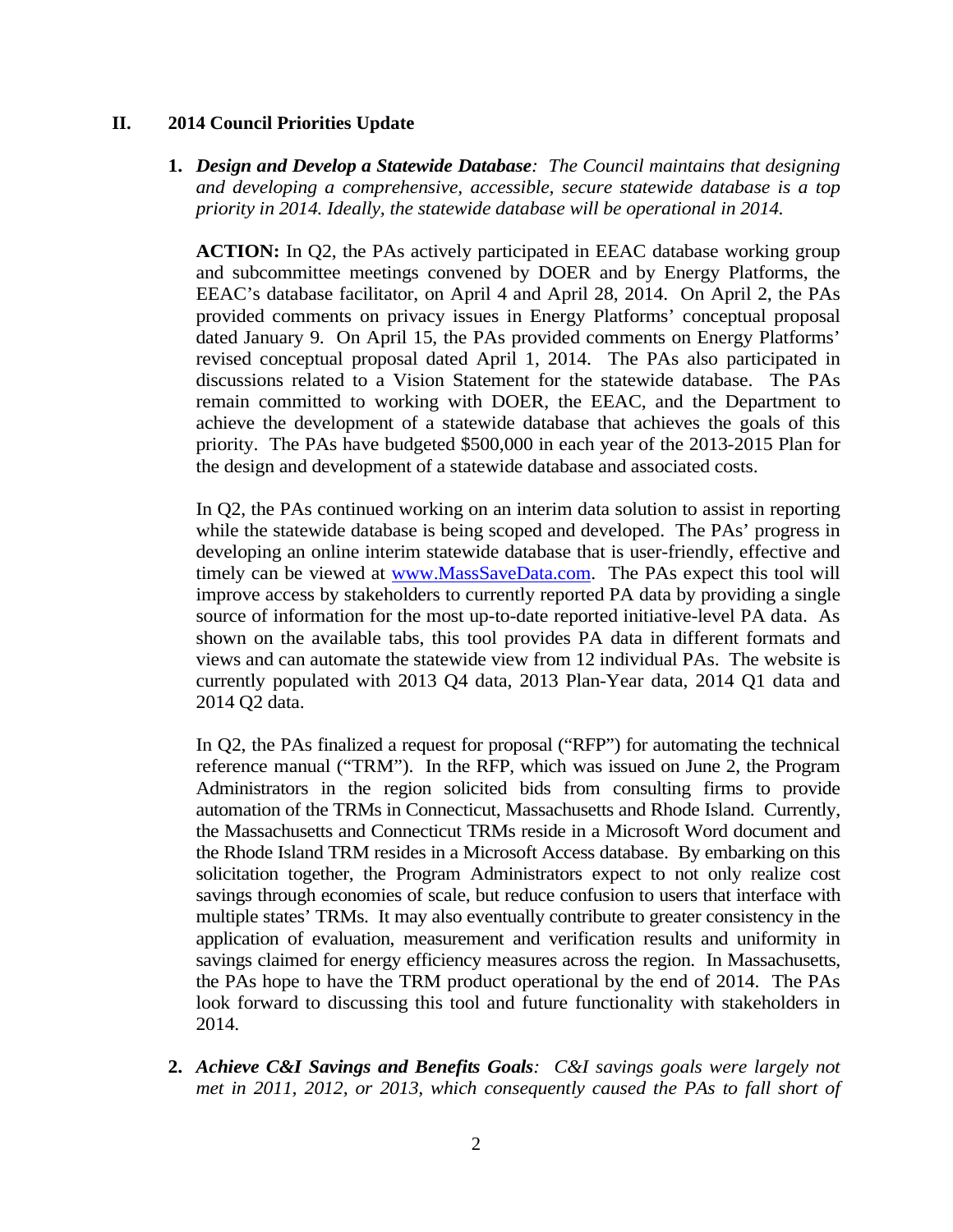*their portfolio goals in each of those years. The C&I electric shortfall in 2013 must be accounted for in 2014 and 2015, if the PAs are to meet their 2013- 2015 threeyear plan targets. In addition, the Council is interested in investigating opportunities to smooth out the rate at which savings are finalized throughout the year (i.e., mitigating the "hockey stick" effect).*

**ACTION:** In Q2, all PAs continued their efforts to increase C&I savings, including particular focus on CHP, segmentation, seeking deeper savings, new technology, hiring staff and adding vendors, and enhancing productivity. The PAs have analyzed the challenges in the program and the drivers of savings, including the current market, as well as implementation challenges, including capacity/availability of trade allies, customer scheduling constraints, and possible cross-program influences (upstream). In Q2, PAs emphasized increasing both breadth and depth of participation through targeted approaches, including segment based and technology based approaches. PAs have also looked into vendor driven delivery and enhanced marketing strategies.

PAs have dedicated resources to large customers that have the potential to bring in large savings, but note that these projects require longer development and implementation cycles with lots of engineering. PAs are also continuing to work on greater gas/electric integration and continuous inter-PA communication, with a constant focus on the customer. PAs are also focusing on new offerings, including leveraging the work of the MTAC, incorporating new measures as appropriate, and capitalizing on the latest technology improvements.

The PAs continued working with the EEAC consultants in Q2 on the deep dives related to the Implementation Update ("IU") submitted by the PAs on March 17, 2014. In Q2, the PAs and consultants worked on a deep dives for residential lighting, which was presented to the Council in June, and for C&I large retrofit, which was presented to the Council in July.

The PAs are committed to achieving stronger results in 2014 in the Large C&I Retrofit Program using strategies and tactics such as market segmentation, vendordriven programs, marketing, multi-year engagement plans, and investment in CHP. The PAs are expecting to increase large C&I performance year-over-year, but will also rely on other programs (including residential) to assist with reaching threeyear portfolio goals. For additional detailed information on the C&I efforts made by the PAs in Q2 toward achieving their savings and benefits goals, please see Sections III through V.

**3.** *Improve Customer Access to and Use of Energy Efficiency Programs: Clearly define, standardize, measure, and benchmark participation, develop and implement strategies for improving customer access to existing energy efficiency programs, and encourage deeper savings with participants.*

**ACTION:** The PAs have continued to improve customer access to and use of the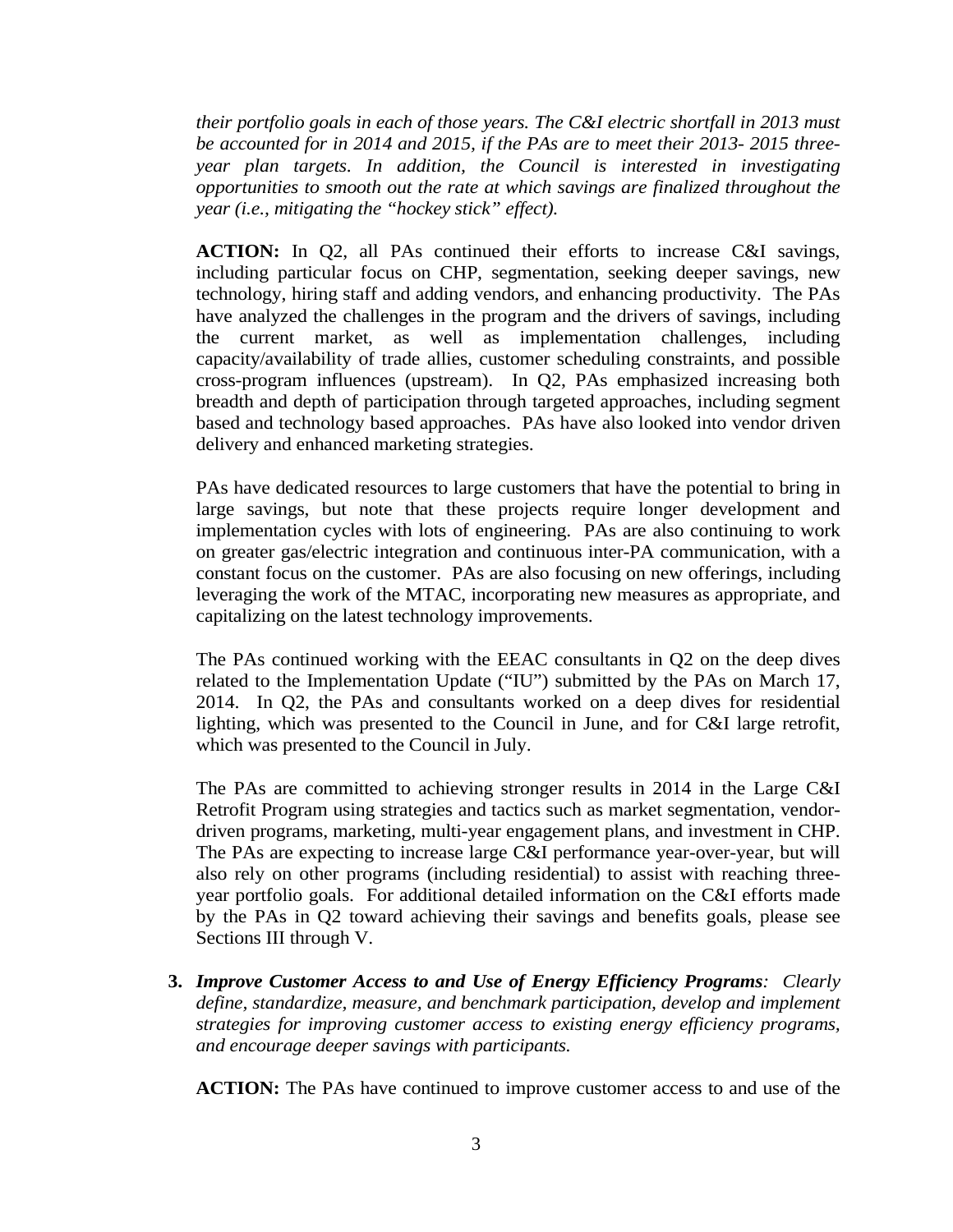energy efficiency programs through program design, implementation strategies, and marketing efforts. In Q2, the PAs had a strong focus on Statewide Marketing and Education. The Mass Save Awareness Campaign ramped up in Q2, with a diverse mix of media for spreading the word about Mass Save. The marketing campaign used online tools, including social media ads and targeted smartphone and tablet ads, as well as videos. The campaign also included radio, billboard, and other print ads, as well as other innovative strategies. The PAs also improved customer access by updating the Mass Save website in Q2. In addition to the regular tracking and website support activities, the PAs' vendor completed categorization and analysis of the 2013-2014 Voice of the Customer (VOC) survey feedback.

The PAs have engaged customers and provided access to programs through initiatives such as Efficient Neighborhoods+ $\mathbb{R}$ . The PAs spent a lot of time in Q2 planning for the second launch of Efficient Neighborhoods+, which includes seven areas that were selected for this second round. The PAs also added incentives including LED lighting, Early Furnace enhancement, and an Early AC enhancement. Additionally, the timeframe for Efficient Neighborhoods+ has been extended, and customers will have the opportunity to schedule their Efficient Neighborhoods+ home energy assessment from July 7, 2014 through the end of the year.

The HEAT Loan continued to be in high demand through the second quarter and is trending higher than YTD 2013. PAs have also sought to engage customers through varied sales promotions and through contractor incentives.

The PAs evaluate and measure energy efficiency efforts through their comprehensive EM&V efforts. Additionally, the PAs also continue to leverage their good working relationships with each other and with other stakeholders to better coordinate their efforts and share ideas and best practices to refine their approach to the successful delivery of energy efficiency. The PAs continued to have regular meetings of their management committees to facilitate the process of enhanced integration and coordination between gas and electric programs. The PAs continued their ongoing and consistent meeting and engagement with the Council's consultants, in order to benefit from ideas/suggestions based on the consultants' expertise and experience, as well as meetings with the low-income best practices committee, and other stakeholders. The PAs also continue their active search and review of new technologies through the MTAC. For additional detailed information on the efforts made by the PAs in Q2, please see Sections III through VI.

**4.** *Plan for the 2016-2018 Three-Year Plan: Continue, in 2014, to evaluate and assess effective, sustainable energy efficiency program approaches to prepare for and inform the development of the next three-year plan.*

**ACTION:** The PAs have continued to reflect on program delivery in Q2, including reviewing program successes and challenges, in order to support sustainable energy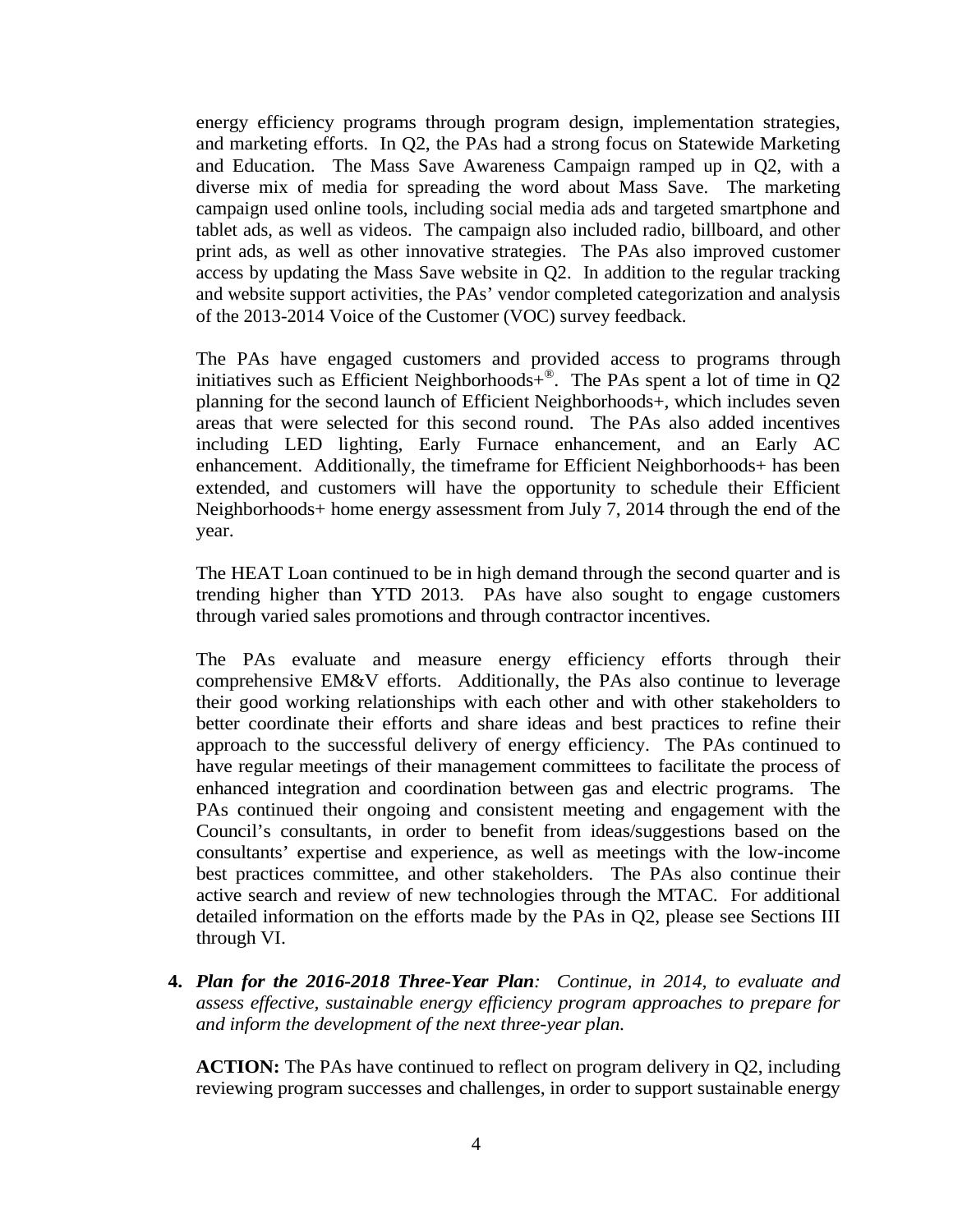efficiency programs and to consistently seek greater savings. This analysis will help to determine the best approaches for the 2016-2018 three-year plan. PAs have continued their robust EM&V efforts in Q2, and are making progress on the planned studies described in the Evaluation Strategic Plan. The results of these studies will be taken into consideration in the development of the 2016-2018 Plan. PAs have also had monthly meetings of the Evaluation Management Committee ("EMC") as well as the Planning and Analysis Group, where PAs and the EEAC's consultants have brainstormed some areas of focus for the next three-year plan. The PAs have also started planning for the 2015 Avoided Energy Supply Cost ("AESC") Study and expect to issue a request for proposal in 2014. For additional details on the PAs' evaluation activities in Q2, please see Section VI below.

### <span id="page-5-0"></span>**III. Gas and Electric Program Highlights**

Since the Department of Public Utilities approved the Gas and Electric Three-Year Energy Efficiency Plans on January 31, 2013, the Program Administrators have been proceeding with the implementation of their EEAC-endorsed 2013–2015 Plans.

In Attachment A, the PAs present quantitative cost and savings data, along with other data. The PAs will keep the EEAC apprised of significant cost and savings variances from Plan goals that become apparent as the PAs continue to implement programs over the three years of the Plan.

### **RESIDENTIAL SECTOR**

#### *Residential New Construction*

At the end of the second quarter, the Program completed over 2,656 units statewide. PAs are on track to reach statewide goal. Recruitment plans continue to be implemented for territories with historically lower housing starts, with focus on both participating and non-participating builders.

At the end of June there were 143 communities that had adopted the Stretch Energy Code. During the second quarter, several towns across the Commonwealth adopted the Stretch Code including: Dalton, Everett, Goshen, Halifax, Lanesborough, Stoughton, Upton, Wellfleet and Holliston. The program continues to provide training, technical assistance and incentives to meet the new energy code to assist builders, building code offices and trade allies. Currently, 60+ Home Energy Rating companies receive this type of support through the program.

## RESIDENTIAL HIGH-RISE NEW CONSTRUCTION

At the end of June 2014, 13 projects with 911 residential units completed the multi-family highrise program path: 139 low-income units and 772 non-low-income units. This represents a 29% completion rate of all 2014 enrolled projects. Recruitment efforts among the most active multifamily developers continued throughout the last quarter with weekly lunch and learn events, project reviews and site meetings.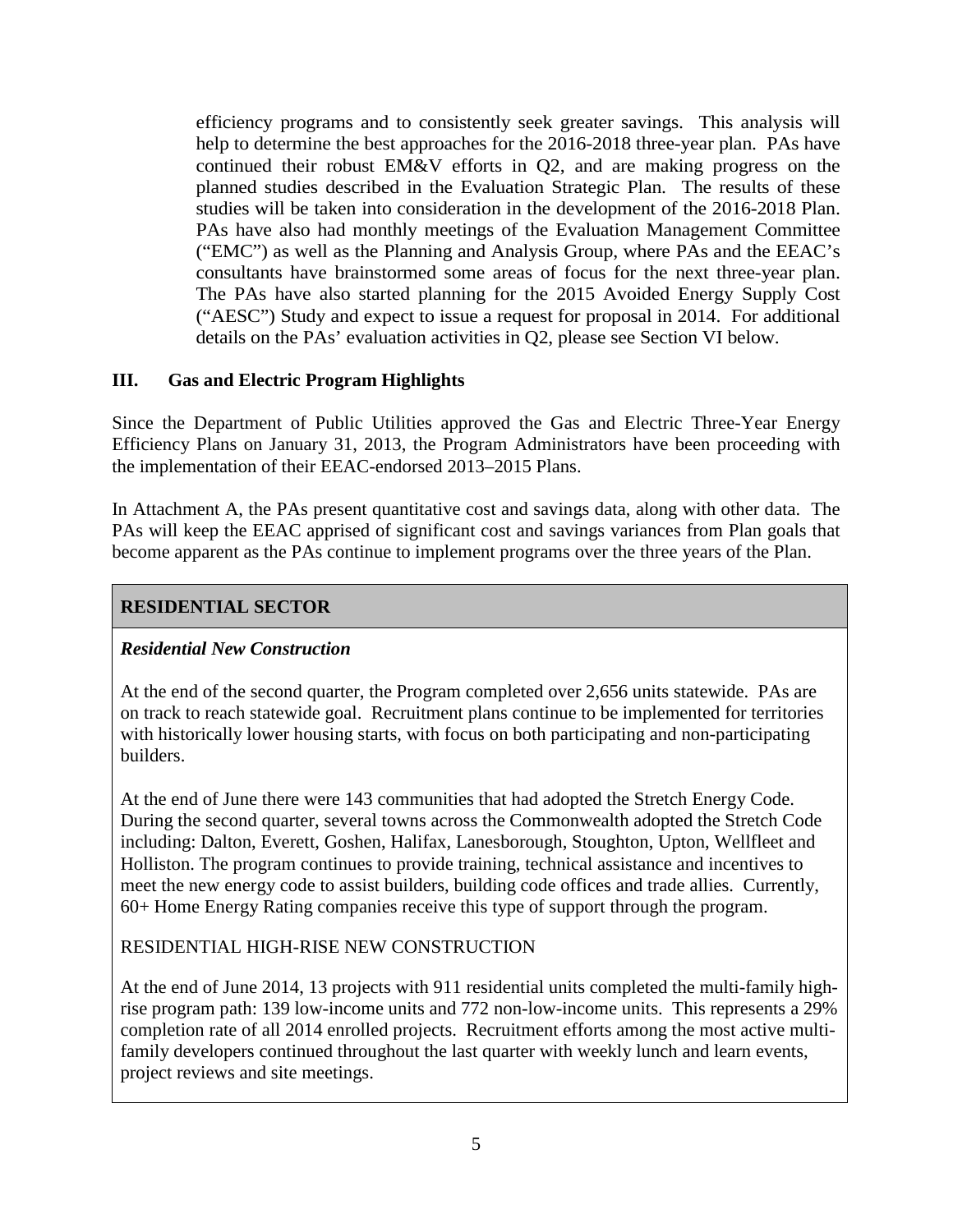## C&I COORDINATION

Monthly project meetings were held with C&I and residential staff members of NSTAR and National Grid to review and qualify projects for participation in the MFHR program. The meetings are focused on identifying all cost-effective energy saving opportunities and preventing the double counting of savings for projects that have submitted custom.

## *Multi-Family Retrofit*

Through the conclusion of 2014's second quarter, most PAs are on course to achieve annual spending and savings goals. Enrollment trends are consistent with prior periods. The Multi-Family Market Integrator continues to report increased call volumes for Multi-Family services, with a year to date increase of 44% over 2013.

The Multi-Family Working Group continued to meet regularly throughout the second quarter, driving many positive programmatic enhancements, including the assessment of new measures and implementation strategies, as well as the creation of a 60 second introduction video to the Mass Save Multi-Family Program.

## *Home Energy Services and HEAT Loan*

Most PAs are trending well in the second quarter of 2014 for the Home Energy Services Program. The PAs continue to implement some of the new enhancements from last year while exploring the implementation opportunities for the 2014 new enhancements.

## *Continuing Initiatives:*

- Electric PAs' introduction of LEDs and Advanced Power Strips during the HEA
- Pre-Weatherization Barrier Offer
- Cross Program Promotions
- 2-4 Unit Incentive (Renew Boston)
- Early Boiler Replacement Rebate
- Early Furnace Replacement Rebate
- Early Air Conditioning Replacement
- Enhanced Customer Bonus Initiatives
- Rebates for Wireless Enabled Thermostats (some PAs)

## *2014 Initiatives Currently in Development:*

- Efficient Neighborhoods+ $^{\circ}$
- Deeper Savings Initiative
- Contractor Incentives

The High Efficiency Lighting RFP was awarded in the second quarter of 2014. Due to economies of scale, the participating PAs and programs were able to realize significant cost savings on CFL and LED bulbs. With these savings, the PAs will be able to transition to offer customers additional LED bulbs during the Home Energy Assessment above and beyond the current limitations.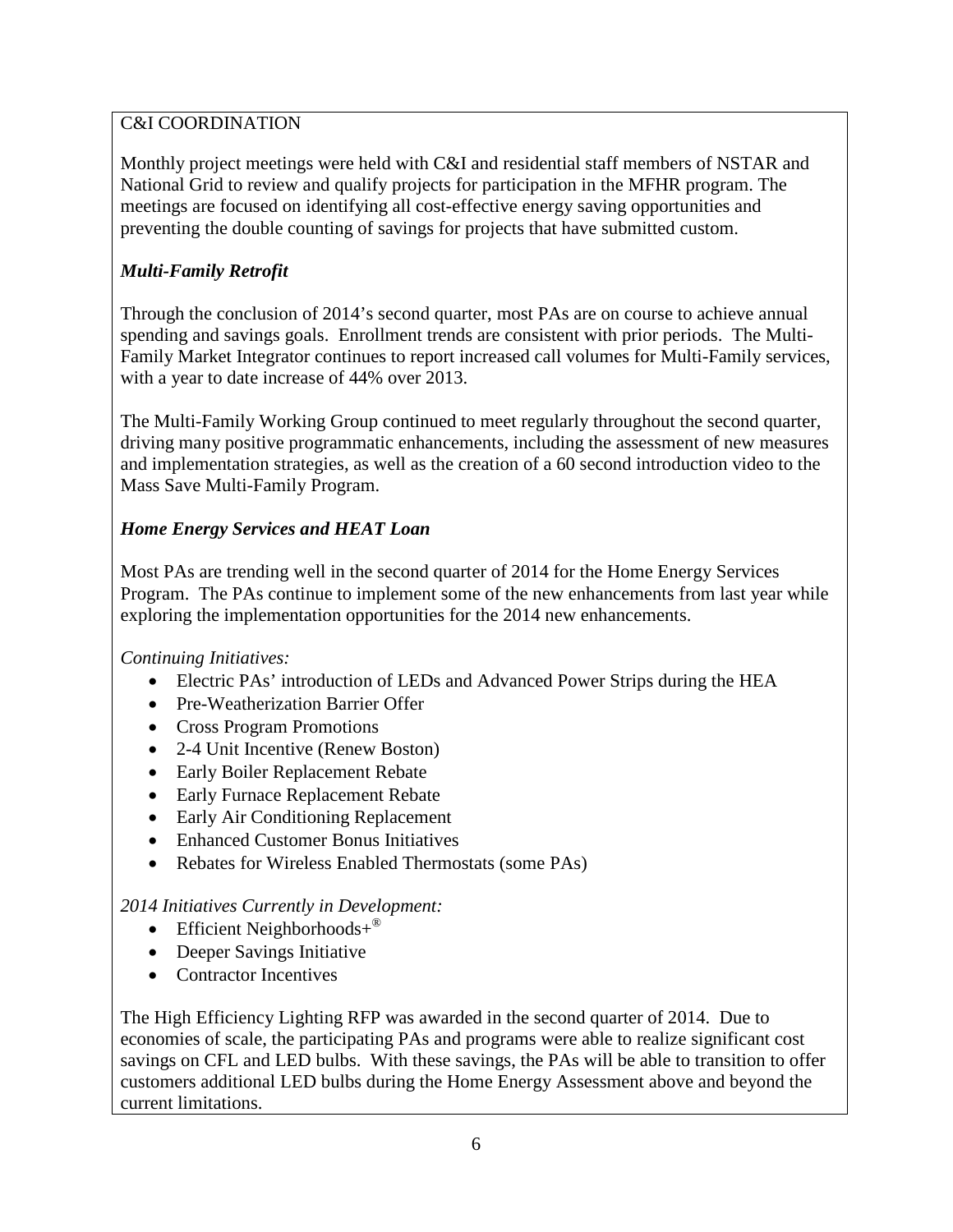The PAs spent a lot of time in Q2 planning for the second launch of Efficient Neighborhoods+. Seven areas were selected for this second round. The PAs added some incentives including LED lighting, Early Furnace enhancement, and an Early AC enhancement. Additionally, the timeframe for Efficient Neighborhoods+ has been extended, and customers will have the opportunity to schedule their Efficient Neighborhoods+ home energy assessment from July 7, 2014 through the end of the year.

Through the second quarter, the Contractors Best Practices Working Group (BPWG) has tackled many programmatic topics. The subcommittees continue to meet to work through performance standards, training, and new technologies.

The HEAT Loan continued to be in high demand through the second quarter and is trending higher than YTD 2013. Due to the Early Boiler, Early Furnace and newly added Early AC Replacement Rebates, the PAs anticipate more HEAT Loans in the summer months. Additionally, the DOER's Expanded HEAT Loan Offering was finalized and became available to customers in Q2.

## *Residential Lighting*

The Lighting & Products PAs received the ENERGY STAR® Partner of the Year – Sustained Excellence Award at the ENERGY STAR conference in April. The award was presented to the sponsors of NEEP for the PAs' longstanding dedication to regionally coordinated energy efficiency programming designed to drive market transformation for ENERGY STAR certified lighting and products.

In April, the PAs released an RFP for the Marketing contract for Lighting & Products. The RFP was sent to 14 potential bidders with five vendors responding. Northeast Utilities' procurement department is currently in the process of negotiating terms before awarding the contract. RFPs for Rebate Processing, the Online Catalog and Field Services will be going out later this year as well.

The PAs continue to execute innovative lighting promotions with various manufacturers and retailers. In May, the PAs launched a social coupon in partnership with GE and Wal-Mart via their Mass Saver's Facebook page. The social coupon was valid for \$5.00 off of GE LED bulbs at Wal-Mart and was made available if consumers completed an entry form on the Facebook page. A total of 1,700 coupons were downloaded for use over the 30 day promotional period.

During the month of June, the PAs completed a sales promotion that was designed with the input of their Facebook fans. Fans were asked to vote on three potential bundles. They selected a bundle that included two LED light bulbs and four CFL A-Lamps. The sales promotion ran for a total of ten days during which time 1,600 packages were sold.

In addition to social media promotions, the PAs began working with Philips and TCP on two promotions that will have a strong in-store presence this October in stores such as Home Depot, Wegman's, and various independent hardware stores. The PAs also launched a mobile LED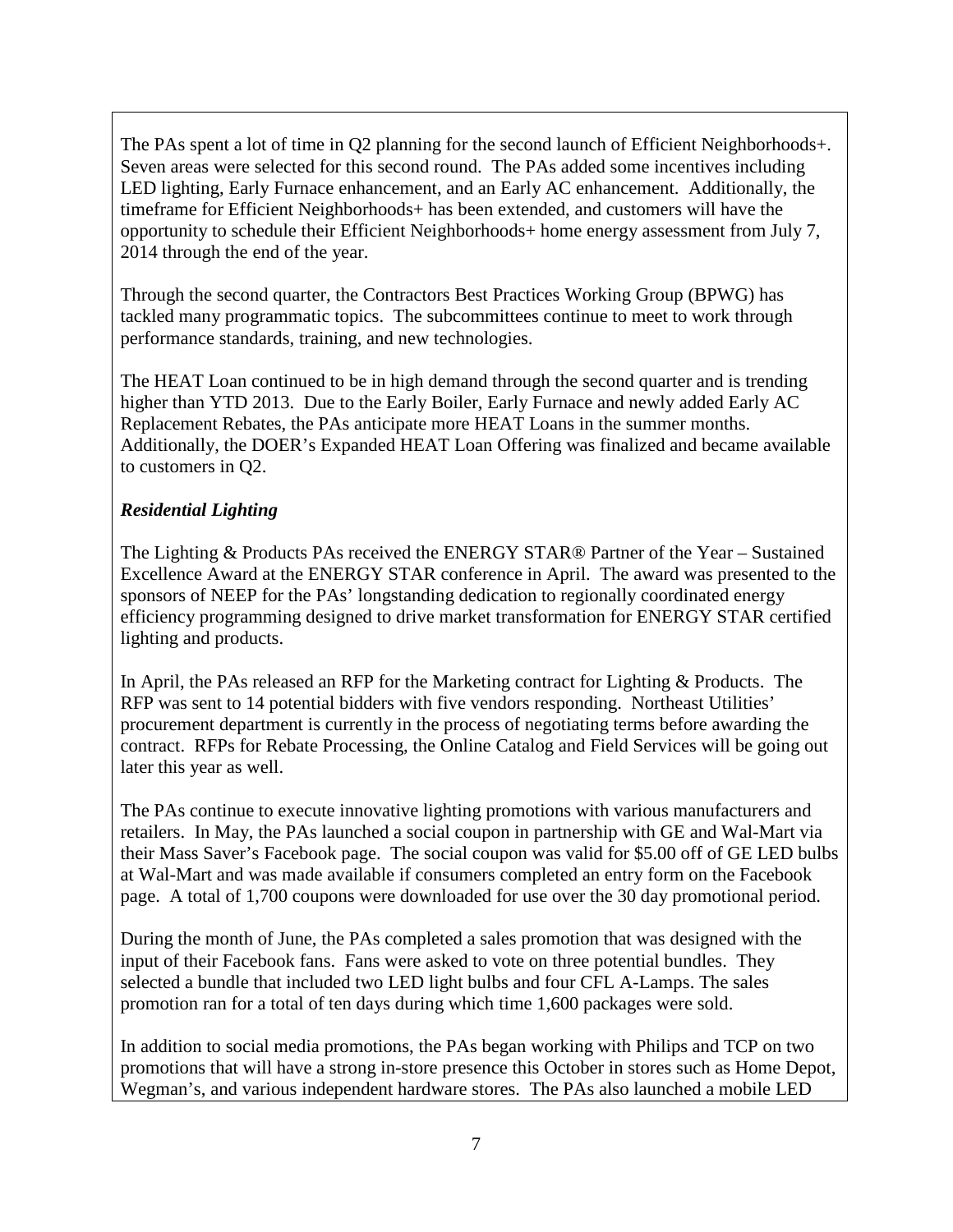pilot designed to target customers interested in LEDs and direct them to stores participating in the PAs lighting programs that carry LED bulbs.

## *Residential Consumer Products*

Two new evaluated measures, ENERGY STAR® dehumidifiers and CEE Tier 3 clothes washers, are being added to the PAs' program offerings. New rebate forms, in-store signage, and retail recruitment began in June to coincide with supporting these new categories. During Q2, the PAs began to engage retailers on unique ways to promote appliances and electronics. The PAs worked on an agreement with Best Buy for an instant rebate refrigerator promotion tentatively set to start in the middle of July. In addition, BJ's has agreed to send out a coupon to the PAs' customers for ENERGY STAR high efficiency room air conditioners. The mailing was slated to go out early July.

## *Gas Residential Heating and Water Heating*

The GasNetworks working group continues to integrate with Home Energy Services marketing efforts to help promote the Early Boiler and Early Furnace Replacement offers. HVAC and Plumbing Supply Houses across the commonwealth are provided with Early Heating Replacement offer materials. Flyers are posted in visible areas and laminated cards describing the offer details are available to contractors on sales counters.

June's GasNetworks newsletter highlights Mass Save's Early Boiler and Early Furnace Replacement as well as the newly released Early AC and Ducted Heat Pump Replacement offer.

In May, the GasNetworks working group has improved the Google analytics functions of GasNetworks.com. Q2 analytics data will be used to establish a baseline as the PAs look to refresh the site's content.

GasNetworks continues to expand its circuit rider outreach to Big Box Stores, Supply Houses, and Retail Outlets. Some Q2, 2014 highlights include:

| 5/10 | The Home Depot Educational Table       | Quincy        | <b>MA</b> |
|------|----------------------------------------|---------------|-----------|
| 5/18 | Fiesta de las Madres                   | Lawrence      | <b>MA</b> |
| 5/21 | Melrose DPW Day                        | Melrose       | <b>MA</b> |
| 5/29 | Tower Hill Green Expo                  | Springfield   | <b>MA</b> |
| 5/31 | The Home Depot/Radio Disney            | Chelsea       | <b>MA</b> |
| 5/31 | The Home Depot Educational Table       | Plymouth      | <b>MA</b> |
| 6/5  | <b>EMC</b> Energy Event                | Hopkinton     | <b>MA</b> |
| 6/11 | National Grid Energy Fair              | Northborough  | MA        |
| 6/28 | The Home Depot Red, White & Blue Event | <b>Natick</b> | <b>MA</b> |

Customers and contractors continue to utilize online submission of rebate applications, with online applications increasing every month in 2014. Online applications currently make up over 60% of total submissions.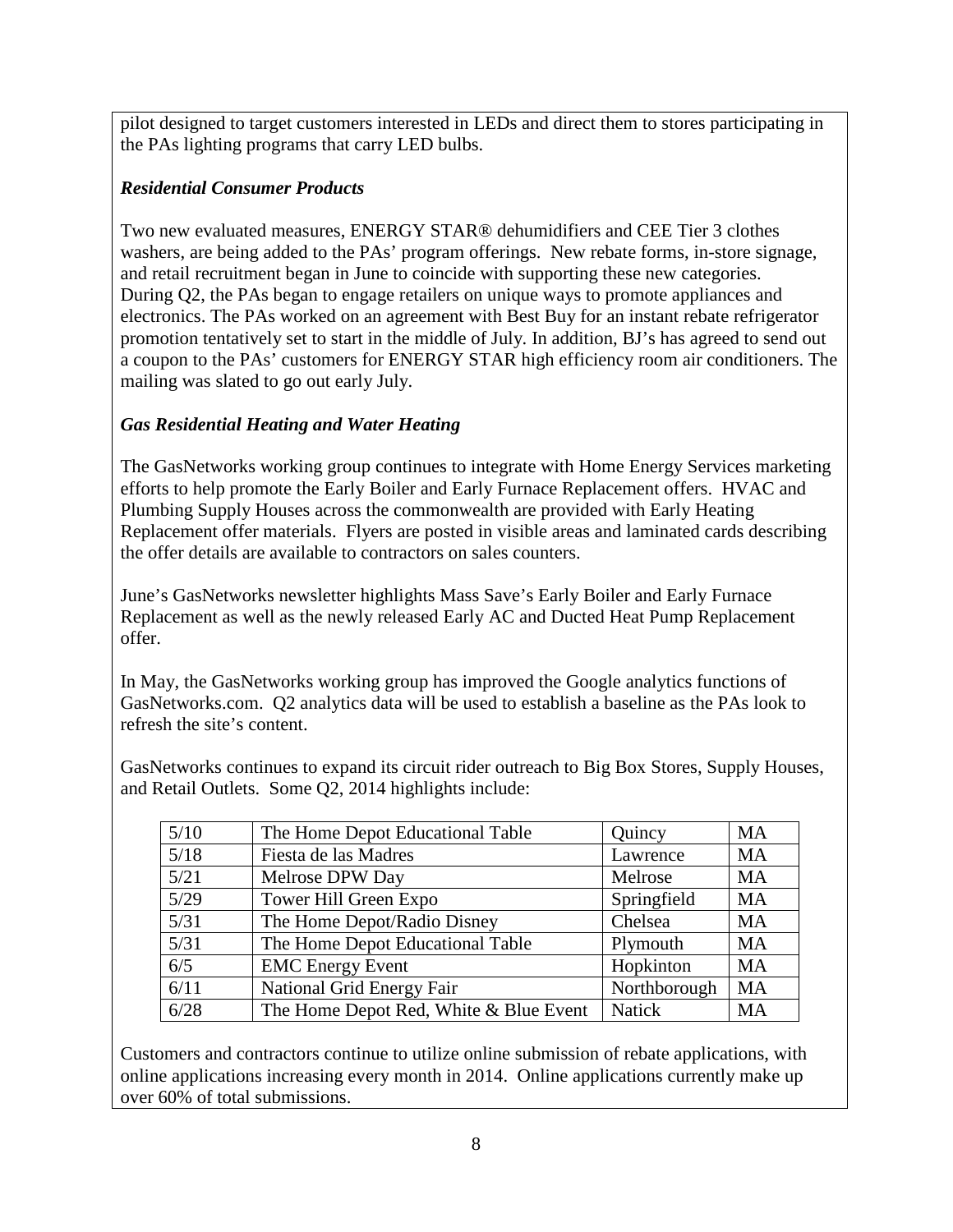## *Electric Residential Cooling and Heating*

The Cool Smart working group has worked with the Home Energy Services group and Participating Cool Smart Contractors to release the Early AC and Ducted Heat Pump Replacement measure. This program enhancement allows customers to replace functional, inefficient central air conditioning or central heat pump equipment and receive up to \$1,000 in equipment incentives.

Early AC incentives became available on July  $1<sup>st</sup>$  and can be combined with Early Boiler and Early Furnace offers for qualifying customers. Customers may qualify for Early AC incentives by working directly with a Participating Cool Smart Contractor or by requesting a Mass Save site and selecting any licensed contractor of their choice.

Taking an integrated approach, the Cool Smart PAs have teamed with the GasNetworks working group to offer HVAC-related training workshops at the upcoming GasNetworks Conference in September. Cool Smart's lead vendor will again provide multiple sessions at the conference, including duct sealing and ductless mini-split heat pump installation best practices. With the cooling season in full swing, healthy production across all program offerings continues, with most PAs reporting production on track to meet or exceed goals.

## **LOW-INCOME SECTOR**

## *Low-Income Single Family*

The Low-Income Single Family budgets and savings vary by PA, but generally they are on target for the second quarter of 2014, with an expectation of meeting and/or possibly exceeding goals.

The statewide RFP for the fulfillment distributor of High Efficiency Lighting Products for all residential and low-income, direct install programs was awarded in the second quarter. The PAs realized significant cost savings through this effort and are in the process of transitioning the bulb offer to allow for more installations of LED bulbs within income eligible customer homes.

Additionally, the PAs continue to participate in the Best Practices Working Group to coordinate statewide on all aspects of the Low-Income Retrofit Programs and review any new measures for possible inclusion within the program.

## *Low-Income Multi-Family Retrofit*

The Low-Income Multi-Family budgets and savings vary by PA; however, most PAs are on or ahead of target for budget and savings goals. There are several projects currently in the pipeline across the Commonwealth, so the PAs anticipate a very productive third and fourth quarter in 2014.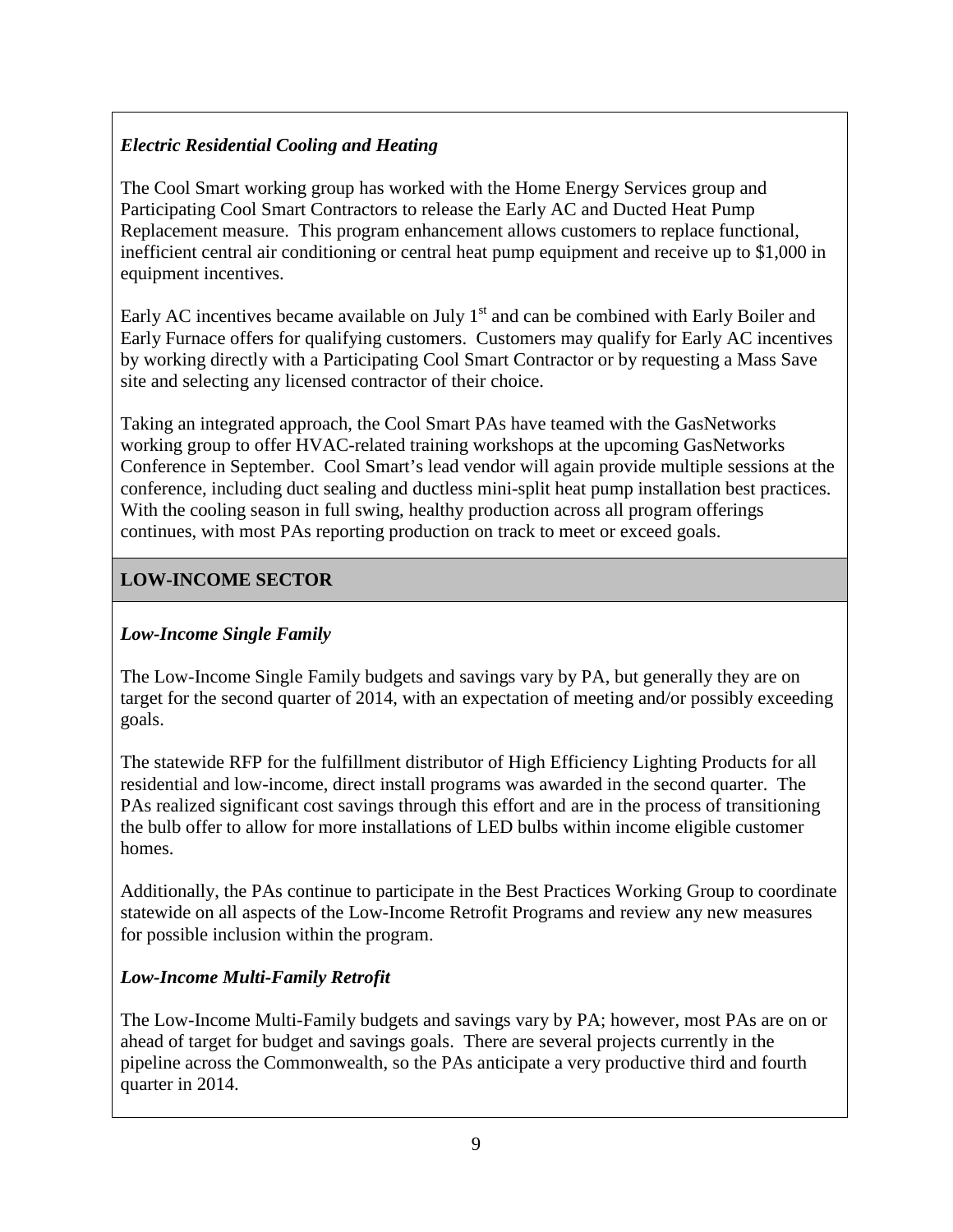The statewide RFP for the fulfillment distributor of High Efficiency Lighting Products for all residential and low-income, direct install programs was awarded in the second quarter. The PAs realized significant cost savings through this effort and are in the process of transitioning the bulb offer to allow for more installations of LED bulbs within income eligible customer homes.

Even though the Multi-Family Benchmarking Metric was finalized in 2013, the PAs continue to utilize the WEGOWise Multi-Family Benchmarking tool to help to identify the least-efficient buildings among all those eligible for funding and aid in the prioritization of energy efficiency projects to make the most of the budgets.

## **COMMERCIAL AND INDUSTRIAL SECTOR**

In Q2, the Program Administrators continued to work diligently toward achieving the 2014 savings goals while actively exploring opportunities to expand offerings, enhance strategies and to encourage consistent participation throughout the year.

**Commercial Real Estate (CRE)**: The CRE Working Group, comprised of representatives of the PAs as well as DOER and members of other stakeholder groups, continued its investigation into opportunities for improving participation by CRE customers in the efficiency programs. A presentation on the latest findings and activities of the Working Group was presented at the May EEAC meeting and the results of a survey of CRE decision makers was completed for the CRE Working Group by Opinion Dynamics (ODC). The ODC report includes the results of interviews with executives at many of the largest Massachusetts commercial real estate and property management firms, representing approximately one quarter of the 200 million square feet of office commercial real estate in the Greater Boston area. The PAs plan to use the findings from this research as an input to the design and planning of the efficiency programs.

**Grocery**: One Massachusetts PA is working with PECI on a segmentation delivery approach for grocery customers. CLC contracted with PECI in June to coordinate a three-site test of the EnergySmart Grocer approach in the latter half of 2014. The test will focus on targeting midsized independent grocers in CLC's territory, with the hope of increasing customer engagement and savings.

**LED Street Lighting**: In its most recent rate case, Unitil was approved to offer LED outdoor street light rates (utility owned) to its customers. Unitil will work with the other PAs to establish a protocol for using energy efficiency funds to incent conversions to LEDs for utility owned lighting. In addition, Unitil is in the process of working with one of its municipalities for a potential retrofit project to LED outdoor street lights for customer owned lighting. This project will produce a significant amount of energy savings and improve lighting quality.

**Building Performance Through Circuit Level Monitoring**: CLC selected five candidate buildings for a Building Performance study with Peregrine Energy Group. The goal is to test Peregrine's circuit level monitoring approach with the small to mid-sized commercial/ municipal building customers that are common to CLC's customer base to identify operational solutions. Candidate buildings included a police station, a library, a high school, a courthouse,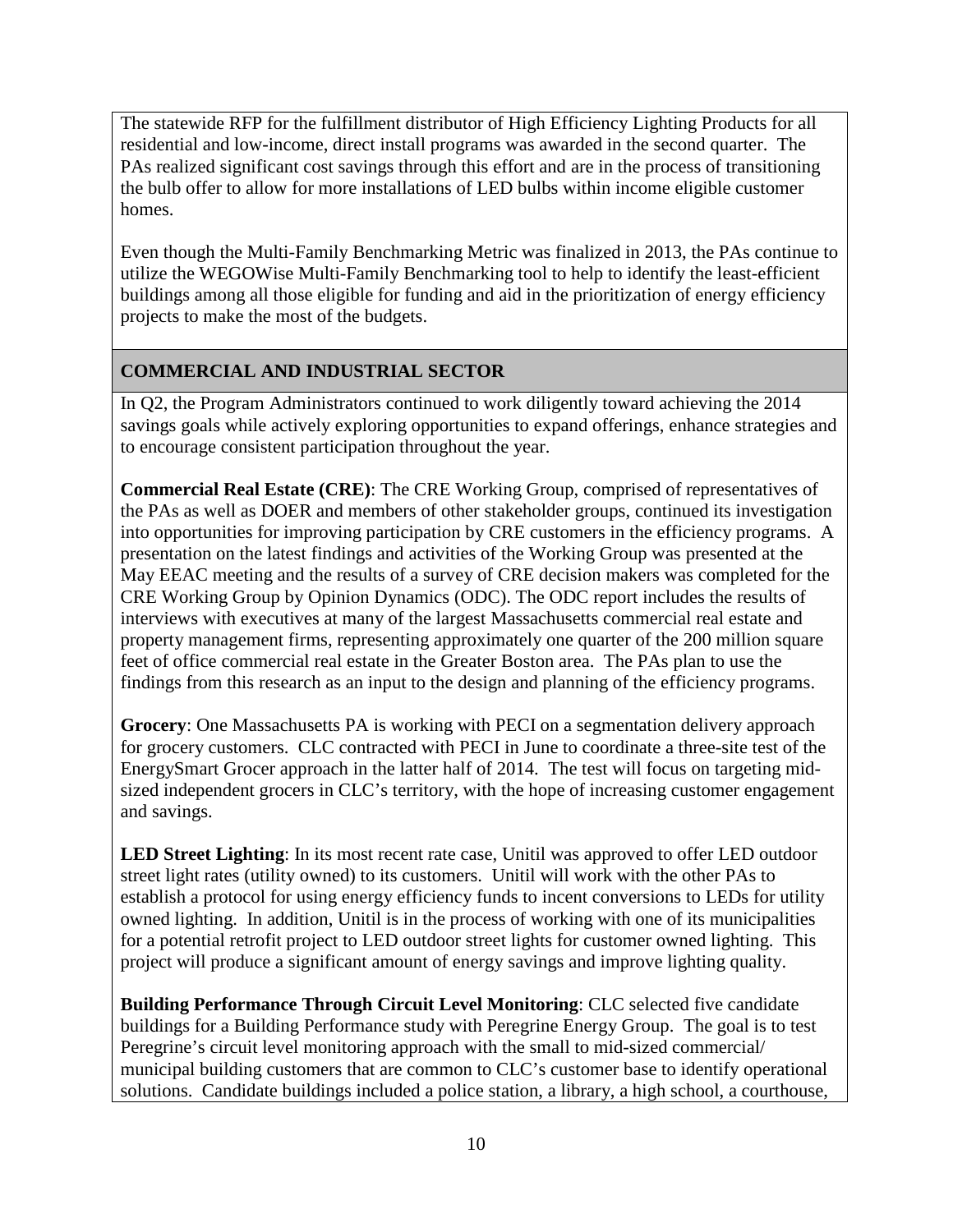and a restaurant.

**Retro-commissioning**: The PAs, working in collaboration with the EEAC Consultants, completed a collaborative effort to identify retro-commissioning (RCx) program features that qualify as best practices. The goal is to ensure that the Massachusetts programs are optimized to address market barriers while generating reliable savings and meeting cost-effectiveness requirements.

**New Measures for Small Business**: Cape Light Compact began working with an energy engineering services firm in Q2 to look at testing new measures for application to its small C&I customer base. The current effort is focused on a series of test installations for four prospective non-lighting measures that CLC hopes will show promise in its territory. Installations are expected to take place in Q3 and Q4 of 2014 with an eye toward wider implementation depending on results.

**Events and Outreach**: The PAs in Western Massachusetts met with their Small Business program vendors in April for a brainstorming session to identify ways to improve adoption of deeper prescriptive gas measures. During subsequent conversations among the PAs' Small Business program managers, the PAs decided that a statewide Small Business training session will be held as part of the Annual GasNetworks Conference on September 25th, 2014. Training will cover the fundamentals of commercial gas programs and offerings and an open forum about gas/electric custom opportunities.

## **Subcommittee Activities**

The various C&I Subcommittees discussed a number of issues and areas for possible improvement during Q2. Details for each Subcommittee are as follows:

## **Electric Non-Lighting**

- A Best Practices Study on retro-commissioning programs from across the US and Canada was completed. Topics such as pre-screening projects, up-front cost support, savings estimation tools, and long term implementation support were all identified as potential areas for a future, more focused, retro-commissioning program.
- The PAs participated in a two day eQUEST training covering model review, model calibration, specialized building systems, and advanced modeling techniques.

## **Lighting**

- The Network Lighting Controls (NLC) initiative has approved three additional lighting controls vendors to participate in the initiative, and a vendor has also developed an advanced lighting controls calculator for NLC that will be ready for trial in August.
- A review process to make more lighting technologies available through the upstream delivery model is being developed.
- Subcommittee members attended LightFair 2014 in Las Vegas and identified several promising new lighting trends and technologies for our programs. Some of the promising technologies include integrated LED fixtures with network controls and improved LED module efficacy and color rendering as well as the increasing role of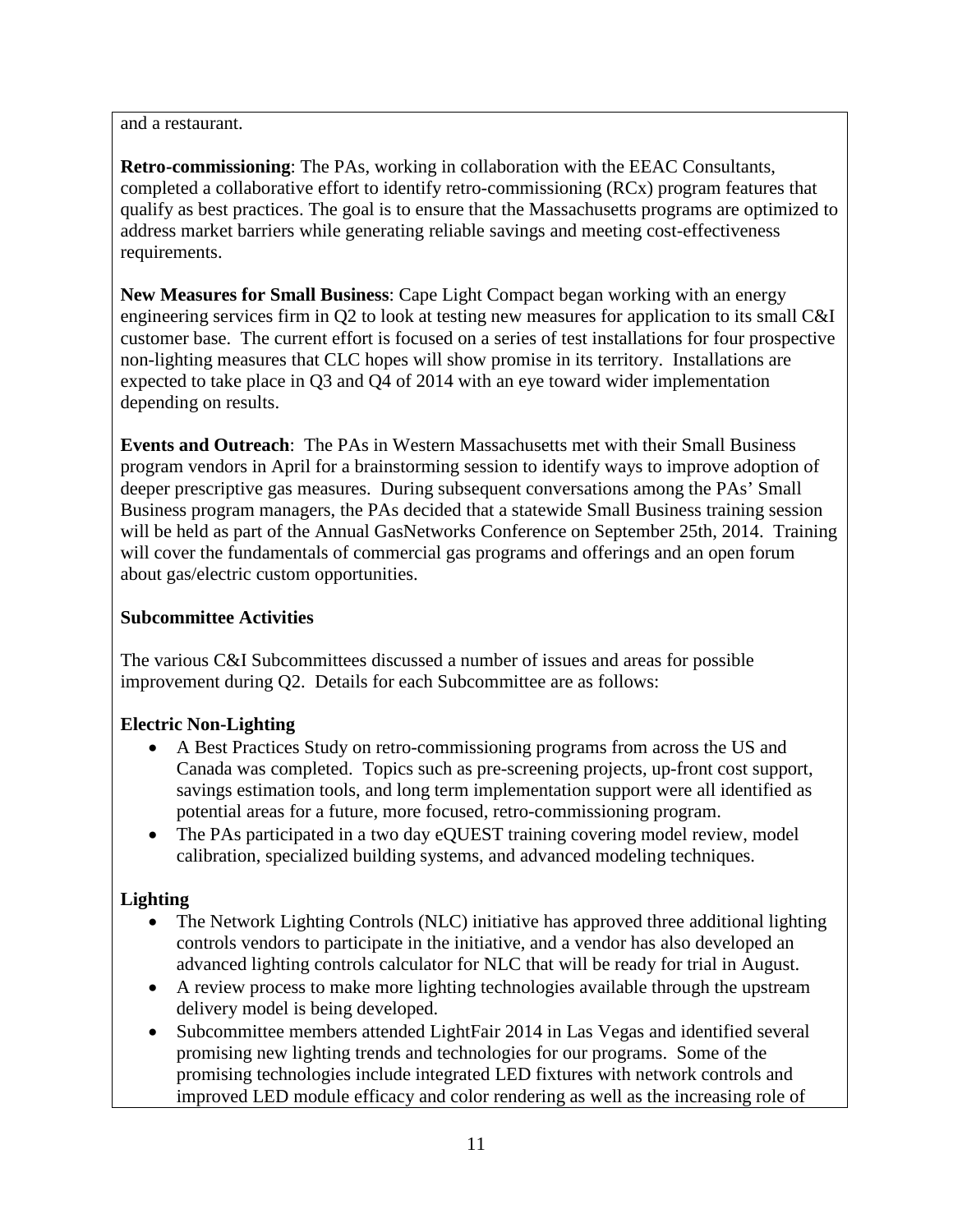utilities in lighting.

**Gas**

- Many of the PAs have been participating in the Gas Technologies Institute (GTI) Emerging Technologies Program by monitoring results of their new product testing efforts, especially gas heat pumps for the Northeast.
- The Gas and Upstream Subcommittees have been collaborating on possibly adding gas measures to the upstream initiative.
- National Grid is piloting a Small Business gas turnkey initiative for customers in Boston and on Cape Cod. It will offer smaller gas customers an extensive array of offerings to reduce consumption via air sealing, controls (thermostats, boiler reset, demand circulators, etc.), pipe/duct insulation and water heating measures.
- The PAs have begun redesigning the steam trap offering in order to create more consistency across PAs and to promote the identification of additional opportunities such as insulation, controls and heat recovery when conducting steam trap surveys.
- A boiler tune-up offering that would include additional incentives to encourage comprehensiveness is under development.

## **Upstream**

- During Q2, down lights and bi-level LED stairwell fixtures were added to the portfolio of lighting products available through the upstream lighting initiative.
- The PAs began exploring ways to expand the upstream HVAC initiative by adding additional product options.

## <span id="page-12-0"></span>**IV. Massachusetts Technology Assessment Committee**

The Statewide Massachusetts Technology Assessment Committee ("MTAC") evaluates new technologies for inclusion in the energy efficiency programs. MTAC provides a consistent statewide venue for evaluation of new energy efficiency technologies. MTAC worked on the following items in Q2 of 2014:

- The MTAC link within the MASS SAVE website is now more prominently displayed and easier to navigate. An MTAC 'Frequently Asked Questions' section has also been added.
- The Subcommittee reviewed five new technologies/products in second quarter of 2014. These technologies/products included: HVAC controls, refrigeration enhancements, electrical system controls, boiler controls and cooling towers. MTAC did approve the Green Cooling Tower Solution technology. This cooling tower harnesses hydraulic energy to drive a hydro-turbine, which turns a fan shaft and fan blades on the unit. It is energy efficient because it uses the water pressure already available within the recirculating cooling system to run the fan.
- The Subcommittee is also actively collaborating and engaged in knowledge sharing with other Subcommittees such as a utility RD&D Policy Working Group at Connecticut Light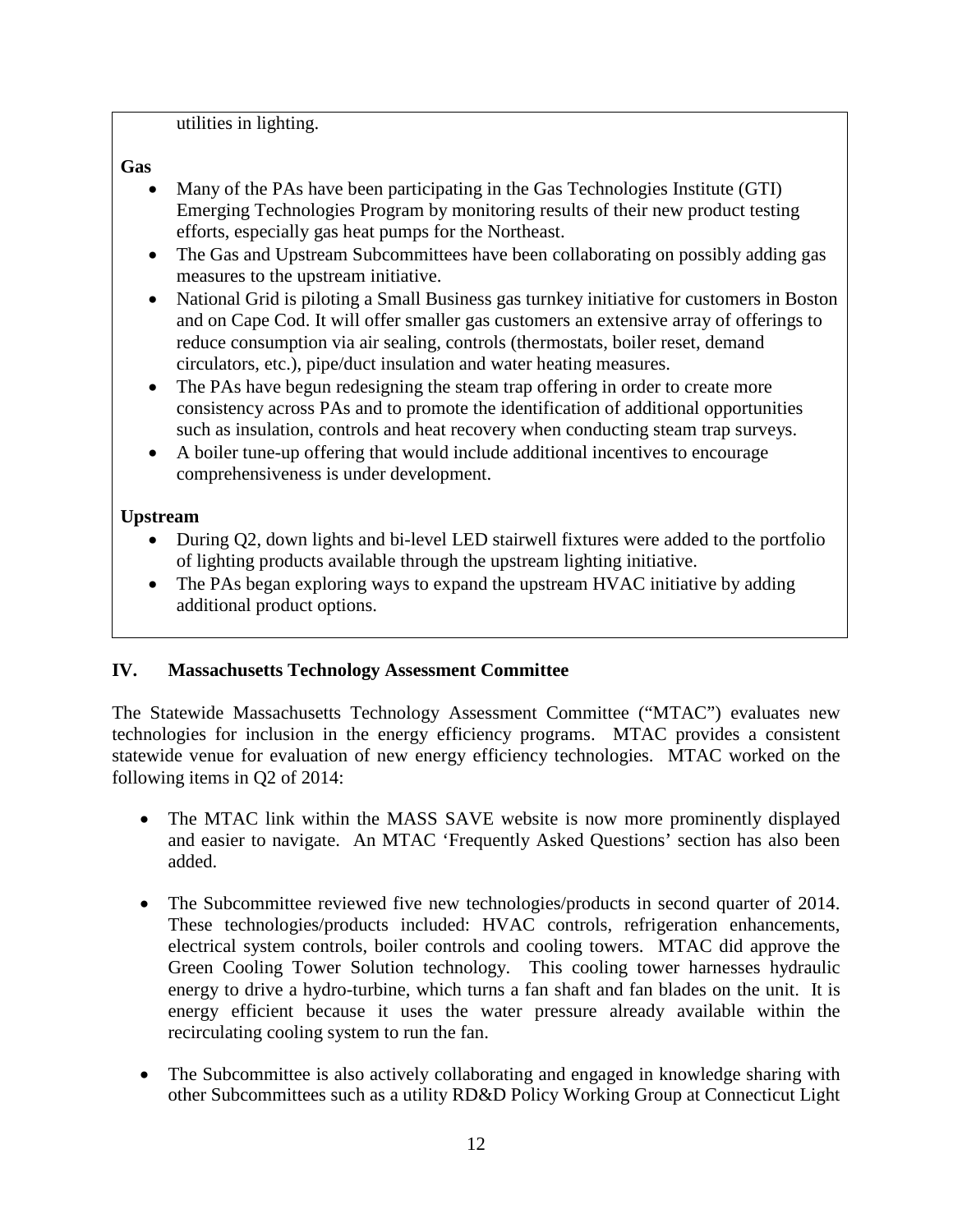and Power. The knowledge sharing has helped to ensure consistency and to expedite the PAs' disposition time.

### <span id="page-13-0"></span>**V. Marketing, Education, Outreach Highlights**

#### Statewide Marketing

#### *Media Overview*

The Mass Save Awareness Campaign ramped up in Q2, continuing all media from Q1 and adding many new media channels to the media mix. One media channel was radio, which launched February 17 and continued through June 28. The PAs' Workhouse reach channel, targeting residential, low-income, and C&I, began in English, Spanish and Portuguese languages. A mix of :30 and :60 ads have run on 26 top rated stations across the state. Banners ads were launched March 1 and continued through June. Geo-targeted flash banners were launched targeting residential and C&I sectors and multicultural audiences. Audience targeting. targeting residential and  $C&I$  sectors and multicultural audiences. behavioral targeting and re-targeting are being utilized on 16 ad networks, regional and local sites.

Facebook Ads and Paid Search (Launched January 6 continued through June 30) and LinkedIn Ads (New: April – May) were also used in Q2. LinkedIn ads were added on the top social network for business to reach C&I audiences.

Pre-roll Video Ads were launched March 1 and continued through April 30. Geo-targeted preroll video ads were launched targeting Residential audiences on two of the nation's top video ad networks, as well as on YouTube. Additionally, mobile banners, which were new for April 1 – May 30 were utilized. Smartphone & tablet ads were added to the media mix targeting Residential and C&I audiences on one of the country's top mobile ad networks. Residential DIY audiences were targeted using mobile geo-fencing around all the Lowe's and Home Depot stores in the state.

Business & Chamber Publication Print ads were launched March 1 and continued through June 30. This included an assortment of  $\frac{1}{2}$  and  $\frac{1}{4}$  page, 4-color ads targeting C&I. The ads ran in 11 key business and chamber publications across the state.

Out-of- Home marketing also occurred in Q2, with targeting of residential, low-income, and C&I audiences. Billboards were placed on strategic high traffic roadways (started March 3 and were posted through May 25). Ads on commuter Rail/MBTA in eastern Massachusetts were placed from April  $7 -$  June 1. Bus sides  $\&$  interior cards were new on May 5 and will continue through Q3. Gas pump top ads, pump handle ads & window clings are running across the state starting on May 19.

## *Optimizations*

KSV continued to monitor and optimize all digital channels and ad creative to maximize exposure and media spend efficiencies. Some highlights include:

- New banner ads were served for Residential, C&I and Multicultural as of April 1
- Revised the landing pages for C&I paid search to drive visitors deeper into the website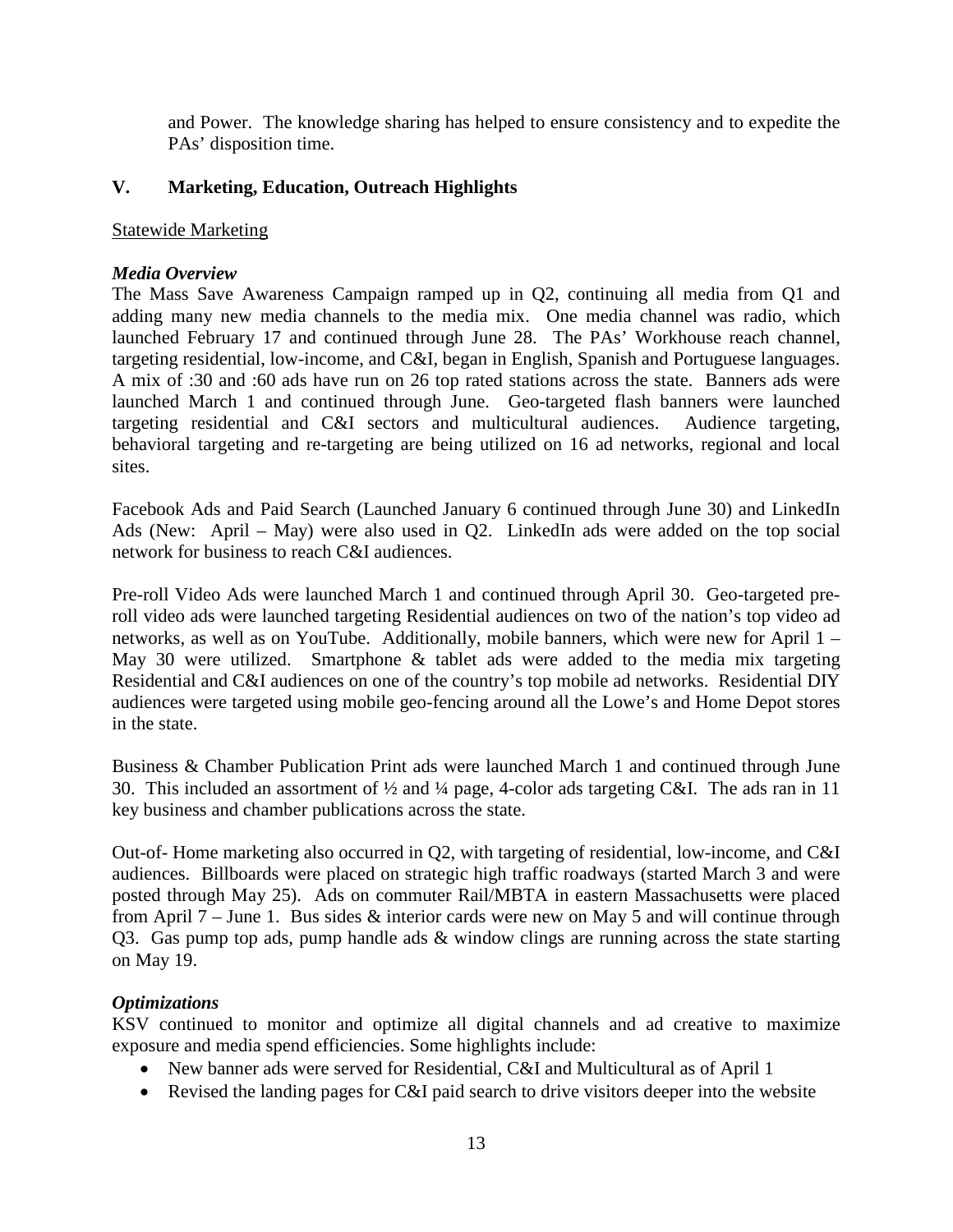- Reallocated the June LinkedIn C&I campaign dollars to smartphone and tablet advertising (mobile is much more efficient than LinkedIn)
- Extended mobile geo-fencing campaign to run 8/15-10/15 because of budget efficiencies April/May
- Residential and C&I flash banner ads were rotated on June 1
- Revised Facebook ad creative in June to protect against wear out
- Started testing a 50/50 split of Residential and C&I banner ad (English only) landing pages on June 4 (purpose is to compare average time on site and bounce rate in an effort to improve these KPIs)
- Floodlight Tags were implemented in late June for all banner ads. (These tags will allow us to compare click-through conversions versus view-through ones)
	- o Click-through conversions are visitors who clicked an ad when served the first time
	- o View-through conversions are visitors who were served ads and did not click, but did visit the Mass Save website within 30 days of being served the ad

#### *Website*

Work on the Mass Save website continued in Q2. In addition to the regular tracking and website support activities, Pixel completed categorization and analysis of the 2013-2014 Voice of the Customer (VOC) survey feedback. The Statewide Marketing team will review findings and act on appropriate recommendations. Pixel has also been working with statewide team members to develop an online style guide that will be available to PAs, lead vendors, and contractors to ensure the most recent Mass Save logo and guidelines are consistently used for video, print, online, etc. Lastly, the Mass Save website is ready to be upgraded to Sitecore version 6.6 rev120918 for better performance pending final QA and configuration.

The Statewide Marketing team issued an RFP on May 6th for marketing and website services for the 2015 campaign. The team reviewed several interesting proposals and expected to have a decision by the end of July.

#### Statewide Education

The Statewide Education working group staffed a booth at the National Science Teachers Association's Annual Convention at the Boston Convention Center on April 2 – 6, 2014. The group saw over 2,000 teachers from the state. The working group promoted the PAs' NEED teacher trainings and each PA presented educational programs offered by them exclusively.

The working group sponsored a teacher training at the Museum of Science, Boston on May 21, 2014. Over 60 teachers from across the state attended this training.

On June 20, 2014, NSTAR and Cape Light Compact held the NEED Youth Awards Ceremony at the Massachusetts State House. Keynote speaker, Barbara Kates-Garnick told the children they were the future energy leaders of our country and these types of programs will allow them to excel in this area. The following State and National Winners were honored.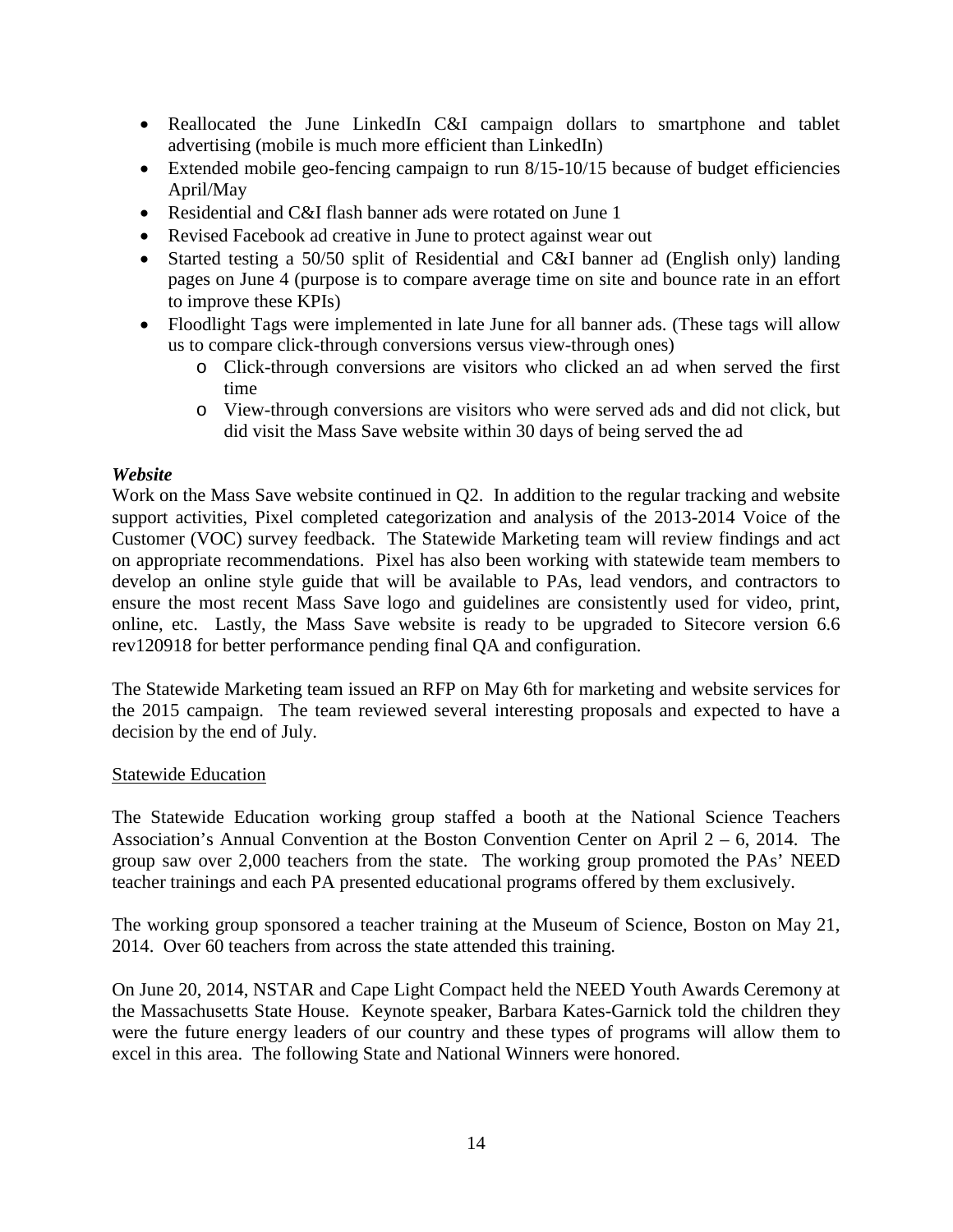- **Douglas Elementary School, Acton** : Primary Level State and National Rookie of the Year, Thais Savage, advisor
- **Eastham Elementary School**: Elementary Level State School of the Year, Maggie Brown, advisor
- **Conant Elementary , Acton** : Elementary Level State Rookie of the Year, Melissa Hayes & Betty Ann Vitale & Michael Liuzzo, advisors
- **Harwich Middle School**: Junior Level State School of the Year and National Junior Level Finalist, Melinda Forist, Nancy Gifford, Sally Rutledge, Sally Andreola, Karen Savage, Catherine Kane, Jaclyn Bicknell, advisors
- **Forestdale School, Sandwich**: Junior Level State Finalist, Laura Gregorio-Tanguilig, advisor
- **Gates School, Acton** : Junior Level State and National Rookie of the Year, Rebecca Acheson, advisor
- **Acton/Boxborough Regional High School**: Senior Level State School of the Year, Kate Crosby, advisor
- **Bedford High School**: Senior Level State Runner-Up, Michael Griffin, advisor
- **Nick Blackmon, Sandwich High School**: Senior Level State Runner-up, Chris Dumas, advisor
- **Boston Latin**: Senior Level State Finalist, Cate Arnold, advisor
- **Martha's Vineyard Regional High School**: Senior Level State Rookie of the Year, Natalie Munn, advisor

## <span id="page-15-0"></span>**VI. Evaluation, Measurement, and Verification Highlights**

During the second quarter of 2014, the evaluation team continued to work with ongoing studies in all three research areas - Residential, Commercial & Industrial, and Special and Cross Sector. To help share best practices and streamline the evaluation process, the Program Administrators and the EEAC Consultants continued monthly meetings of the Evaluation Management Committee ("EMC") and coordination with the Residential and Commercial & Industrial Management Committees.

The following includes only studies that have reached at least the detailed scoping phase. There are other studies in the early scoping phase that aren't included.

## **Residential Research Area**

Work on the following studies continued, results will be included with a future regulatory filing.

Lighting Market Assessment. The objective of this effort is to provide ongoing monitoring of the evolving Massachusetts lighting market. This study will use a multi-task approach that includes consumer surveys, on-site saturation visits in Massachusetts, on-site saturation visits in two comparison areas, shelf-stocking surveys, supplier interviews and a Market adoption model update. Draft results are expected in the third quarter of 2014.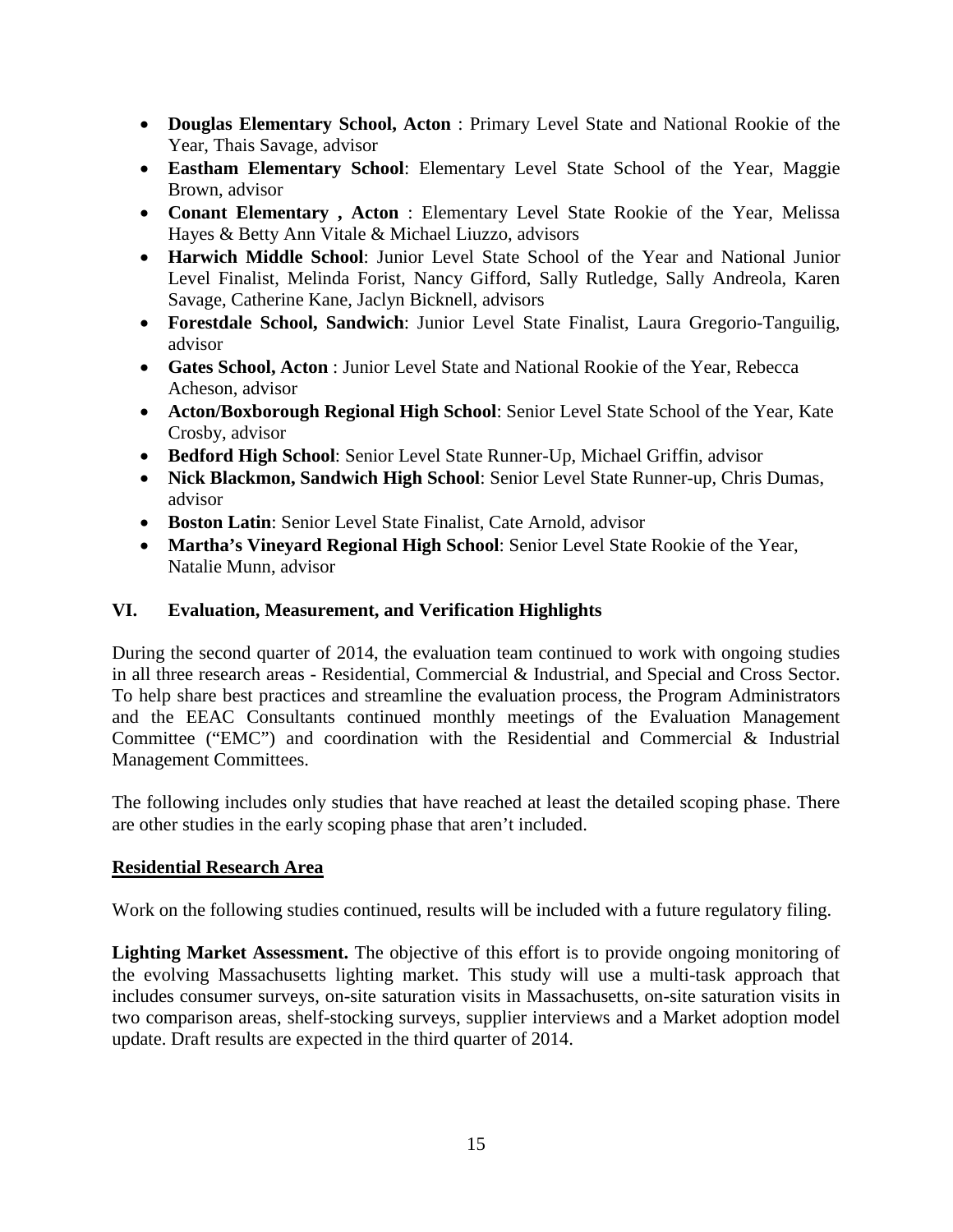**Lighting Saturation Stagnation Assessment.** The objective of this study is to explore reasons for the recent slow growth in CFL saturation, as well as to determine ways to accelerate LED adoption. Research is underway and draft results are expected in the third quarter of 2014.

Lighting Market Lift Assessment. The objective of this study is to assess the planning and implementation of the Market Lift effort and develop a specific net-to-gross (NTG) estimate for that effort. Research began in the fourth quarter of 2013 and draft results were received in the second quarter of 2014.

**HEHE Impact Evaluation.** The objective of this study is to determine gross savings for the HEHE programs and provide refined estimates of hours of use and coincidence factor for a variety of space heating measures. Metering equipment has been installed in more than 100 homes. The meters will remain in place throughout the 2014 heating season. Draft results are expected in the in 2015.

**Ductless Mini-Split Heat Pump Assessment.** The objective of this study is to determine why participants install ductless mini-split heat pumps (DMSHPs) through the COOL SMART program. Research is underway and draft results are expected in the third quarter of 2014.

**HES Program Delivery Assessment.** The objective of this study is to determine accurate conversion rates (installed measures: recommended measures) and other key performance metrics for HES overall, as well as for Lead Vendors (LVs) and Home Performance Contractors (HPCs) specifically. The study will also explore the effectiveness of linkages between HES and other PA programs (most notably HEHE and CoolSmart) and attempt to identify opportunities for greater and deeper savings for each program, as well as the overall residential portfolio. Research is underway and draft results are expected in the first quarter of 2015.

**HEAT Loan Assessment**. The objective of this study is to understand the extent to which the Mass Save HEAT Loan influences customer decision-making relative to the other factors that influence participation (PA incentives, tax credits, pre-program intentions, etc.), and to explore whether the availability of the HEAT Loan has an impact on contractor pricing. Research is underway and draft results are expected in the second quarter of 2015.

**Multifamily Process Evaluation.** The objective of this study is to assess and monitor the current state of the evolution of the Multifamily Program as a stand-alone or integrated offering with the commercial side and provide an ongoing examination of barriers, program operations, and customer experience. Focus groups were expected to be completed in the first quarter of 2014. Draft results are expected in the fourth quarter of 2014.

**Residential Customer Profile Study**. The objective of this study is to compile PA customer and participation data on residential customers to provide insights into levels of participation, energy consumption, and energy savings relative to consumption. The study will inform several of the other ongoing evaluation efforts. A half-day meeting was scheduled in the first quarter of 2014 to discuss possible study outputs in greater detail. Draft results are expected in the fourth quarter of 2014.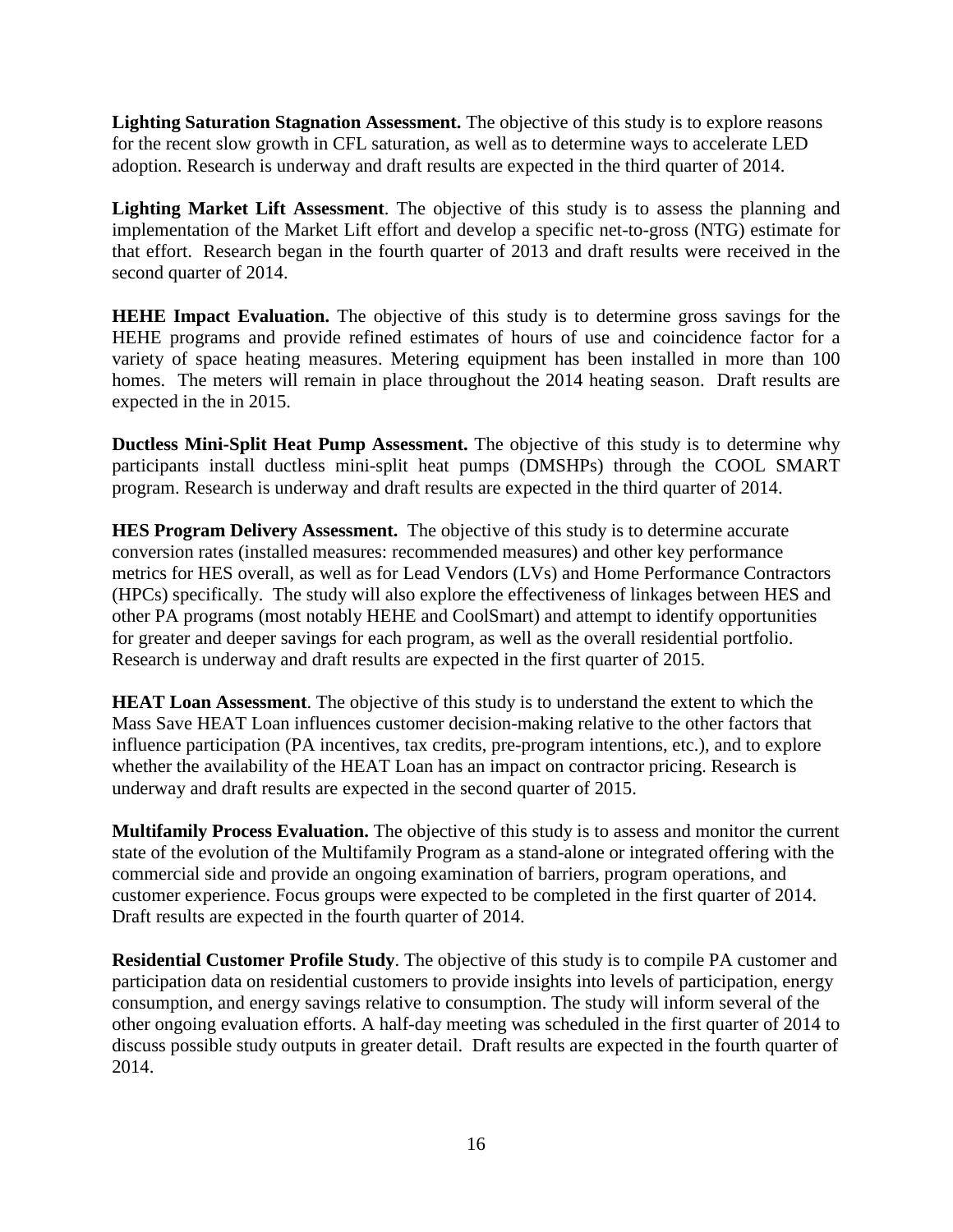**Lighting Multi-Stage Net-to-Gross**. The objective of this study is to estimate net-to-gross (NTG) ratios for key product types for which incentives were offered in the ENERGY STAR® Lighting initiative and to assess the associated strategic implications. Scoping focused on supplier interviews, point-of-sale data analysis, and self-reported purchase analysis is nearly final. Draft results are expected in the fourth quarter of 2014.

**Multifamily High-Rise New Construction Baseline Assessment.** The objective of this study is to develop a baseline for construction building practices in four-story and higher multifamily buildings. The PAs, EEAC and evaluation contractor are participating in meetings to discuss the study's scope and the best methodologies for moving forward.

**Low-Income Multifamily Impact Assessment.** The objective of this study is to provide an inventory of the methods currently used to estimate LIMF savings, explore opportunities for standardization where appropriate, assess whether all data required for evaluation are available, and develop PA-specific realization rates for appropriate measures. Scoping of the research is underway and work is expected to begin in the third quarter of 2014.

**Trade Ally Panels.** The objective of this effort is to explore whether data quality, response rates, and data collection costs can be improved by a more systematic data-collection approach across programs, markets, and evaluations. This study is in the scoping phase.

**Residential Market Effects Study.** The overall objective of this study is to capture the net effects over time of Massachusetts' programs to promote a technology to be determined by the PAs. The development of this market effects study and selection of the targeted technology will be coordinated with the Cross-Cutting Research Area's Market Effects Planning work.

**Appliance Program Evaluation.** The goal of this study is to explore changes to the way the Appliance initiative is currently delivered, including new marketing strategies or retail partnerships, updated incentives, and other cost-effective options. This study is in the scoping phase.

**Incremental Cost Study.** The goal of this study is to provide updated incremental cost data for use in cost-effectiveness screening and setting of customer incentive levels. This study is in the scoping phase.

**Advanced Power Strips Impact Evaluation**. The goal of this study is to identify alternative program designs that will generate higher participation and savings per participant. This study is in the scoping phase.

## **Commercial & Industrial Research Area**

Work on the following studies continued, results will be included with a future regulatory filing.

**Existing Building Market Characterization.** This study will provide information on equipment market share and saturation, baseline information, market conditions, program penetration,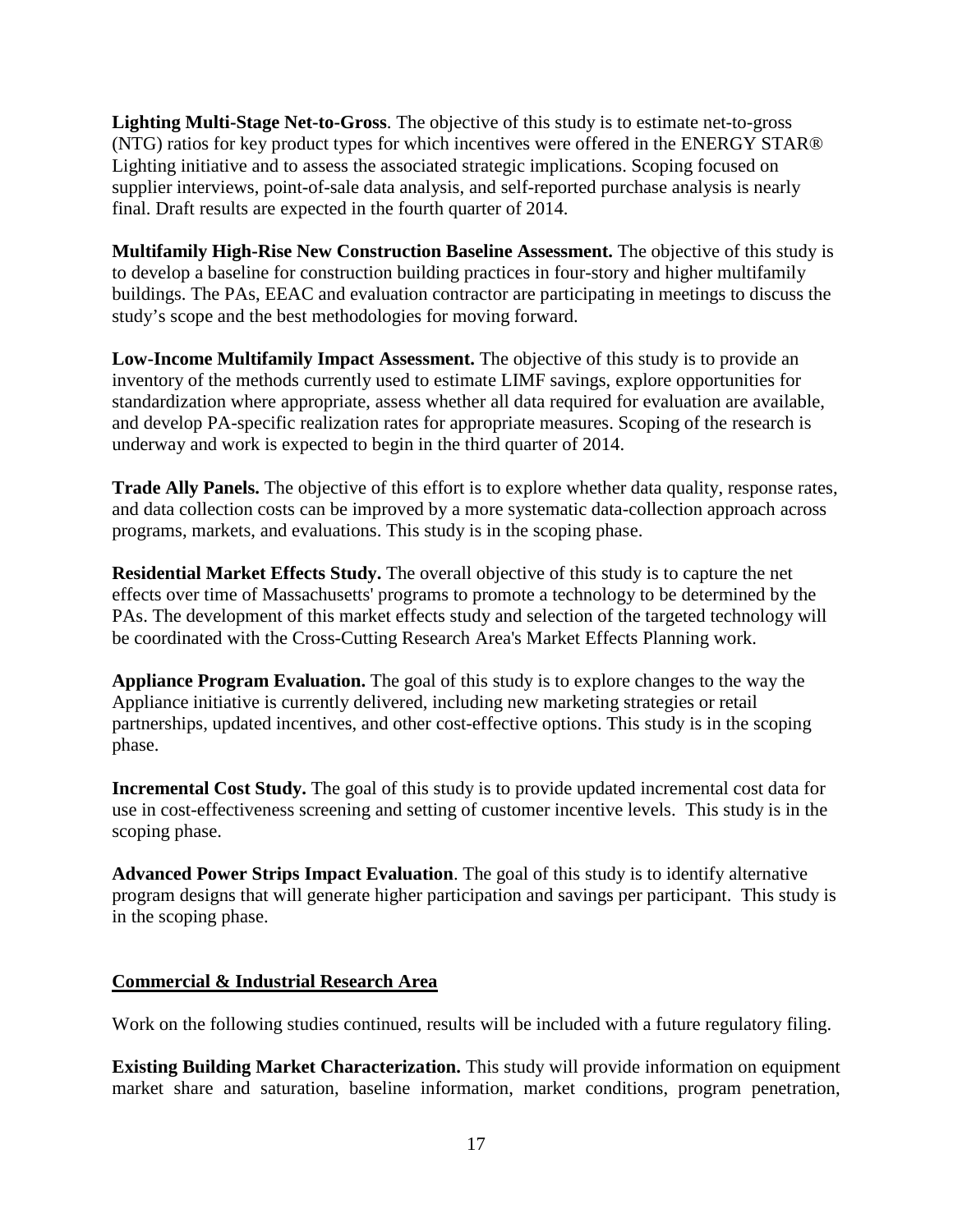savings potential and market barriers by conducting telephone surveys with customers and onsite visits. The report is expected in the third quarter of 2014.

**Lighting Controls Scoping Study.** The purpose of the Lighting Control study is to inform the PAs of the current state of the Lighting Control market and make recommendations as to whether an impact study should be conducted and if so, what type. The study consists of secondary research and interviews with PA staff, Project Expediters, and lighting distributors. The report is expected in the third quarter of 2014.

**Whole System Approach Assessment.** This study will provide information on best practices and lessons learned from three programs in other regions which focus on taking a whole system approach. Research began in the first quarter of 2013 and interim results were received in the third quarter of 2013. The final report is expected in the third quarter of 2014.

**New Construction Data Mining – Codes & Standards Research.** This study will leverage onsite data collected in support of the 2011 Code Compliance Baseline Study to learn about the baseline for potential code compliance program measures. Scoping is nearly final and work began in the first quarter of 2014.

LED Market Effects Study (Residential & Commercial). The first round of this study will examine baseline conditions of the market for LEDs in MA. Research began in the third quarter of 2013 and draft results are expected in the third quarter of 2014.

**Impact Evaluation of Custom HVAC Measures.** This study will provide updated realization rates based on in-field metering of a robust sample of projects completed in 2012. Research began in the second quarter of 2013.

**Impact Evaluation of Prescriptive Non-Lighting Measures.** This study will provide updated savings estimates for a pre-selected group of non-lighting measures. The measures will be determined during the scoping process which will include an assessment of the percent of program savings achieved by each measure as well as the precision and confidence associated with the current measure savings estimates. Scoping is underway and work began in the first quarter of 2014.

**C&I Customer Profile.** This is the second study in an annual series and will use existing program tracking and customer billing data to create a profile of C&I customers in the state based on market and participant characteristics such as size, business type and program participation rates. Data analysis is currently underway and draft results were received in the first quarter of 2014.

**Learning From Successful Projects.** The intent of this study is to assess the characteristics of successful projects and recommend best practices that could reasonably be duplicated elsewhere. The study is currently underway and work began in the first quarter of 2014. The final report is expected in the fourth quarter of 2014.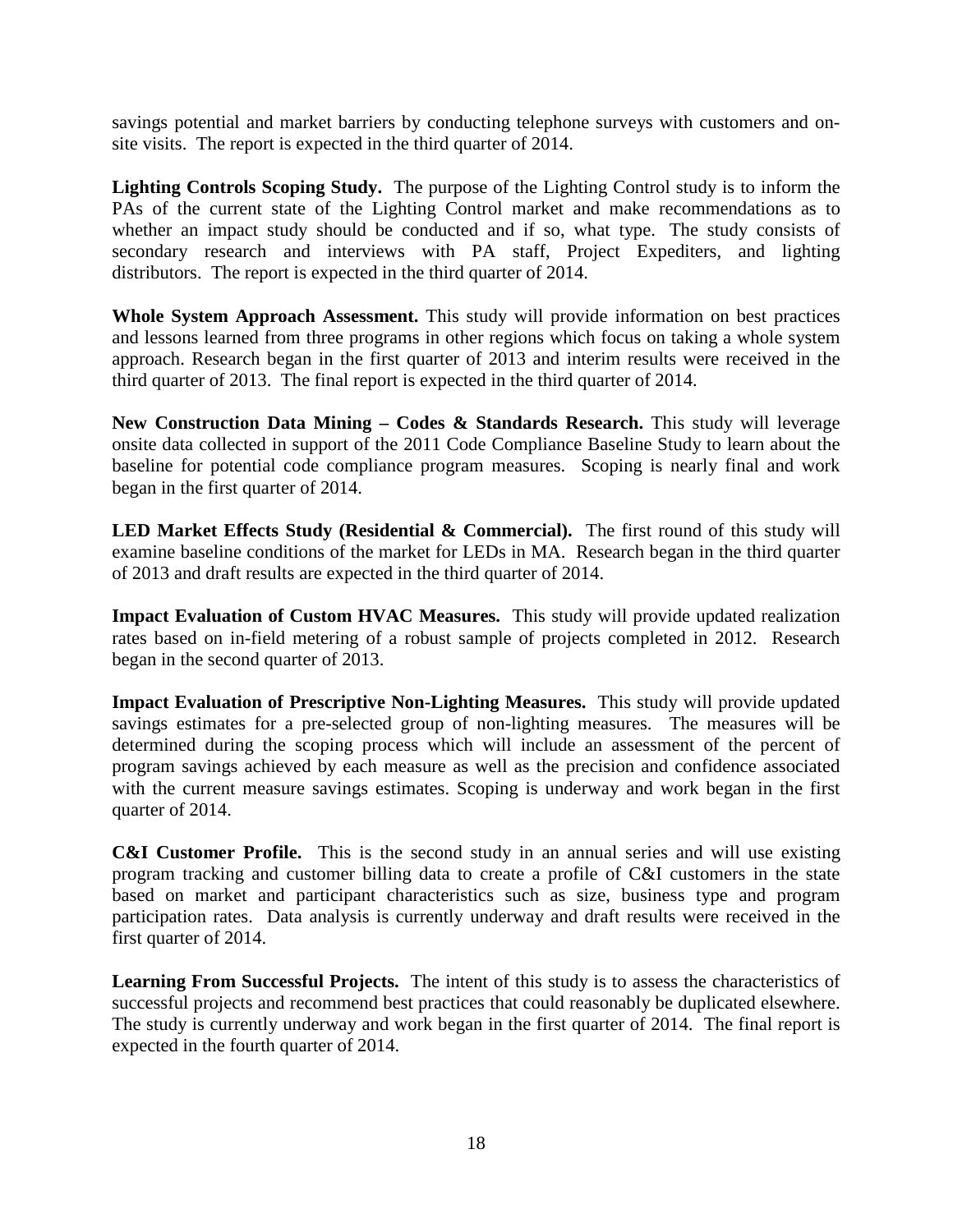**PA Differences Assessment.** This intent of this study is to analyze and document the different factors that affect PA performance. These factors may include the percent of customers participating, the depth at which customers participate, the cost to deliver savings and the demographics and key characteristics of each PA's territory. The study is underway and work began in the first quarter of 2014. The draft interim report is expected in the third quarter of 2014.

**Commercial Real Estate Market Assessment.** The intent of this study is to provide a comprehensive understanding of the complex relationship between building owners, property managers and tenants and identify specific program offerings and points in the leasing process that offer opportunities to capture energy savings. Scoping of the study is currently on hold and the PAs and EEAC consultants anticipate coordinating any future work with the Commercial Real Estate Working Group's efforts.

**Supply Side Population Assessment.** The intent of this study is to characterize the population of market actors that serve the MA PAs' C&I customers and potentially recruit market actors for participation in future EM&V efforts. The study is underway and work began in the first quarter of 2014.

**Process Evaluation of the Direct Install Program.** This study will focus on research objectives identified by PA implementation staff and other key stakeholders including EEAC consultants and could include options for deeper savings, targeting of micro-businesses, establishing savings estimates for behavioral measures, etc. The study is underway and work began in the first quarter of 2014.

**Boiler Market Assessment.** This study will provide an in-depth understanding of the current baseline in the C&I boiler market, including historical trends regarding equipment efficiencies and size. Final results are expected in the third quarter of 2014.

**Impact Evaluation of Prescriptive Gas Measures.** This study will provide updated savings estimates for a pre-selected group of gas measures. The measures will be determined during the scoping process which will include an assessment of the percent of program savings achieved by each measure as well as the precision and confidence associated with the current measure savings estimates. The study is underway and work continued in the second quarter of 2014.

## **Special and Cross-Sector Research Area**

The following studies are underway with completion date beyond the 2012 Energy Efficiency Annual Report:

**Efficient Neighborhoods+** $\mathbb{B}$ **:** The implementation of the Efficient Neighborhoods+ initiative is complete, with one exception (for CLC, the implementation of the initiative is scheduled to run until March, 2014). PAs worked closely with the evaluation team to develop and finalize the evaluation plan and scope for the initiative. At this time, the evaluation is underway, PAs are working on assembling the data requested by the evaluation team, and are reviewing the survey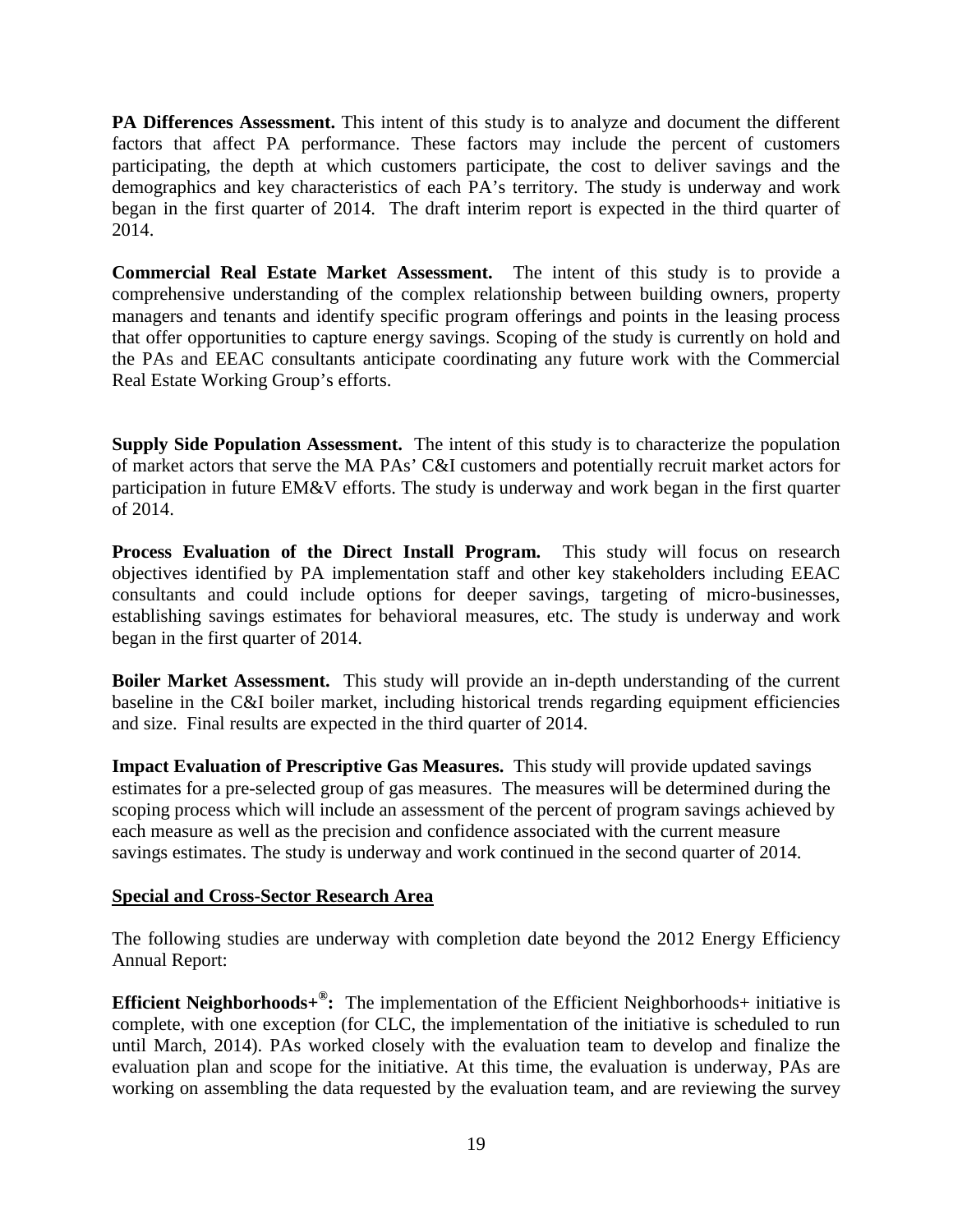instruments designed by the evaluation team to support the evaluation. Next steps include the evaluation team fielding participant and non-participant surveys, conducting impact and process evaluation (as specified in the evaluation scope), and preparing a draft evaluation report.

**Behavioral Persistence Study:** This evaluation will examine the persistence of behavioral savings associated with customers who began receiving reduced treatment (i.e., fewer home energy reports (HERs). In particular, beginning in January 2013, some customers continued to receive monthly reports while others, randomly selected, began receiving reports only twice per year. The "reduced-treatment" customers in the electric cohort received reports in April in September of 2013, and, and will receive reports in the same months of 2014. The "reducedtreatment" customers in the gas cohort received reports in September and November of 2013, and will receive reports in the same months of 2014. The scope of work for this evaluation was finalized in February 2014 and the study will commence immediately. The focus of this analysis is the difference in consumption between reduced-treatment customers compared with both the control group and the monthly-report group during the 2012-2013 time period. The analysis will be conducted separately for the electric and gas cohorts. A draft report is expected the third quarter of 2014.

The following specific high priority studies are being scoped out and will be included with a future regulatory filing.

**Codes & Standards Coordination/Planning:** The goal of this effort is to provide overall coordination with implementation to ensure that as implementation plans develop in this area, they are designed in such a way that the necessary data is being collected in order to evaluate the impact of such efforts along with appropriate attribution to the PAs.

**Codes & Standards Initiative Evaluation:** This evaluation will determine the code compliance rates for single-family homes built at the end of the 2006 International Energy Conservation Code (IECC) cycle and at the beginning of the 2009 IECC code cycle. The evaluation will also include process and impact evaluation activities to determine how well the program is operating, identify opportunities for improvements, and determine the impact the program is having on code compliance in the residential and nonresidential areas

**Market Effects:** The goal of this study is to develop a framework for the evaluation of market effects for programs targeting reductions in residential and commercial energy use and demand. The study will help the PAs, the EEAC, and residential and commercial EM&V contractor teams to 1) understand and agree to working definitions of what market effects are, their relation to other concepts like spillover and market transformation, and what conditions could lead to them, 2) identify and prioritize specific markets that stand to be sufficiently influenced by existing or planned programs that the resulting effects could affect program value and planning, 3) develop suggested methodologically consistent approaches for assessing market effects within these markets; and 4) Identify how program administrators can improve the evaluability of market effects for the programs or parts of programs targeting these markets.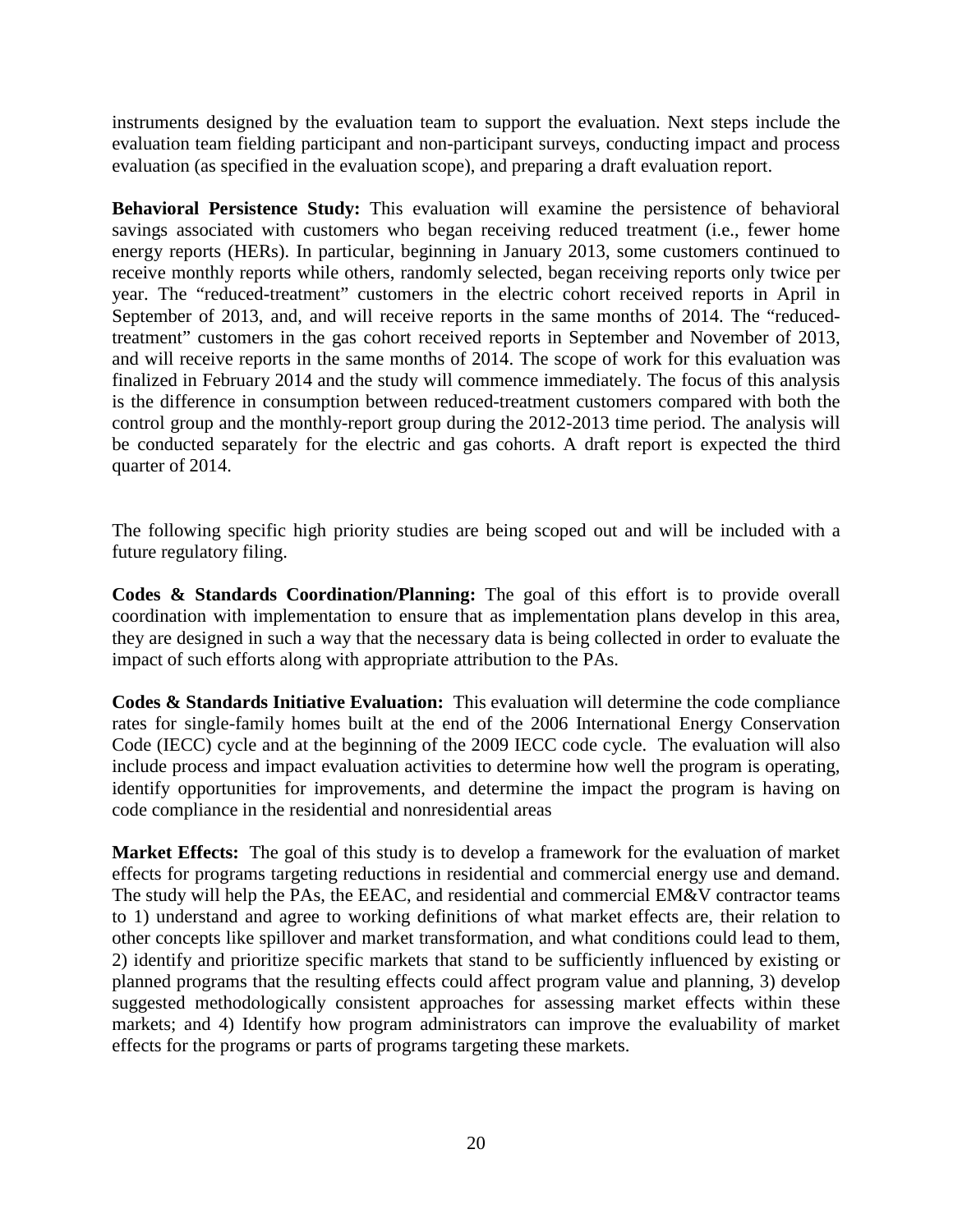**Net-to-Gross – Top-Down NTG Methods:** This is a two phased study to provide guidance to determine the role of top-down modeling of net energy impacts. Phase I will take place during the 2014 evaluation period. Phase II will follow the Phase I research. The Phase I study will review existing Top-Down modeling techniques and recommend specific methods to be used in MA, obtain the necessary data for employing one or more agreed approaches, implement multiple agreed-upon approaches in parallel to provide an initial demonstration of the contribution that Top-Down modeling may make to on-going evaluation efforts, and make recommendations for data that should be tracked to facilitate better Top-Down modeling in the future.

**Net-to-Gross – Electric C&I NTG:** The goal of this study is to update the incremental shortterm program effects of the C&I sector electric programs. The study will also examine how updated NTG factors vary in the participant population for Green Communities, and how NTG factors have changed over time in Massachusetts.

**Non-Energy Impacts – Low Income Health NEIs:** The proposed research is aimed at identifying and quantifying NEIs of energy efficiency measures on the health and well-being of low-income energy efficiency program participants, estimating their costs, and projecting those costs to the year 2050.

**Non-Energy Impacts – Using C&I NEIs for Project Recruitment:** The overall goal of this research is to provide sales and marketing personnel with specific talking points for prospects by industry. This study will present analysis of the 2012 NEI data drilling down into the specific cost reductions and revenue increases resulting from energy efficiency measures reported by firms in different industries. This analysis will first identify industries with statistically significant NEI estimates. It will then explore the qualitative and quantitative survey results for commonly reported sources of cost and revenue changes resulting from energy efficient measures.

**Non-Energy Impacts – Quantifying C&I New Construction NEIs**: The goal of this study is to quantify participant non-energy impacts (NEIs) associated with commercial and industrial new construction projects.

**Retro Electric DRIPE:** The PAs will research whether estimates of electric DRIPE developed as a part of recent Avoided Cost studies were accurate.

## <span id="page-21-0"></span>**VII. Regulatory Updates**

All PAs filed Plan-Year Reports on June 20, 2015 using the template issued by the Department. These filings included PA-specific tables and variance explanations, BCR screening models (with substantial enhancements), and performance incentive supporting documentation. In addition, a TRM-2013 Report Version was filed, as well as 11 studies. Following submission, on June 24<sup>th</sup>, the PAs submitted rolled-up statewide tables to the Council for informational purposes.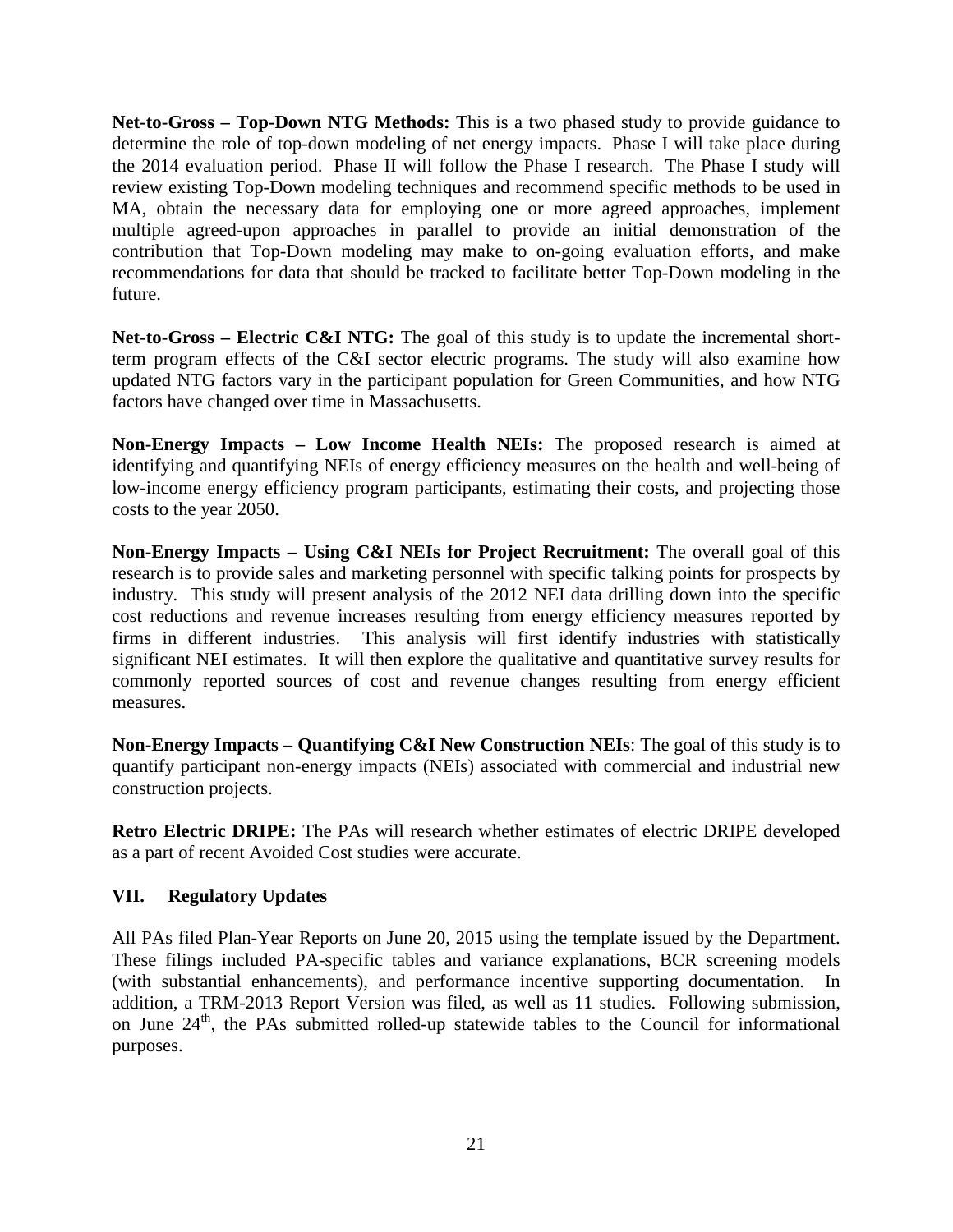On May 16, DOER and DEP jointly submitted a petition and testimony requesting adoption of the avoided costs of complying with the Global Warming Solutions Act in energy efficiency programs using the marginal abatement cost curve methodology. In Q2, PAs reviewed the petition and testimony in this proceeding, docketed as D.P.U. 14-86, and discussed its relation to energy efficiency, the Avoided Energy Supply Cost study ("AESC"), and other related matters.

On May 23, 2014, the PAs filed Reply Comments in D.P.U. 14-05. In these comments, the PAs responded to initial comments of the Attorney General, DOER, Environment Northeast, and LEAN with respect to the application of the avoided cost factors from the 2013 AESC and the PAs' proposal to eliminate performance metrics in 2014 and 2015, and the resultant changes to the performance incentive model.

In the second quarter of 2014, the PAs reviewed and prepared comments related to Residential Conservation Services ("RCS") regulations of both the Department and DOER. On May 7, 2014, the Department issued an order opening a rulemaking proceeding to amend the Department's RCS regulations, 220 CMR 7.00 et seq., and correct a typographical error in 220 CMR 11.02. These amended regulations relate to the 2012 Energy Act that allowed PAs to file RCS with the Three-Year Plan. The PAs prepared and filed joint initial comments on the amendments on June 17, 2014. No other parties filed comments. A public hearing was held on June 25, 2014. The PA comments expressed support of the Department's stated objective to decrease administrative burdens by eliminating the separate annual RCS filings. The comments also addressed and supported the current manner of reporting HES, which includes both RCS and weatherization costs in one budget line item.

In addition to the RCS amendments proposed by the Department, DOER is also reviewing its RCS regulations. In Q2, the PAs participated in stakeholder meetings in Boston and Springfield held by DOER on DOER's proposal to issue guidelines or revised regulations on RCS to accomplish four outcomes, including universal application of fuel neutrality; renewable program information distributed with HES assessment; application of RCS regulations to multifamily housing; and clear statewide standards for participating contractors. PAs submitted joint comments on the four outcomes on July 18, 2014.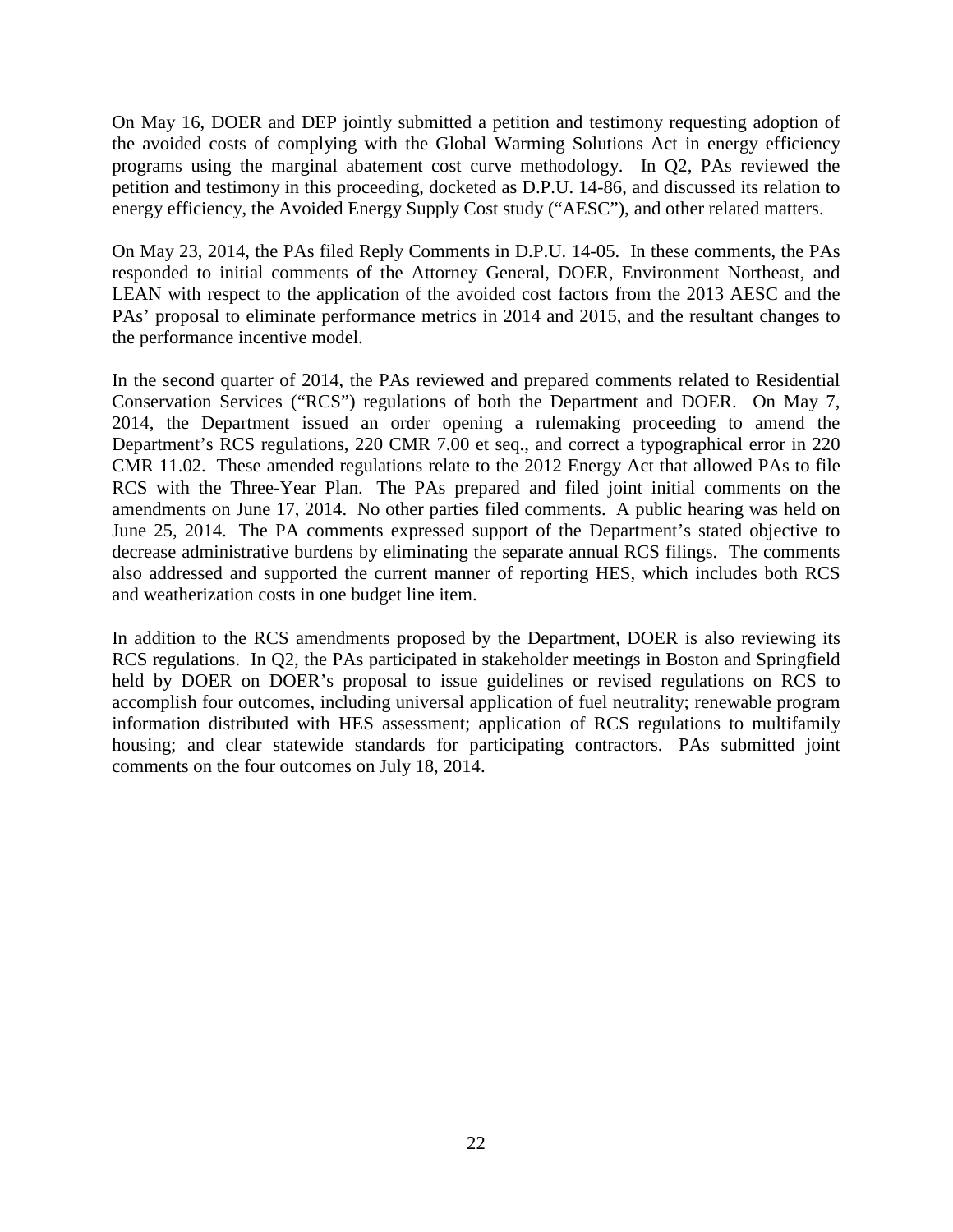## **ATTACHMENT A**

## **QUANTITATIVE REPORT**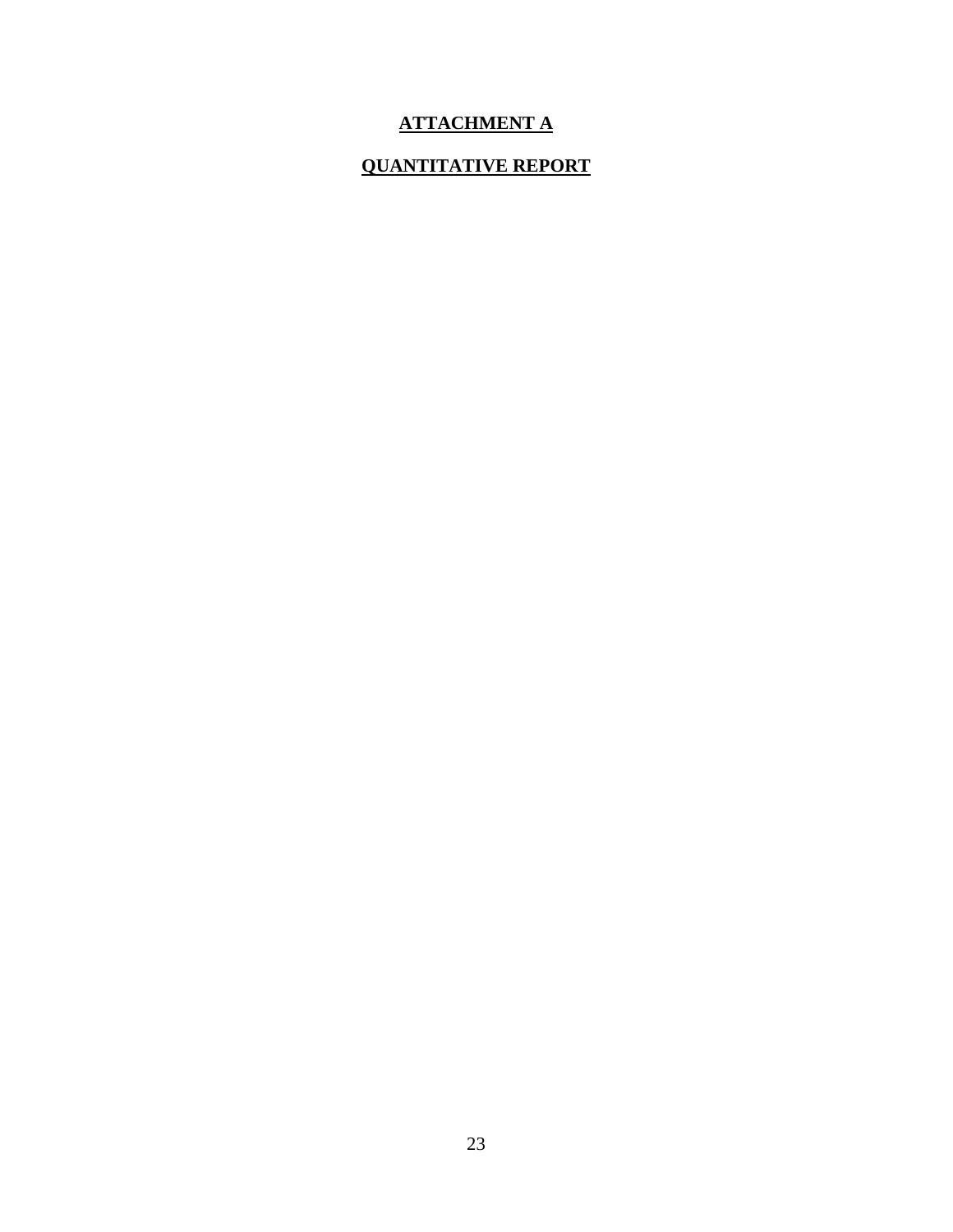#### **Q2 2014 Statewide Electric Budgets (January 1, 2014 through June 30, 2014 )**

|                                    | <b>Total Sum of Program</b>     |    | <b>Total Sum of</b>  |              |                              |           | <b>Total Sum of Sales.</b> | <b>Total Sum of</b>                                       |             |                            |
|------------------------------------|---------------------------------|----|----------------------|--------------|------------------------------|-----------|----------------------------|-----------------------------------------------------------|-------------|----------------------------|
|                                    | <b>Planning and</b>             |    | <b>Marketing and</b> |              |                              |           |                            | Total Sum of Technical Assistance & Evaluation and Market |             | <b>Total Sum of Total</b>  |
|                                    | <b>Administration</b>           |    | <b>Advertising</b>   |              | <b>Participant Incentive</b> |           | <b>Training</b>            | Research                                                  |             | <b>Spend</b>               |
| <b>Row Labels</b>                  |                                 |    |                      |              |                              |           |                            |                                                           |             |                            |
|                                    |                                 |    |                      |              |                              |           |                            |                                                           |             |                            |
| <b>Electric</b>                    |                                 |    |                      |              |                              |           |                            |                                                           |             |                            |
| <b>Planned</b>                     | 28,100,084                      | Ś  | 18,080,307           | <sub>S</sub> | $362,618,125$ \$             |           | 71,318,572                 | \$<br>15,901,188                                          |             | -S<br>496,018,277          |
| <b>Residential</b>                 | $\zeta$<br>6,404,675            | \$ | 11,037,957           | <sub>S</sub> | 109,802,725                  | l s       | 30,258,759                 | $\mathsf{\hat{S}}$<br>5,348,284                           |             | -Ŝ<br>162,852,400          |
| Residential Whole House            | 3,368,975<br>\$                 | Ŝ  | 3,759,570            | Ŝ.           | 73,023,795 \$                |           | 21,601,933                 | 3,777,873<br>Ś                                            |             | -Ŝ<br>105,532,147          |
| <b>Residential Products</b>        | Ś<br>1,567,833                  | Ŝ  | 4,315,142            | .S           | 28,065,128                   | -Ŝ        | 6,192,181                  | Ś<br>1,425,820                                            |             | 41,566,105<br>Ŝ            |
| Residential Hard-to-Measure        | Ś<br>1,467,867                  | Ŝ  | 2,963,245            | <sub>S</sub> | 8,713,802                    | -Ŝ        | 2,464,644                  | 144,590<br>Ś                                              |             | -Ŝ<br>15,754,148           |
| Low-Income                         | $\mathsf{\hat{S}}$<br>3,234,052 | Ŝ  | 666,259              | -Ŝ           | $39,695,582$ \$              |           | 9,497,982                  | 1.829.828<br>\$.                                          | -S          | 54,923,703                 |
| Low-Income Whole House             | Ś<br>1,864,141                  | Ŝ  | 407,060              | <sub>S</sub> | 39,695,582                   | -Ŝ        | 9,483,582                  | 1,790,111<br>Ś                                            |             | -\$<br>53,240,476          |
| Low-Income Hard-to-Measure         | \$<br>1,369,912                 | Ś  | 259,199              | Ŝ            |                              |           | 14,400                     | 39,716<br>Ś                                               |             | -Ŝ<br>1,683,227            |
| <b>Commercial &amp; Industrial</b> | 18,461,358<br>Ś                 | Ś  | 6,376,091            | -Ŝ           | 213,119,818                  | ۱Ś        | 31,561,831                 | Ŝ.<br>8,723,076                                           |             | - Ś<br>278,242,174         |
| C&I New Construction               | Ś<br>3,797,438                  | \$ | 1,468,440            | Ŝ.           | 38,456,766                   | Ŝ.        | 8,185,850                  | 2,053,311<br>Ś                                            |             | 53,961,806<br>-\$          |
| C&I Retrofit                       | 11,908,986<br>Ś                 | Ś  | 3,768,845            | Ŝ            | 174,663,051                  | -Ŝ        | 23,375,981                 | 6,458,581<br>Ś                                            |             | 220,175,443<br>-Ŝ          |
| C&I Hard-to-Measure                | 2,754,933                       | Ŝ  | 1,138,807            | Ŝ            |                              |           |                            | 211,185<br>Ś                                              |             | -Ŝ<br>4,104,924            |
| Q <sub>2</sub>                     | 12,808,779                      | Ś  | 6,466,044            | Ŝ            | $115,039,748$ \$             |           | 26,002,062                 | 2,951,881<br>Ś                                            |             | Ŝ<br>163,268,513           |
| <b>Residential</b>                 | $\zeta$<br>3,351,973            | Ś  | 4,734,266            | Ŝ.           | 53,110,408                   | $\vert$ s | 14,221,639                 | Ś<br>1,127,484                                            | -Ś          | 76,545,769                 |
| Residential Whole House            | Ś<br>1,525,998                  | Ś  | 1,315,033            | -S           | 34,960,729                   | Ŝ.        | 8,852,578                  | 509,228<br>Ś                                              |             | 47,163,566<br>-Ŝ           |
| <b>Residential Products</b>        | Ś<br>598,580                    | Ŝ  | 1,830,124            | Ŝ            | 14,364,868                   | Ŝ.        | 2,349,990                  | Ś<br>547,313                                              |             | 19,690,875<br>-Ś           |
| Residential Hard-to-Measure        | \$<br>1,227,395                 | Ŝ  | 1,589,109            | Ŝ.           | 3,784,811                    | l s       | 3,019,071                  | 70,942<br>Ŝ.                                              |             | $\mathcal{S}$<br>9,691,328 |
| Low-Income                         | Ŝ.<br>1,128,889                 | Ś  | 207,999              | S,           | 16,722,714                   | l s       | 3,232,594                  | 238,480<br>\$.                                            | -Ś          | 21,530,676                 |
| Low-Income Whole House             | Ś<br>710,881                    | Ś  | 44,362               | Ŝ.           | 16,722,714                   | Ŝ.        | 3,232,594                  | 234,582<br>Ś                                              |             | -Ŝ<br>20,945,133           |
| Low-Income Hard-to-Measure         | <sub>S</sub><br>418,008         | Ś  | 163,637              | Ŝ            |                              |           | ٠                          | 3,898<br>Ś                                                | -S          | 585,543                    |
| <b>Commercial &amp; Industrial</b> | 8,327,917<br>Ŝ.                 | \$ | 1,523,779            | S,           | 45,206,625                   | l Ś       | 8,547,829                  | Ś<br>1,585,918                                            | - Ś         | 65,192,067                 |
| C&I New Construction               | Ś<br>1,355,962                  | Ś  | 252,540              | Ŝ.           | 14,816,559                   | Ŝ.        | 2,905,254                  | 433,944<br>Ś                                              |             | -Ŝ<br>19,764,258           |
| C&I Retrofit                       | Ŝ<br>4,215,101                  | Ŝ  | 635,527              | Ŝ.           | $30,390,066$ \$              |           | 5,636,396                  | 1,100,637<br>Ś                                            |             | 41,977,727<br>-Ŝ           |
| C&I Hard-to-Measure                | Ś<br>2,756,854                  | \$ | $635,712$ \$         |              |                              | -\$       | 6,179                      | \$                                                        | $51,336$ \$ | 3,450,082                  |

| <b>YTD</b> as Percentage to Planned | <b>Program Planning and</b><br>Administration | <b>Marketing and</b><br><b>Advertising</b> |     | <b>Participant Incentive Assistance &amp; Training</b> | <b>Sales, Technical Evaluation and Market</b><br><b>Research</b> | <b>Total Spend</b> |
|-------------------------------------|-----------------------------------------------|--------------------------------------------|-----|--------------------------------------------------------|------------------------------------------------------------------|--------------------|
| <b>Electric</b>                     | 46%                                           | 36%                                        | 32% | 36%                                                    | 19%                                                              | 33%                |
| <b>Residential</b>                  | 52%                                           | 43%                                        | 48% | 47%                                                    | 21%                                                              | 47%                |
| 1. Residential Whole House          | 45%                                           | 35%                                        | 48% | 41%                                                    | 13%                                                              | 45%                |
| 2. Residential Products             | 38%                                           | 42%                                        | 51% | 38%                                                    | 38%                                                              | 47%                |
| 3. Residential Hard-to-Measure      | 84%                                           | 54%                                        | 43% | 122%                                                   | 49%                                                              | 62%                |
| Low-Income                          | 35%                                           | 31%                                        | 42% | 34%                                                    | 13%                                                              | 39%                |
| 4. Low-Income Whole House           | 38%                                           | 11%                                        | 42% | 34%                                                    | 13%                                                              | 39%                |
| 5. Low-Income Hard-to-Measure       | 31%                                           | 63%                                        | 0%  | 0%                                                     | 10%                                                              | 35%                |
| <b>Commercial &amp; Industrial</b>  | 45%                                           | 24%                                        | 21% | 27%                                                    | 18%                                                              | 23%                |
| 6. C&I New Construction             | 36%                                           | 17%                                        | 39% | 35%                                                    | 21%                                                              | 37%                |
| 7. C&I Retrofit                     | 35%                                           | 17%                                        | 17% | 24%                                                    | 17%                                                              | 19%                |
| 8. C&I Hard-to-Measure              | 100%                                          | 56%                                        | 0%  | 0%                                                     | 24%                                                              | 84%                |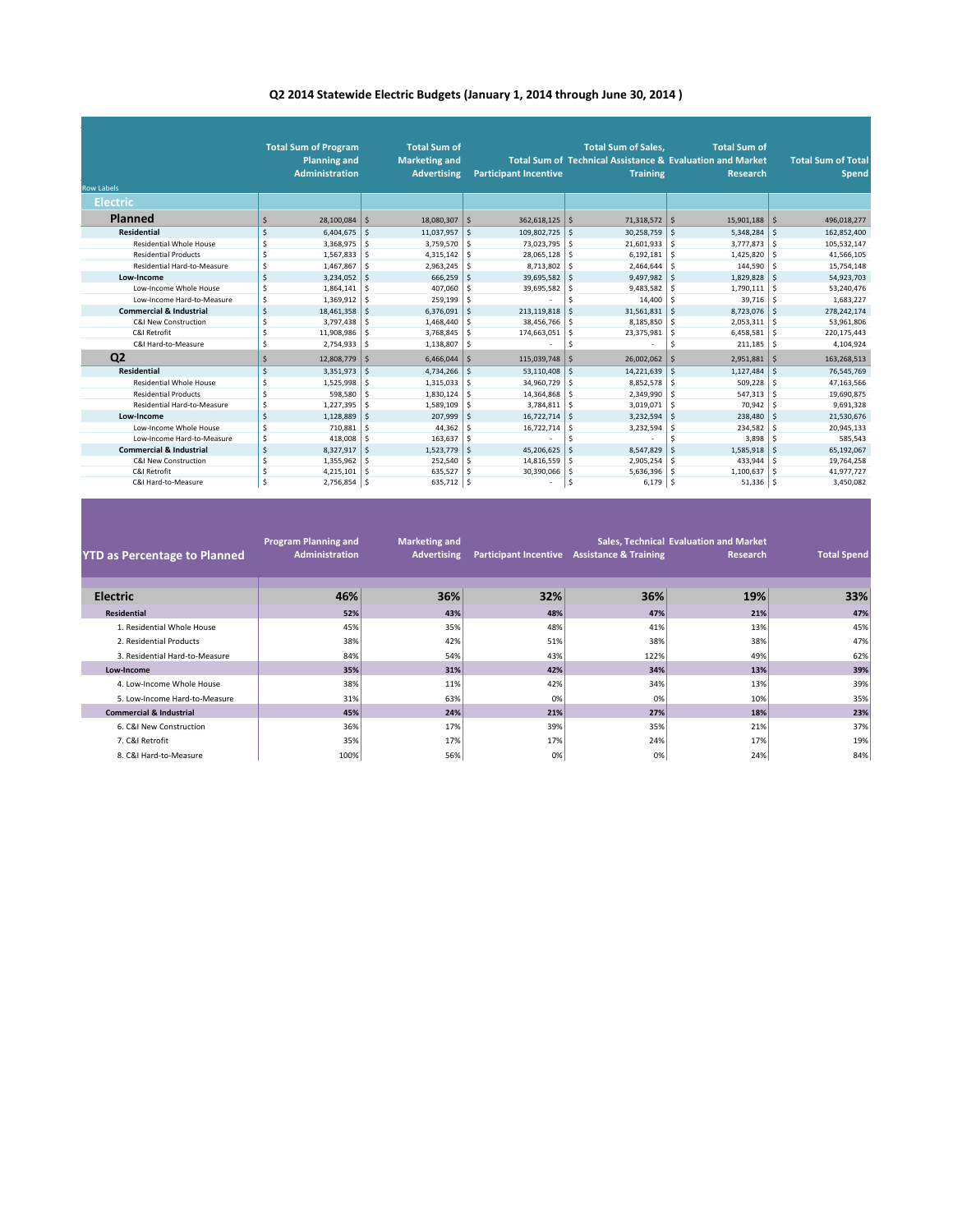#### **Q2 2014 Statewide Electric Savings (January 1, 2014 through June 30, 2014 )**

| <b>Row Labels</b>                       | <b>Total Sum of</b><br><b>Participants</b> | <b>Total Sum of</b><br>Capacity (kW) | <b>Total Sum of</b><br><b>Energy (annual</b><br>MWh) | <b>Total Sum of</b><br><b>Energy (Lifetime</b><br><b>MWh</b> |
|-----------------------------------------|--------------------------------------------|--------------------------------------|------------------------------------------------------|--------------------------------------------------------------|
| <b>Electric</b>                         |                                            |                                      |                                                      |                                                              |
|                                         |                                            |                                      |                                                      |                                                              |
| Planned                                 | 2,303,685                                  | 177,696                              | 1,236,598                                            | 13,268,628                                                   |
| Residential                             | 2,259,817                                  | 45,584                               | 364,571                                              | 1,952,344                                                    |
| <b>Residential Whole House</b>          | 929,641                                    | 24.344                               | 193,722                                              | 665,982                                                      |
| <b>Residential New Construction</b>     | 4,295                                      | 841                                  | 4,697                                                | 50,714                                                       |
| Residential Multi-Family Retrofit       | 25,817                                     | 954                                  | 16,748                                               | 181,172                                                      |
| Residential Home Energy Services        | 49,830                                     | 4,229                                | 32,634                                               | 294,453                                                      |
| Residential Behavior/Feedback           | 849,698                                    | 18,319                               | 139,644                                              | 139,644                                                      |
| <b>Residential Products</b>             | 1,330,176                                  | 21,239                               | 170,849                                              | 1,286,362                                                    |
| Residential Cooling & Heating Equipment | 12.228                                     | 3.231                                | 6.035                                                | 82.438                                                       |
| <b>Residential Lighting</b>             | 1,215,714                                  | 15,783                               | 148,167                                              | 1.073.875                                                    |
| <b>Residential Consumer Products</b>    | 102,234                                    | 2,226                                | 16,647                                               | 130,048                                                      |
| Low-Income                              | 27,488                                     | 3,246                                | 27,759                                               | 260,056                                                      |
| Low-Income Whole House                  | 27,488                                     | 3,246                                | 27,759                                               | 260,056                                                      |
| Low-Income New Construction             | 1,358                                      | 116                                  | 1,033                                                | 10,646                                                       |
| Low-Income Single Family Retrofit       | 10,541                                     | 1,500                                | 12,250                                               | 114,470                                                      |
| Low-Income Multi-Family Retrofit        | 15,589                                     | 1.630                                | 14.476                                               | 134.940                                                      |
| Commercial & Industrial                 | 16,380                                     | 128,866                              | 844,268                                              | 11,056,228                                                   |
| <b>C&amp;I New Construction</b>         | 4,061                                      | 32,756                               | 177,958                                              | 2,409,045                                                    |
| <b>C&amp;I New Construction</b>         | 4,061                                      | 32,756                               | 177,958                                              | 2,409,045                                                    |
| C&I Retrofit                            | 12,319                                     | 96,110                               | 666,310                                              | 8,647,183                                                    |
| C&I Retrofit                            | 4,003                                      | 71,088                               | 535,105                                              | 7,210,612                                                    |
| C&I Direct Install                      | 8,316                                      | 25,022                               | 131,205                                              | 1,436,571                                                    |
| Q <sub>2</sub>                          | 1,878,153                                  | 56,545                               | 391,953                                              | 3,545,021                                                    |
| Residential                             | 1,843,626                                  | 26,816                               | 203,389                                              | 1,345,977                                                    |
| <b>Residential Whole House</b>          | 931,025                                    | 13,005                               | 100,958                                              | 437,130                                                      |
| <b>Residential New Construction</b>     | 2.644                                      | 1.133                                | 4,528                                                | 52.845                                                       |
| Residential Multi-Family Retrofit       | 17,558                                     | 505                                  | 9.923                                                | 101,929                                                      |
| Residential Home Energy Services        | 18,842                                     | 4,499                                | 31,174                                               | 227,023                                                      |
| Residential Behavior/Feedback           | 891,981                                    | 6,868                                | 55,333                                               | 55,333                                                       |
| <b>Residential Products</b>             | 912,601                                    | 13,811                               | 102,430                                              | 908,846                                                      |
| Residential Cooling & Heating Equipment | 7,700                                      | 717                                  | 4.772                                                | 68,666                                                       |
| <b>Residential Lighting</b>             | 834,180                                    | 12,001                               | 90,691                                               | 786,277                                                      |
| <b>Residential Consumer Products</b>    | 70.721                                     | 1.094                                | 6,967                                                | 53.904                                                       |
| Low-Income                              | 22,348                                     | 1,869                                | 17,878                                               | 162,531                                                      |
| Low-Income Whole House                  | 22,348                                     | 1,869                                | 17,878                                               | 162,531                                                      |
| Low-Income New Construction             | 189                                        | 5                                    | 83                                                   | 859                                                          |
| Low-Income Single Family Retrofit       | 5,636                                      | 1,059                                | 6,592                                                | 59,302                                                       |
| Low-Income Multi-Family Retrofit        | 16,523                                     | 805                                  | 11,203                                               | 102,370                                                      |
| Commercial & Industrial                 | 12,179                                     | 27,860                               | 170,687                                              | 2,036,512                                                    |
| C&I New Construction                    | 8,976                                      | 15,007                               | 82,893                                               | 975,912                                                      |
| <b>C&amp;I New Construction</b>         | 8,976                                      | 15.007                               | 82.893                                               | 975.912                                                      |
| C&I Retrofit                            | 3,203                                      | 12,852                               | 87,794                                               | 1,060,600                                                    |
| C&I Retrofit                            | 1,090                                      | 6,330                                | 55,506                                               | 689,977                                                      |
| C&I Direct Install                      | 2,113                                      | 6,523                                | 32,288                                               | 370,623                                                      |

| <b>YTD as Percentage to Planned</b>     | <b>Participants</b> | Capacity (kW) | <b>Energy (annual</b><br><b>MWh)</b> | <b>Energy (Lifetime</b><br>MWh) |
|-----------------------------------------|---------------------|---------------|--------------------------------------|---------------------------------|
|                                         |                     |               |                                      |                                 |
| <b>Electric</b>                         | 82%                 | 32%           | 32%                                  | 27%                             |
| <b>Residential</b>                      | 82%                 | 59%           | 56%                                  | 69%                             |
| <b>Residential Whole House</b>          | 100%                | 53%           | 52%                                  | 66%                             |
| <b>Residential New Construction</b>     | 62%                 | 135%          | 96%                                  | 104%                            |
| Residential Multi-Family Retrofit       | 68%                 | 53%           | 59%                                  | 56%                             |
| <b>Residential Home Energy Services</b> | 38%                 | 106%          | 96%                                  | 77%                             |
| Residential Behavior/Feedback           | 105%                | 37%           | 40%                                  | 40%                             |
| <b>Residential Products</b>             | 69%                 | 65%           | 60%                                  | 71%                             |
| Residential Cooling & Heating Equipment | 63%                 | 22%           | 79%                                  | 83%                             |
| <b>Residential Lighting</b>             | 69%                 | 76%           | 61%                                  | 73%                             |
| <b>Residential Consumer Products</b>    | 69%                 | 49%           | 42%                                  | 41%                             |
| Low-Income                              | 81%                 | 58%           | 64%                                  | 62%                             |
| <b>Low-Income Whole House</b>           | 81%                 | 58%           | 64%                                  | 62%                             |
| Low-Income New Construction             | 14%                 | 4%            | 8%                                   | 8%                              |
| Low-Income Single Family Retrofit       | 53%                 | 71%           | 54%                                  | 52%                             |
| Low-Income Multi-Family Retrofit        | 106%                | 49%           | 77%                                  | 76%                             |
| <b>Commercial &amp; Industrial</b>      | 74%                 | 22%           | 20%                                  | 18%                             |
| <b>C&amp;I New Construction</b>         | 221%                | 46%           | 47%                                  | 41%                             |
| C&I New Construction                    | 221%                | 46%           | 47%                                  | 41%                             |
| <b>C&amp;I Retrofit</b>                 | 26%                 | 13%           | 13%                                  | 12%                             |
| C&I Retrofit                            | 27%                 | 9%            | 10%                                  | 10%                             |
| C&I Direct Install                      | 25%                 | 26%           | 25%                                  | 26%                             |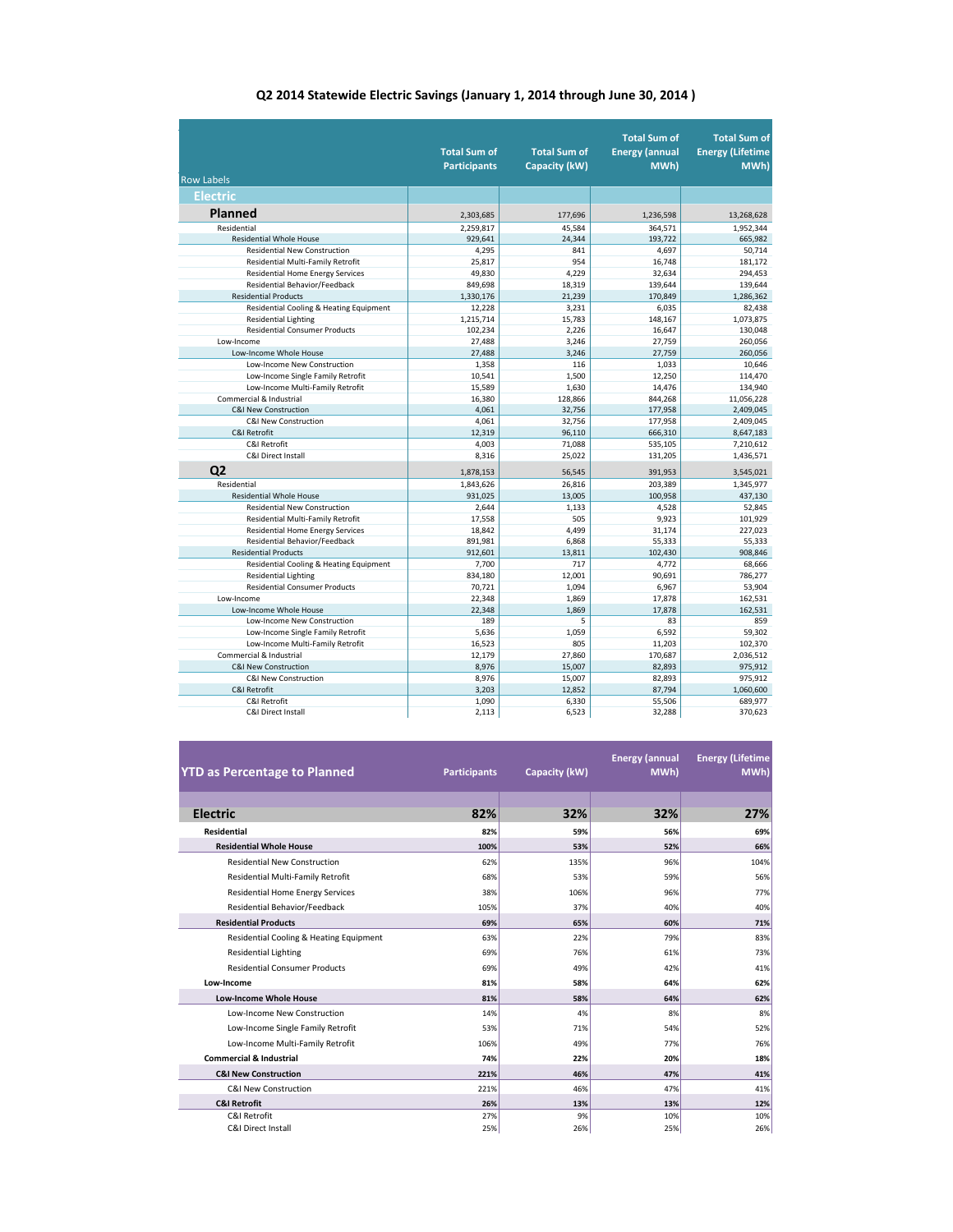#### **Q2 2014 Statewide Electric Benefits (January 1, 2014 through June 30, 2014 )**

|                                         | <b>Total Sum of Total</b> |                                                                             |                 | <b>Total Sum of Total Non</b> | <b>Total Sum of Total</b> |
|-----------------------------------------|---------------------------|-----------------------------------------------------------------------------|-----------------|-------------------------------|---------------------------|
|                                         | <b>Electric Benefits</b>  | Total Sum of Total Other Total Sum of Total Gas<br><b>Resource Benefits</b> | <b>Benefits</b> | <b>Resource Benefits</b>      | <b>Benefits</b>           |
| <b>Row Labels</b>                       |                           |                                                                             |                 |                               |                           |
| Electric                                |                           |                                                                             |                 |                               |                           |
| Planned                                 | 1,783,717,458             | 228,969,690                                                                 | (150, 915, 401) | 441,236,284                   | 2,303,008,031             |
| Residential                             |                           |                                                                             |                 |                               | 681.942.417               |
|                                         | 252,992,929               | 208,183,433                                                                 | 4,682,078       | 216,083,977                   |                           |
| Residential Whole House                 | 87,976,361                | 208,183,433                                                                 | 5,155,720       | 204,794,949                   | 506,110,462               |
| <b>Residential New Construction</b>     | 8,482,923                 | 4,353,558                                                                   | 1,294,713       | 8,199,740                     | 22,330,932                |
| Residential Multi-Family Retrofit       | 19,938,669                | 1,644,124                                                                   | 20,533          | 32,492,773                    | 54,096,099                |
| <b>Residential Home Energy Services</b> | 45,999,185                | 202,185,751                                                                 | 3,840,474       | 164,102,436                   | 416,127,846               |
| Residential Behavior/Feedback           | 13,555,584                | ÷.                                                                          | ÷               |                               | 13,555,584                |
| <b>Residential Products</b>             | 165,016,569               | $\sim$                                                                      | (473, 641)      | 11,289,028                    | 175,831,955               |
| Residential Cooling & Heating Equipment | 17,045,899                | $\sim$                                                                      | (473, 641)      | 1,599,611                     | 18,171,868                |
| <b>Residential Lighting</b>             | 131,251,129               | ÷                                                                           |                 | 9,689,417                     | 140,940,547               |
| <b>Residential Consumer Products</b>    | 16,719,540                | $\overline{a}$                                                              | $\overline{a}$  |                               | 16,719,540                |
| Low-Income                              | 33,588,153                | 40,716,415                                                                  | 1,298,684       | 40,698,668                    | 116,301,920               |
| Low-Income Whole House                  | 33,588,153                | 40,716,415                                                                  | 1,298,684       | 40,698,668                    | 116,301,920               |
| Low-Income New Construction             | 1,404,401                 | 503,018                                                                     | 1,280,628       | 6,708,052                     | 9,896,098                 |
| Low-Income Single Family Retrofit       | 15,297,234                | 39,328,801                                                                  | 18,057          | 14,226,594                    | 68,870,685                |
| Low-Income Multi-Family Retrofit        | 16,886,518                | 884,596                                                                     |                 | 19,764,023                    | 37,535,137                |
| Commercial & Industrial                 | 1,497,136,376             | (19,930,158)                                                                | (156, 896, 163) | 184,453,639                   | 1,504,763,693             |
| <b>C&amp;I New Construction</b>         | 345,128,402               | (7,420,628)                                                                 | (3,639,231)     | 484,557                       | 334,553,100               |
| C&I New Construction                    | 345,128,402               | (7,420,628)                                                                 | (3,639,231)     | 484,557                       | 334,553,100               |
| C&I Retrofit                            | 1,152,007,974             | (12,509,530)                                                                | (153, 256, 932) | 183,969,082                   | 1,170,210,593             |
| C&I Retrofit                            | 938,610,549               | (14, 170, 406)                                                              | (138, 422, 562) | 154,237,342                   | 940,254,923               |
| C&I Direct Install                      | 213,397,425               | 1,660,876                                                                   | (14, 834, 370)  | 29,731,739                    | 229,955,670               |
| Q <sub>2</sub>                          | 485,755,318               | 118,094,706                                                                 | (3,688,702)     | 160,936,283                   | 761,097,605               |
| Residential                             | 179,302,613               | 101,382,018                                                                 | 4,729,684       | 98,215,180                    | 383,629,494               |
| <b>Residential Whole House</b>          | 59,138,896                | 101,368,704                                                                 | 5,029,278       | 92,422,317                    | 257,959,195               |
| <b>Residential New Construction</b>     | 10,255,237                | 5,957,105                                                                   | 224,446         | 1,278,938                     | 17,715,726                |
| Residential Multi-Family Retrofit       | 11,489,278                | 1,446,326                                                                   | 14,332          | 7,138,967                     | 20,088,904                |
| Residential Home Energy Services        | 31,922,060                | 93,965,273                                                                  | 4,790,501       | 84,004,411                    | 214,682,245               |
| Residential Behavior/Feedback           | 5,472,321                 | ÷                                                                           | $\Omega$        |                               | 5,472,321                 |
| <b>Residential Products</b>             | 120,163,716               | 13.313                                                                      | (299, 594)      | 5,792,863                     | 125,670,299               |
| Residential Cooling & Heating Equipment | 9,207,648                 | $\sim$                                                                      | (303, 994)      | 393.512                       | 9,297,167                 |
| <b>Residential Lighting</b>             | 103,711,041               | $\overline{a}$                                                              |                 | 5,399,351                     | 109,110,392               |
| <b>Residential Consumer Products</b>    | 7,245,027                 | 13,313                                                                      | 4,400           |                               | 7,262,740                 |
| Low-Income                              | 20,338,382                | 20,918,238                                                                  | 664,687         | 15,205,621                    | 57,126,928                |
| Low-Income Whole House                  | 20,338,382                | 20,918,238                                                                  | 664,687         | 15,205,621                    | 57,126,928                |
| Low-Income New Construction             | 89,492                    | 18,313                                                                      | 608,780         | 370,884                       | 1,087,468                 |
| Low-Income Single Family Retrofit       | 8,585,660                 | 20,834,460                                                                  | 55,805          | 6,587,391                     | 36,063,316                |
| Low-Income Multi-Family Retrofit        | 11,663,231                | 65,465                                                                      | 102             | 8,247,346                     | 19,976,144                |
| Commercial & Industrial                 | 286,114,323               | (4,205,549)                                                                 | (9,083,073)     | 47,515,482                    | 320, 341, 183             |
| C&I New Construction                    | 142,736,394               | (5, 142, 964)                                                               | (3,696,938)     | 13,694,537                    | 147,591,028               |
| C&I New Construction                    | 142,736,394               | (5, 142, 964)                                                               | (3,696,938)     | 13,694,537                    | 147,591,028               |
| C&I Retrofit                            | 143,377,929               | 937,415                                                                     | (5,386,135)     | 33,820,945                    | 172,750,154               |
| C&I Retrofit                            | 87,560,316                | 587,020                                                                     | (1,785,154)     | 23,790,527                    | 110,152,710               |
| C&I Direct Install                      | 55,817,613                | 350,394                                                                     | (3,600,981)     | 10,030,418                    | 62,597,445                |

#### **YTD as Percentage to Planned**

|                                         | <b>Electric Benefits</b> | <b>Other Resource Benefits</b> | <b>Gas Benefits</b> | <b>Non Resource Benefits</b> | <b>Sum of Total Benefits</b> |
|-----------------------------------------|--------------------------|--------------------------------|---------------------|------------------------------|------------------------------|
| <b>Electric</b>                         | 27%                      | 52%                            | 2%                  | 36%                          | 33%                          |
| <b>Residential</b>                      | 71%                      | 49%                            | 101%                | 45%                          | 56%                          |
| <b>Residential Whole House</b>          | 67%                      | 49%                            | 98%                 | 45%                          | 51%                          |
| <b>Residential New Construction</b>     | 121%                     | 137%                           | 17%                 | 16%                          | 79%                          |
| Residential Multi-Family Retrofit       | 58%                      | 88%                            | 70%                 | 22%                          | 37%                          |
| <b>Residential Home Energy Services</b> | 69%                      | 46%                            | 125%                | 51%                          | 52%                          |
| Residential Behavior/Feedback           | 40%                      | 0%                             | 0%                  | 0%                           | 40%                          |
| <b>Residential Products</b>             | 73%                      | 0%                             | 63%                 | 51%                          | 71%                          |
| Residential Cooling & Heating Equipment | 54%                      | 0%                             | 64%                 | 25%                          | 51%                          |
| <b>Residential Lighting</b>             | 79%                      | 0%                             | 0%                  | 56%                          | 77%                          |
| <b>Residential Consumer Products</b>    | 43%                      | 0%                             | 0%                  | 0%                           | 43%                          |
| Low-Income                              | 61%                      | 51%                            | 51%                 | 37%                          | 49%                          |
| <b>Low-Income Whole House</b>           | 61%                      | 51%                            | 51%                 | 37%                          | 49%                          |
| Low-Income New Construction             | 6%                       | 4%                             | 48%                 | 6%                           | 11%                          |
| Low-Income Single Family Retrofit       | 56%                      | 53%                            | 309%                | 46%                          | 52%                          |
| Low-Income Multi-Family Retrofit        | 69%                      | 7%                             | 0%                  | 42%                          | 53%                          |
| <b>Commercial &amp; Industrial</b>      | 19%                      | 21%                            | 6%                  | 26%                          | 21%                          |
| <b>C&amp;I New Construction</b>         | 41%                      | 69%                            | 102%                | 2826%                        | 44%                          |
| <b>C&amp;I New Construction</b>         | 41%                      | 69%                            | 102%                | 2826%                        | 44%                          |
| <b>C&amp;I Retrofit</b>                 | 12%                      | $-7%$                          | 4%                  | 18%                          | 15%                          |
| C&I Retrofit                            | 9%                       | $-4%$                          | 1%                  | 15%                          | 12%                          |
| <b>C&amp;I Direct Install</b>           | 26%                      | 21%                            | 24%                 | 34%                          | 27%                          |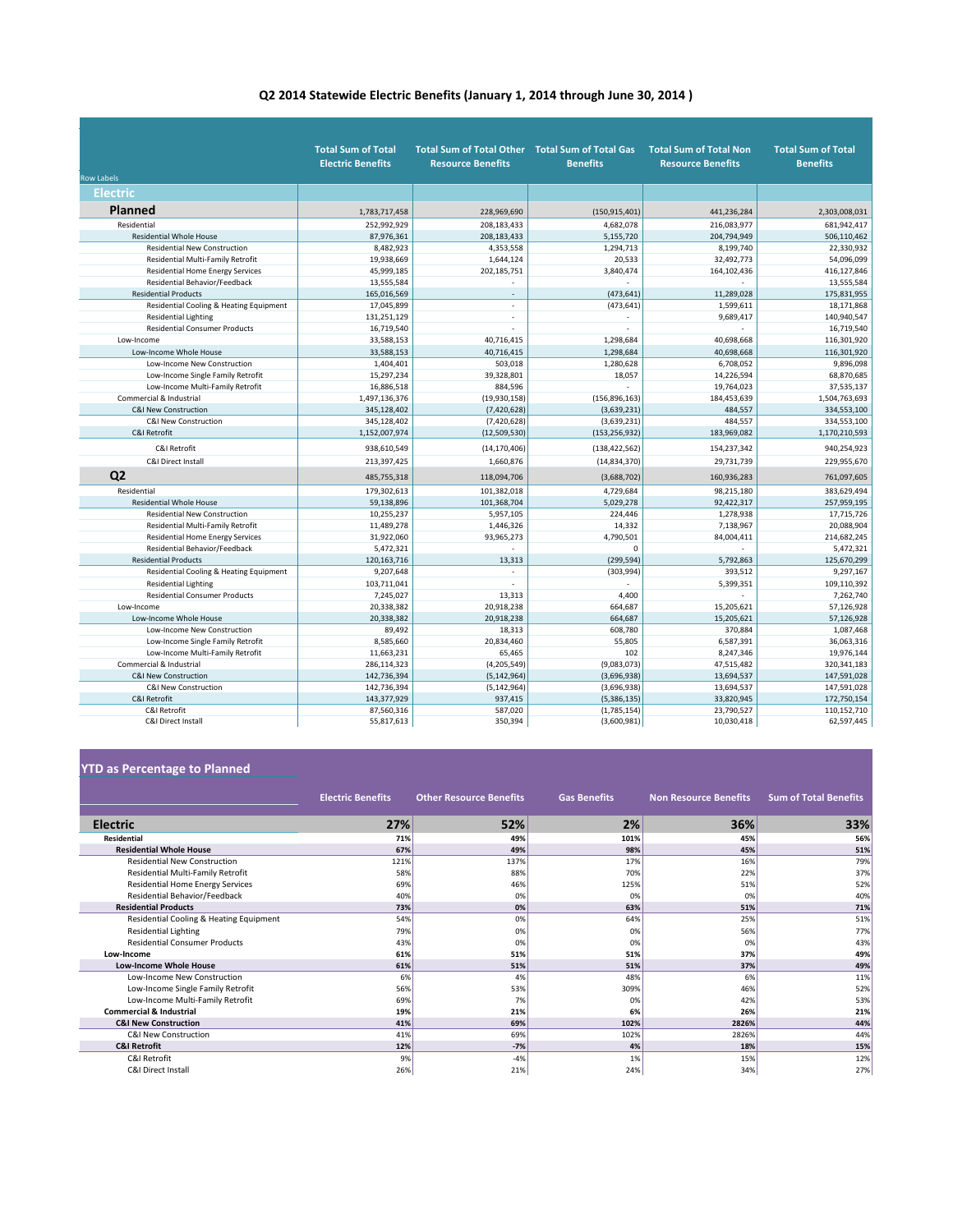|                            | <b>Values</b>              |                    |                      |                            |                              |
|----------------------------|----------------------------|--------------------|----------------------|----------------------------|------------------------------|
| <b>Row Labels</b>          | <b>Sum of Participants</b> | Sum of Total Spend | Sum of Capacity (kW) | Sum of Energy (annual MWh) | Sum of Energy (Lifetime MWh) |
| <b>Electric</b>            |                            |                    |                      |                            |                              |
| <b>Planned</b>             | 2,303,685                  | 496,018,277        | 177,696              | 1,236,598                  | 13,268,628                   |
| Residential                | 2,259,817                  | 162,852,400        | 45,584               | 364,571                    | 1,952,344                    |
| Low-Income                 | 27,488                     | 54,923,703         | 3,246                | 27,759                     | 260,056                      |
| Commercial & Industrial    | 16,380                     | 278,242,174        | 128,866              | 844,268                    | 11,056,228                   |
| Q <sub>2</sub>             | 1,878,345                  | 163,268,513        | 56,545               | 391,953                    | 3,545,021                    |
| Residential                | 1,843,818                  | 76,545,769         | 26,816               | 203,389                    | 1,345,977                    |
| Low-Income                 | 22,348                     | 21,530,676         | 1,869                | 17,878                     | 162,531                      |
| Commercial & Industrial    | 12,179                     | 65,192,067         | 27,860               | 170,687                    | 2,036,512                    |
| <b>YTD as % of Planned</b> | 82%                        | 33%                | 32%                  | 32%                        | 27%                          |
| Residential                | 82%                        | 47%                | 59%                  | 56%                        | 69%                          |
| Low-Income                 | 81%                        | 39%                | 58%                  | 64%                        | 62%                          |
| Commercial & Industrial    | 74%                        | 23%                | 22%                  | 20%                        | 18%                          |

### **Q2 2014 Statewide Electric Summary (January 1, 2014 through June 30, 2014 )**

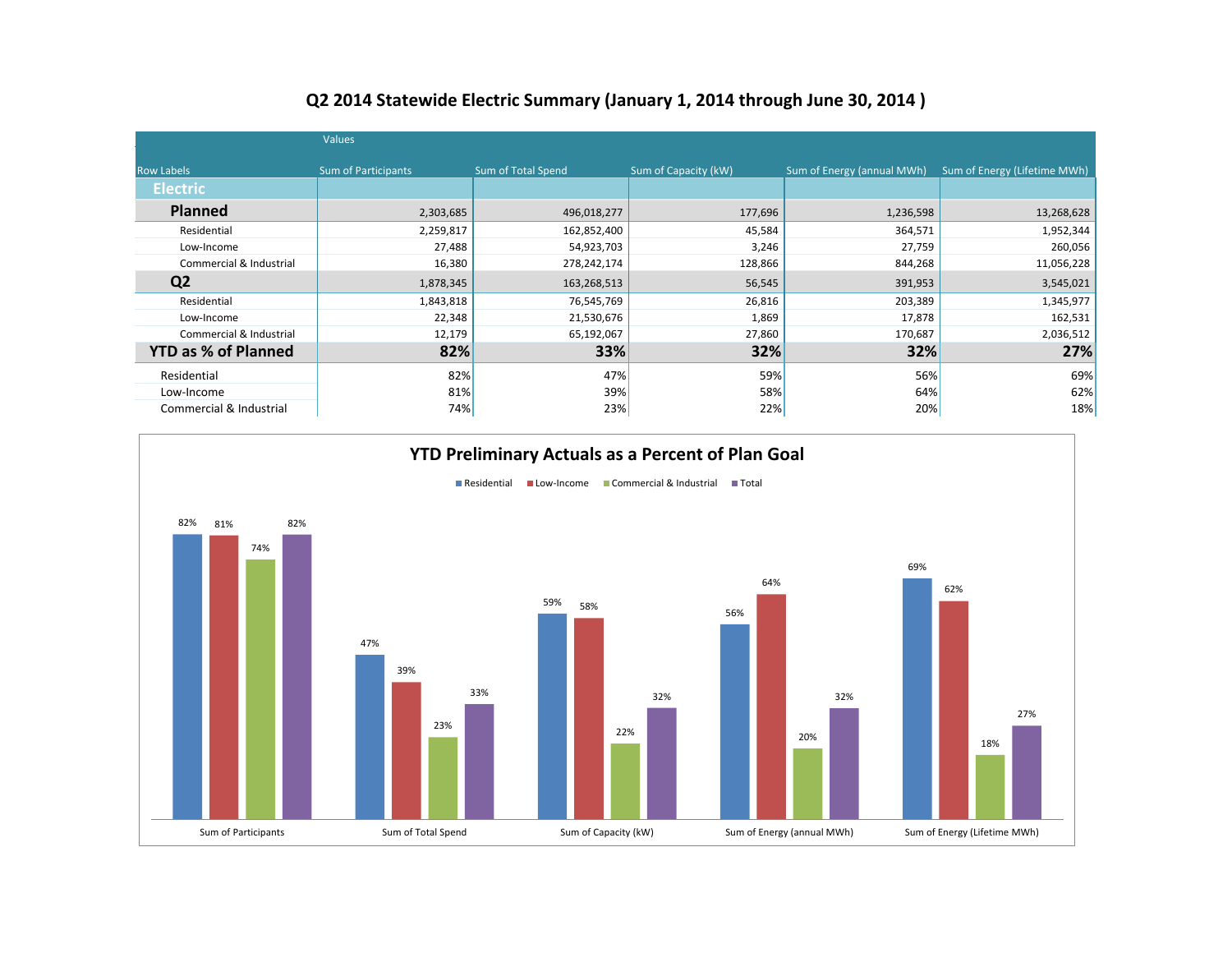| Cumulative Statewide Electric Summary (January 1, 2013 through June 30, 2014) |  |  |
|-------------------------------------------------------------------------------|--|--|
|-------------------------------------------------------------------------------|--|--|

|                            | Values                     |                    |                      |                            |                              |
|----------------------------|----------------------------|--------------------|----------------------|----------------------------|------------------------------|
| <b>Row Labels</b>          | <b>Sum of Participants</b> | Sum of Total Spend | Sum of Capacity (kW) | Sum of Energy (annual MWh) | Sum of Energy (Lifetime MWh) |
| <b>Electric</b>            |                            |                    |                      |                            |                              |
| Planned                    | 4,508,565                  | 977,881,110        | 351,048              | 2,431,785                  | 26,415,256                   |
| Residential                | 4,420,341                  | 316,634,891        | 88,557               | 694,362                    | 3,844,724                    |
| Low-Income                 | 55,367                     | 109,060,537        | 6,579                | 56,596                     | 525,072                      |
| Commercial & Industrial    | 32,857                     | 552,185,683        | 255,912              | 1,680,826                  | 22,045,460                   |
| Q <sub>2</sub>             | 4,654,617                  | 590,373,294        | 209,119              | 1,460,925                  | 15,218,084                   |
| Residential                | 4,556,225                  | 249,653,917        | 65,810               | 577,275                    | 3,893,960                    |
| Low-Income                 | 63,072                     | 71,864,540         | 5,284                | 50,952                     | 486,747                      |
| Commercial & Industrial    | 35,320                     | 268,854,836        | 138,024              | 832,697                    | 10,837,377                   |
| <b>YTD as % of Planned</b> | 103%                       | 60%                | 60%                  | 60%                        | 58%                          |
| Residential                | 103%                       | 79%                | 74%                  | 83%                        | 101%                         |
| Low-Income                 | 114%                       | 66%                | 80%                  | 90%                        | 93%                          |
| Commercial & Industrial    | 107%                       | 49%                | 54%                  | 50%                        | 49%                          |

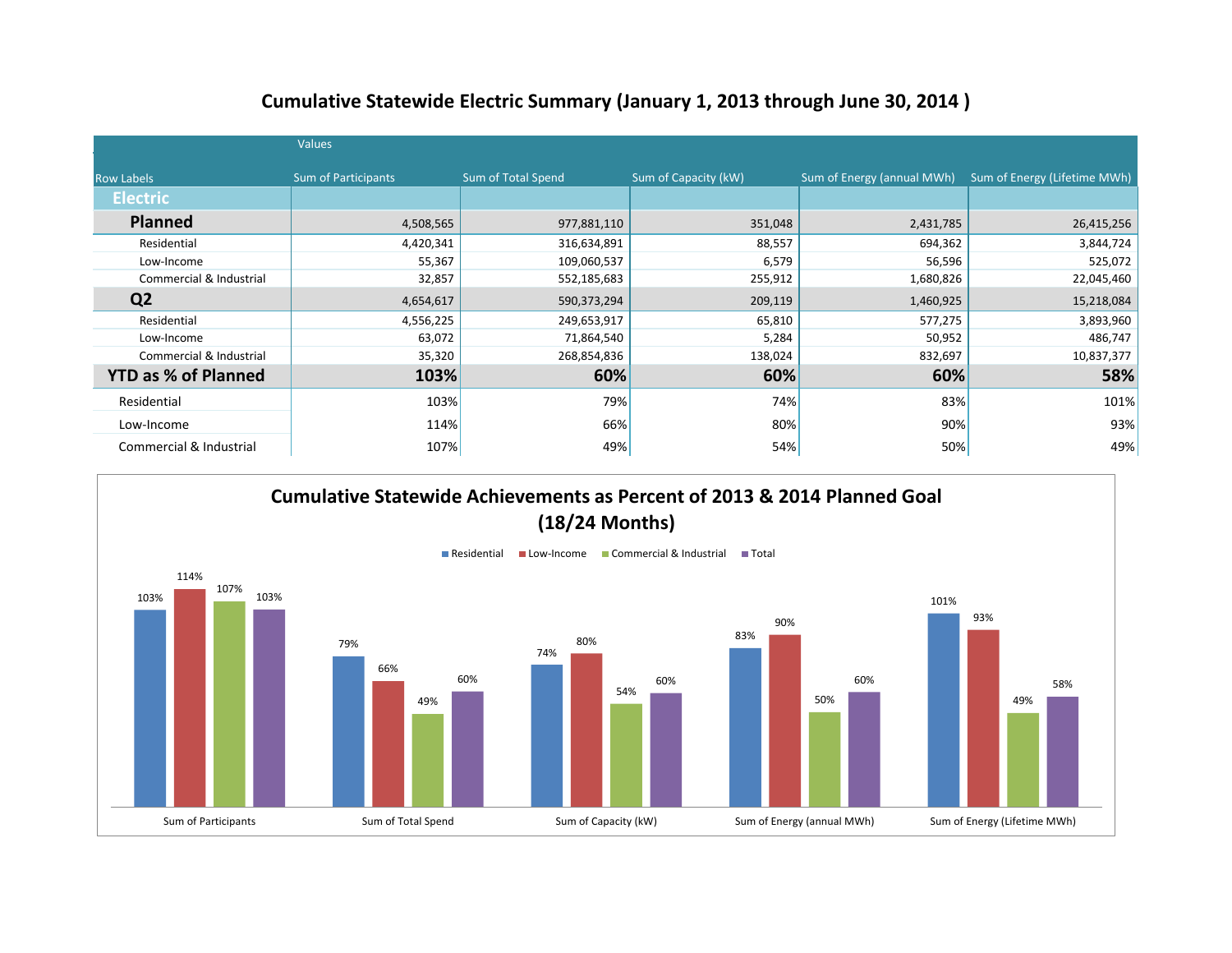### **Q2 2014 Statewide Electric Summary by PA (January 1, 2014 through June 30, 2014 )**

| <b>Sum of Energy (Lifetime MWh)</b>                                    | <b>Column Labels</b> |                   |                  |                |                 |                    |
|------------------------------------------------------------------------|----------------------|-------------------|------------------|----------------|-----------------|--------------------|
| <b>Row Labels</b>                                                      | <b>National Grid</b> | <b>NU (NSTAR)</b> | NU (WMECo)       | <b>UNITIL</b>  | <b>CLC</b>      | <b>Grand Total</b> |
| <b>Electric</b>                                                        |                      |                   |                  |                |                 |                    |
| <b>Planned</b>                                                         | 5,817,093            | 5,997,794         | 971,290          | 98,526         | 383,925         | 13,268,628         |
| Residential                                                            | 925,789              | 674,578           | 191,456          | 9,412          | 151,108         | 1,952,344          |
| <b>Residential Whole House</b>                                         | 332,517              | 203,773           | 58,430           | 1,481          | 69,782          | 665,982            |
| Residential New Construction                                           | 26,664               | 17,899            | 2,147            | 496            | 3,508           | 50,714             |
| Residential Multi-Family Retrofit                                      | 95,822               | 59,509            | 4,364            | 366            | 21,111          | 181,172            |
| <b>Residential Home Energy Services</b>                                | 109,675              | 98,636            | 40,805           | 619            | 44,718          | 294,453            |
| Residential Behavior/Feedback                                          | 100,356              | 27,729            | 11,115           | $\sim$         | 444             | 139,644            |
| <b>Residential Products</b>                                            | 593,272              | 470,806           | 133,026          | 7,931          | 81,327          | 1,286,362          |
| Residential Cooling & Heating Equipment                                | 30,090               | 33,885            | 6,876            | 455            | 11,133          | 82,438             |
| <b>Residential Lighting</b>                                            | 505,257              | 387,702           | 118,667          | 6,272          | 55,977          | 1,073,875          |
| <b>Residential Consumer Products</b>                                   | 57,925               | 49,219            | 7,484            | 1,204          | 14,216          | 130,048            |
| Residential Hard-to-Measure                                            |                      |                   |                  |                |                 | $\sim$             |
| Low-Income                                                             | 116,194              | 90,369            | 37,874           | 3,317          | 12,302          | 260,056            |
| Low-Income Whole House                                                 | 116,194              | 90,369            | 37,874           | 3,317          | 12,302          | 260,056            |
| Low-Income New Construction                                            | 4,725                | 4,082             | 1,252            | 233            | 354             | 10,646             |
| Low-Income Single Family Retrofit                                      | 54,581               | 36,091            | 13,279           | 877            | 9,642           | 114,470            |
| Low-Income Multi-Family Retrofit                                       | 56,888               | 50,196            | 23,342           | 2,207          | 2,307           | 134,940            |
| Low-Income Hard-to-Measure                                             |                      |                   |                  |                |                 |                    |
| Commercial & Industrial                                                | 4,775,110            | 5,232,847         | 741,960          | 85,796         | 220,514         | 11,056,228         |
| <b>C&amp;I New Construction</b>                                        | 1,129,844            | 1,067,257         | 123,358          | 11,167         | 77,419          | 2,409,045          |
| C&I New Construction                                                   | 1,129,844            | 1,067,257         | 123,358          | 11,167         | 77,419          | 2,409,045          |
| C&I Retrofit                                                           | 3,645,266            | 4,165,591         | 618,602          | 74,629         | 143,096         | 8,647,183          |
| C&I Retrofit                                                           | 3,270,198            | 3,544,402         | 277,987          | 50,698         | 67,326          | 7,210,612          |
| C&I Direct Install                                                     | 375,067              | 621,189           | 340,615          | 23,930         | 75,770          | 1,436,571          |
| C&I Hard-to-Measure                                                    |                      |                   |                  |                |                 | $\omega$           |
| Q <sub>2</sub>                                                         | 1,600,547            | 1,365,641         | 340,507          | 51,176         | 187,150         | 3,545,021          |
| Residential                                                            | 563,647              | 513,211           | 195,093          | 7,573          | 66,453          | 1,345,977          |
| <b>Residential Whole House</b>                                         | 204,916              | 169,979           | 32,100           | 2,372          | 27,763          | 437,130            |
| <b>Residential New Construction</b>                                    | 18,277               | 20,379            | 9,101            | 1,892          | 3,197           | 52,845             |
| Residential Multi-Family Retrofit                                      | 61,104               | 37,790            | 1,975            | $\sim$         | 1,059           | 101,929            |
| <b>Residential Home Energy Services</b>                                | 86,400               | 96,997            | 19,638           | 480            | 23,508          | 227,023            |
| Residential Behavior/Feedback                                          | 39,135               | 14,813            | 1,385            |                |                 | 55,333             |
| <b>Residential Products</b>                                            | 358,731<br>27,308    | 343,232<br>25,083 | 162,993<br>7,602 | 5,201<br>562   | 38,689<br>8,110 | 908,846            |
| Residential Cooling & Heating Equipment<br><b>Residential Lighting</b> | 305,053              | 299,857           | 149,282          | 4,142          | 27,942          | 68,666<br>786,277  |
| <b>Residential Consumer Products</b>                                   | 26,369               | 18,292            | 6,108            | 497            | 2,638           | 53,904             |
| Residential Hard-to-Measure                                            |                      |                   |                  | $\overline{a}$ |                 |                    |
| Low-Income                                                             | 89,312               | 55,139            | 11,875           | 902            | 5,303           | 162,531            |
| Low-Income Whole House                                                 | 89,312               | 55,139            | 11,875           | 902            | 5,303           | 162,531            |
| Low-Income New Construction                                            | 314                  | 485               | 48               | $\omega$       | 13              | 859                |
| Low-Income Single Family Retrofit                                      | 32,586               | 17,219            | 4,413            | 260            | 4,824           | 59,302             |
| Low-Income Multi-Family Retrofit                                       | 56,413               | 37,435            | 7,414            | 642            | 466             | 102,370            |
| Low-Income Hard-to-Measure                                             |                      |                   |                  |                |                 | $\sim$             |
| Commercial & Industrial                                                | 947,588              | 797,291           | 133,538          | 42,701         | 115,394         | 2,036,512          |
| <b>C&amp;I New Construction</b>                                        | 510,249              | 350,249           | 80,618           | 8,481          | 26,316          | 975,912            |
| C&I New Construction                                                   | 510,249              | 350,249           | 80,618           | 8,481          | 26,316          | 975,912            |
| C&I Retrofit                                                           | 437,339              | 447,042           | 52,920           | 34,220         | 89,078          | 1,060,600          |
| C&I Retrofit                                                           | 326,592              | 260,673           | 27,087           | 22,611         | 53,015          | 689,977            |
| C&I Direct Install                                                     | 110,747              | 186,369           | 25,834           | 11,610         | 36,064          | 370,623            |
| C&I Hard-to-Measure                                                    |                      |                   |                  |                | $\sim$          | $\sim$             |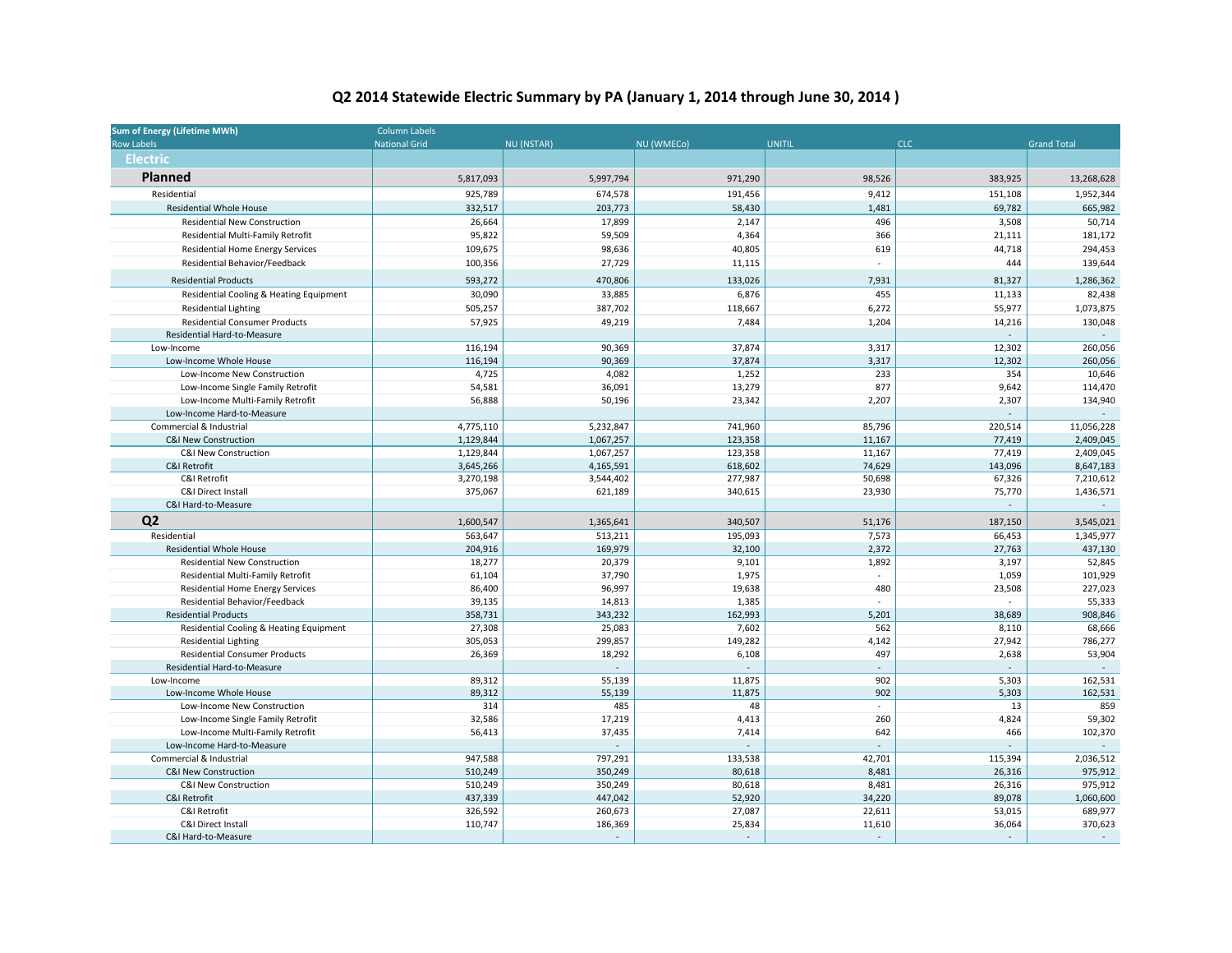# **ELECTRIC STATEWIDE BUDGETS, Q2 2014**



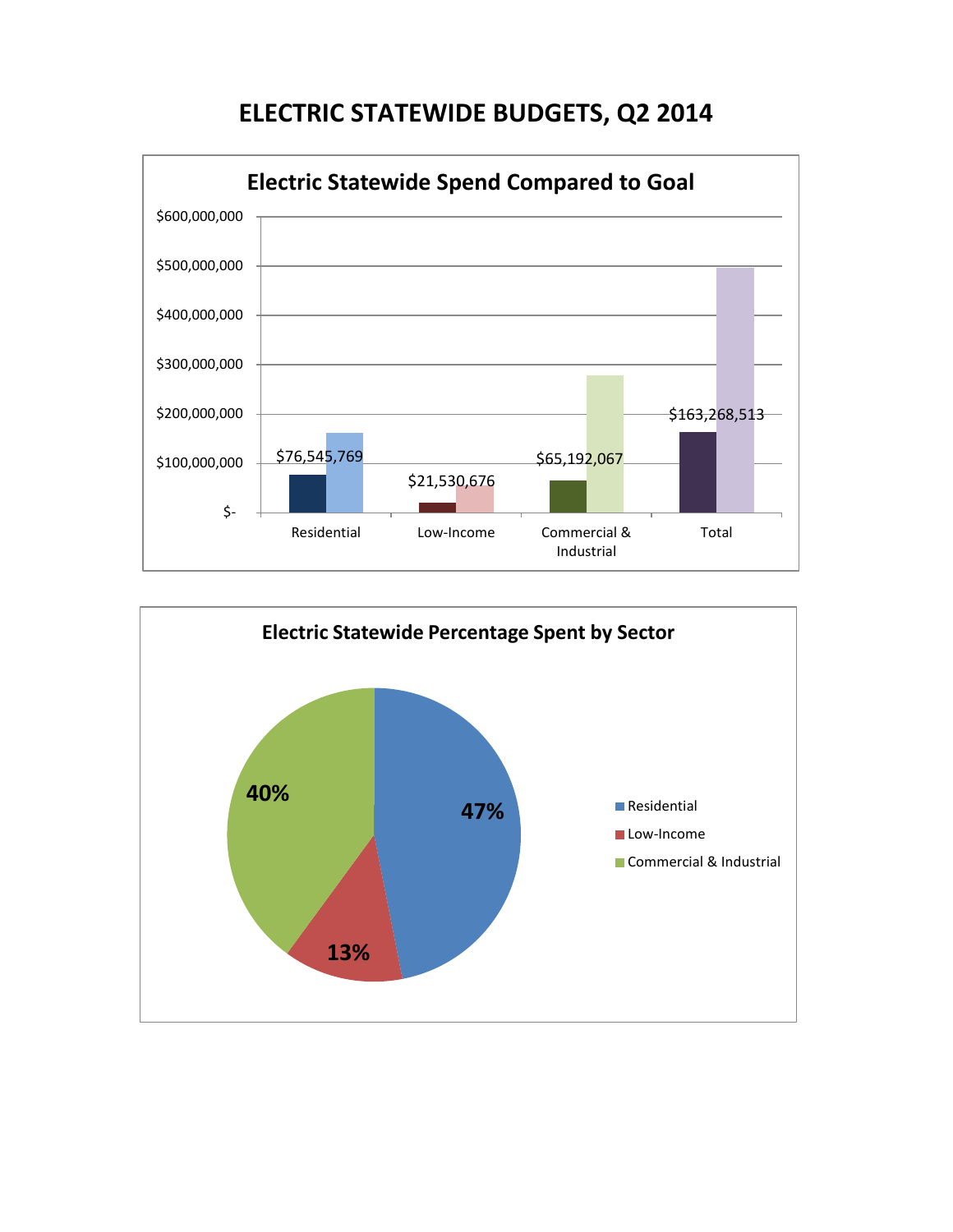

## **ANNUAL ELECTRIC STATEWIDE SAVINGS, Q2 2014**

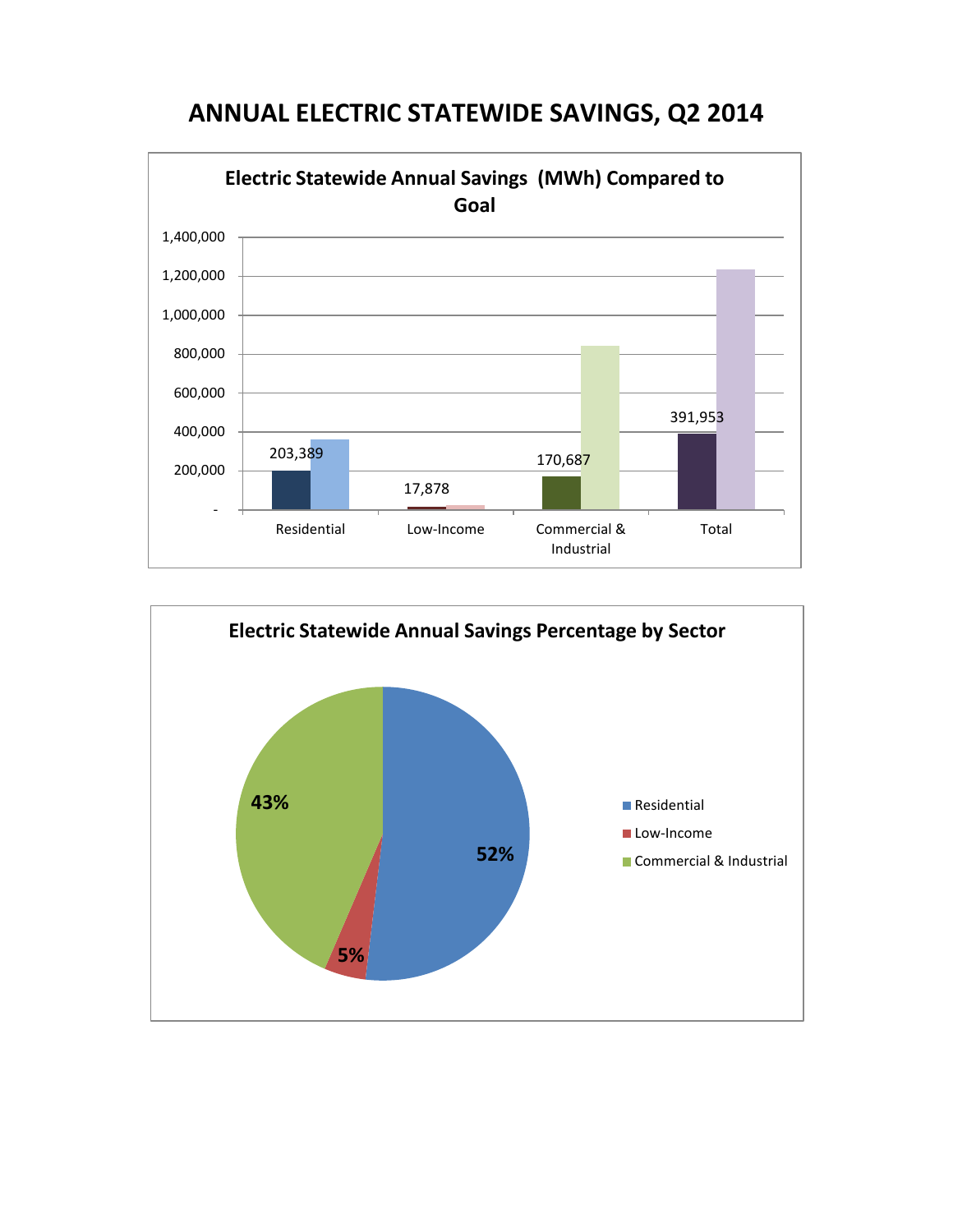



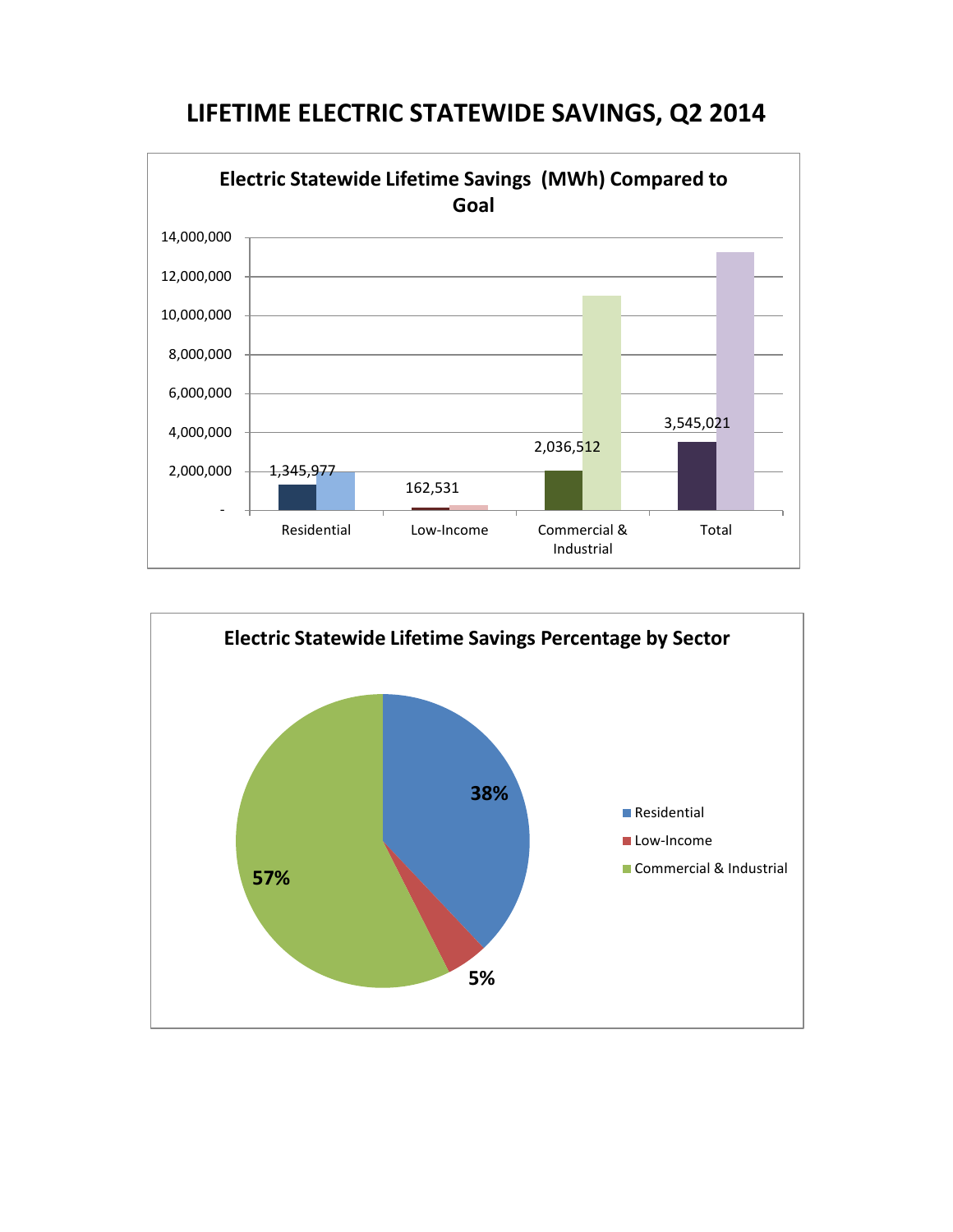# **ELECTRIC STATEWIDE BENEFITS, Q2 2014**



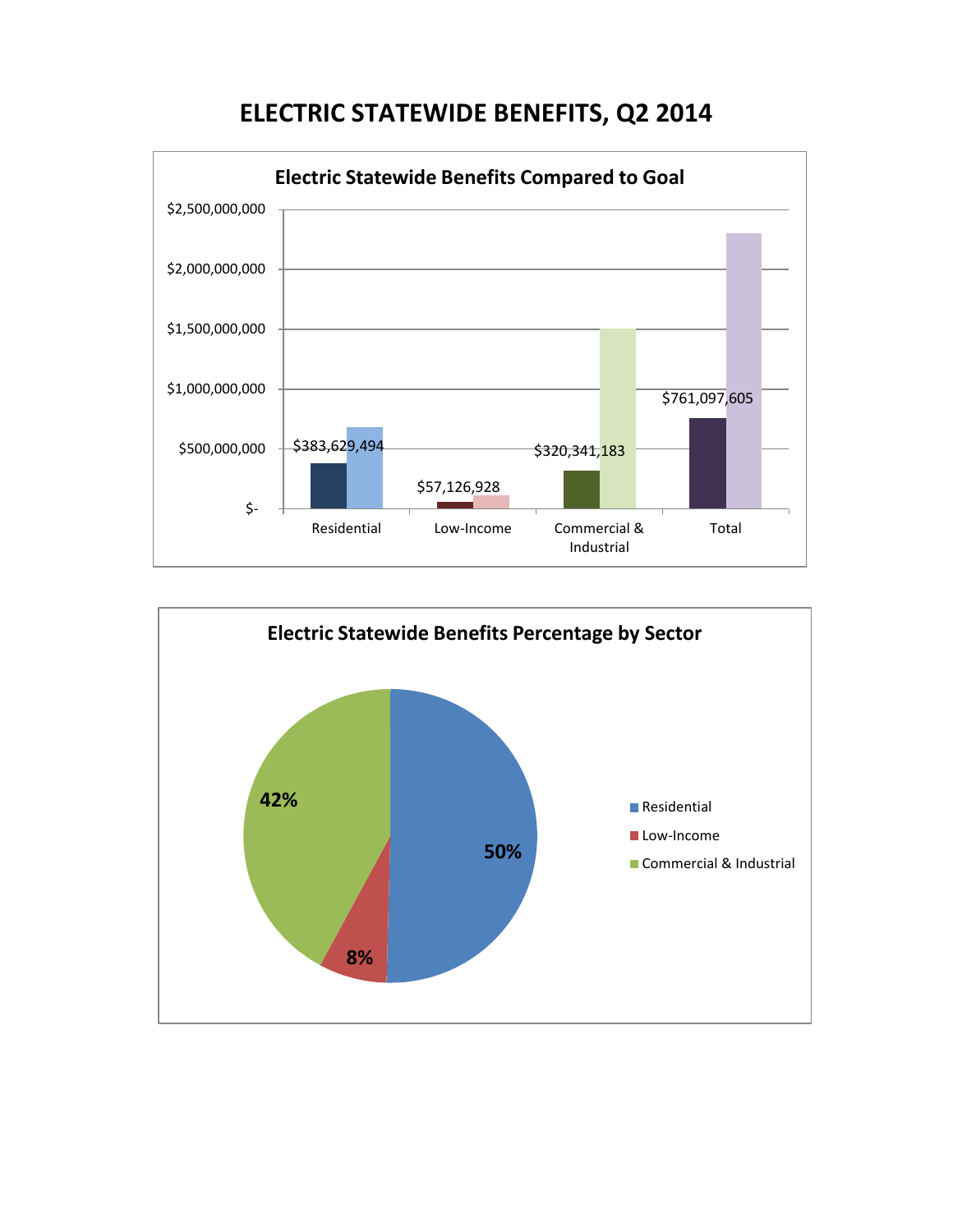#### **Q2 2014 Statewide Gas Budgets (January 1, 2014 through June 30, 2014 )**

|                                 | <b>Total Sum of Program</b><br><b>Planning and</b> |              | <b>Total Sum of Marketing Total Sum of</b> |                                  |               | <b>Total Sum of Sales,</b><br><b>Technical Assistance &amp;</b> | <b>Total Sum of Evaluation Total Sum of Total</b> |                                    |
|---------------------------------|----------------------------------------------------|--------------|--------------------------------------------|----------------------------------|---------------|-----------------------------------------------------------------|---------------------------------------------------|------------------------------------|
|                                 | <b>Administration</b>                              |              | and Advertising                            | <b>Participant Incentive</b>     |               | <b>Training</b>                                                 | and Market Research                               | Spend                              |
| <b>Row Labels</b>               |                                                    |              |                                            |                                  |               |                                                                 |                                                   |                                    |
| Gas                             |                                                    |              |                                            |                                  |               |                                                                 |                                                   |                                    |
| Planned                         | 9.005.073                                          | Ś            | 8,695,386                                  | 122,216,437<br><sup>\$</sup>     | -Ś            | 27,469,623                                                      | 7,248,953                                         | $\mathsf{S}$<br>174,635,473        |
| Residential                     | 4,301,814                                          | $\mathsf{s}$ | 4,612,595                                  | l s<br>59,287,082                | <sub>S</sub>  | 15,107,397                                                      | $3,593,781$ \$<br>-S                              | 86,902,669                         |
| <b>Residential Whole House</b>  | 2,417,192<br>¢                                     | .s           | 1,607,933                                  | Ŝ.<br>38,771,296                 | <b>S</b>      | 12,767,901                                                      | 2,400,734                                         | 57,965,055<br>Ŝ                    |
| <b>Residential Products</b>     | 1,030,984                                          | .S           | 2,095,199                                  | 19,384,415<br>Ŝ.                 | Ś             | 2,014,832                                                       | 1,075,163                                         | 25,600,593<br>Ŝ                    |
| Residential Hard-to-Measure     | 853,638                                            | Ś            | 909,463                                    | 1,131,371<br>Ŝ                   | Ś             | 324,663                                                         | 117,884                                           | 3,337,020<br>.s                    |
| Low-Income                      | 2,223,449                                          | $\mathsf{s}$ | 1,575,031                                  | 24,559,473<br>$\mathsf{S}$       | <sub>S</sub>  | 6,089,880                                                       | 1,480,506                                         | 35,928,339<br>.s                   |
| Low-Income Whole House          | 1,422,891                                          | -Ś           | 1,403,849                                  | 24,559,473<br>-Ś                 | -Ś            | 6,089,880                                                       | $1,444,978$ \$                                    | 34,921,072                         |
| Low-Income Hard-to-Measure      | 800,557<br>Š.                                      | <b>S</b>     | 171,182                                    | Ŝ                                |               |                                                                 | 35,528                                            | 1,007,267<br>.s                    |
| Commercial & Industrial         | 2,479,810                                          | $\mathsf{s}$ | 2,507,761                                  | $\mathsf{S}$<br>38,369,882       | $\zeta$       | 6,272,346                                                       | 2,174,666                                         | <sup>\$</sup><br>51,804,465        |
| <b>C&amp;I New Construction</b> | 804,253                                            | Ś            | 942,394                                    | 15,139,664<br>Ŝ                  | .s            | 1,827,748                                                       | 779,817                                           | 19,493,876<br>Ŝ                    |
| C&I Retrofit                    | 1,289,619                                          | Ś.           | 1,077,525                                  | Ŝ.<br>23,230,218                 | Ś             | 4,401,912                                                       | 1,336,139                                         | Ś<br>31,335,413                    |
| C&I Hard-to-Measure             | 385,938                                            | Ś            | 487.842                                    | -Ś                               |               | 42.686                                                          | 58,710                                            | 975,177<br>Ŝ.                      |
| Q <sub>2</sub>                  | 4,874,601                                          | Ś            | 2,792,874                                  | <sup>5</sup><br>38,677,870       | .s            | 10.849.033                                                      | 1,231,796                                         | 58,426,174<br>Ŝ.                   |
| Residential                     | 2,273,348                                          | Ś            | 1,844,663                                  | $\mathsf{S}$<br>24,649,430       | .s            | 6,975,173                                                       | 619,744                                           | $\mathsf{\hat{S}}$<br>36, 362, 358 |
| <b>Residential Whole House</b>  | 1,250,104                                          | Ś            | 620,663                                    | Ŝ.<br>16,144,695                 | Ś             | 6,319,137                                                       | 260,175<br>.s                                     | Ŝ<br>24,594,773                    |
| <b>Residential Products</b>     | 435,070                                            | .S           | 647,010                                    | Ŝ.<br>8,410,060                  | Ŝ             | 442.849                                                         | $303,050$ \$                                      | 10,238,040                         |
| Residential Hard-to-Measure     | 588,174                                            | Ś            | 576,990                                    | 94,675<br>Ŝ.                     | Ŝ             | 213,186                                                         | 56,519                                            | 1,529,545<br>Š.                    |
| Low-Income                      | 966,010                                            | $\mathsf{s}$ | 152,563                                    | 8,775,413<br>$\ddot{\mathbf{S}}$ | <sub>S</sub>  | 2,162,236                                                       | 125,331                                           | $\zeta$<br>12,181,554              |
| Low-Income Whole House          | 706,900                                            | .S           | 53,757                                     | Ŝ<br>8,775,413                   | Ŝ             | 2,159,873                                                       | 121,780                                           | 11,817,723<br>Ŝ                    |
| Low-Income Hard-to-Measure      | 259,110                                            | Ś            | 98,806                                     | Ŝ.                               | <sup>\$</sup> | 2,363                                                           | 3,551                                             | 363,831                            |
| Commercial & Industrial         | 1,635,244                                          | .s           | 795,647                                    | 5,253,027<br><sup>\$</sup>       | <sub>S</sub>  | 1,711,624                                                       | 486,721<br>-S                                     | 9,882,262<br>Ŝ.                    |
| <b>C&amp;I New Construction</b> | 412,806                                            | .S           | 285,505                                    | 2,784,418<br>Ŝ                   | <sup>\$</sup> | 562,320                                                         | 153,445                                           | 4,198,494<br>Ŝ                     |
| C&I Retrofit                    | 675,551                                            | .s           | 173,776                                    | l s<br>2,468,609                 | Ŝ             | 1,138,220                                                       | 301,344                                           | 4,757,500<br>.s                    |
| C&I Hard-to-Measure             | $546,887$ \$                                       |              | $336,366$ \$                               |                                  | Ś             | $11,083$ \$                                                     | $31,932$ \$                                       | 926,268                            |

| <b>YTD AS PERCENTAGE OF Planne(Administration)</b> | <b>Program Planning and</b> | <b>Marketing and</b><br><b>Advertising</b> | <b>Participant Incentive</b> | <b>Sales, Technical</b><br><b>Assistance &amp; Training</b> | <b>Evaluation and Market</b><br>Research | <b>Total Spend</b> |
|----------------------------------------------------|-----------------------------|--------------------------------------------|------------------------------|-------------------------------------------------------------|------------------------------------------|--------------------|
| Gas                                                | 54%                         | 32%                                        | 32%                          | 39%                                                         | 17%                                      | 33%                |
| <b>Residential</b>                                 | 53%                         | 40%                                        | 42%                          | 46%                                                         | 17%                                      | 42%                |
| 1. Residential Whole House                         | 52%                         | 39%                                        | 42%                          | 49%                                                         | 11%                                      | 42%                |
| 2. Residential Products                            | 42%                         | 31%                                        | 43%                          | 22%                                                         | 28%                                      | 40%                |
| 3. Residential Hard-to-Measure                     | 69%                         | 63%                                        | 8%                           | 66%                                                         | 48%                                      | 46%                |
| Low-Income                                         | 43%                         | 10%                                        | 36%                          | 36%                                                         | 8%                                       | 34%                |
| 4. Low-Income Whole House                          | 50%                         | 4%                                         | 36%                          | 35%                                                         | 8%                                       | 34%                |
| 5. Low-Income Hard-to-Measure                      | 32%                         | 58%                                        | 0%                           | 0%                                                          | 10%                                      | 36%                |
| <b>Commercial &amp; Industrial</b>                 | 66%                         | 32%                                        | 14%                          | 27%                                                         | 22%                                      | 19%                |
| 6. C&I New Construction                            | 51%                         | 30%                                        | 18%                          | 31%                                                         | 20%                                      | 22%                |
| 7. C&I Retrofit                                    | 52%                         | 16%                                        | 11%                          | 26%                                                         | 23%                                      | 15%                |
| 8. C&I Hard-to-Measure                             | 142%                        | 69%                                        | 0%                           | 26%                                                         | 54%                                      | 95%                |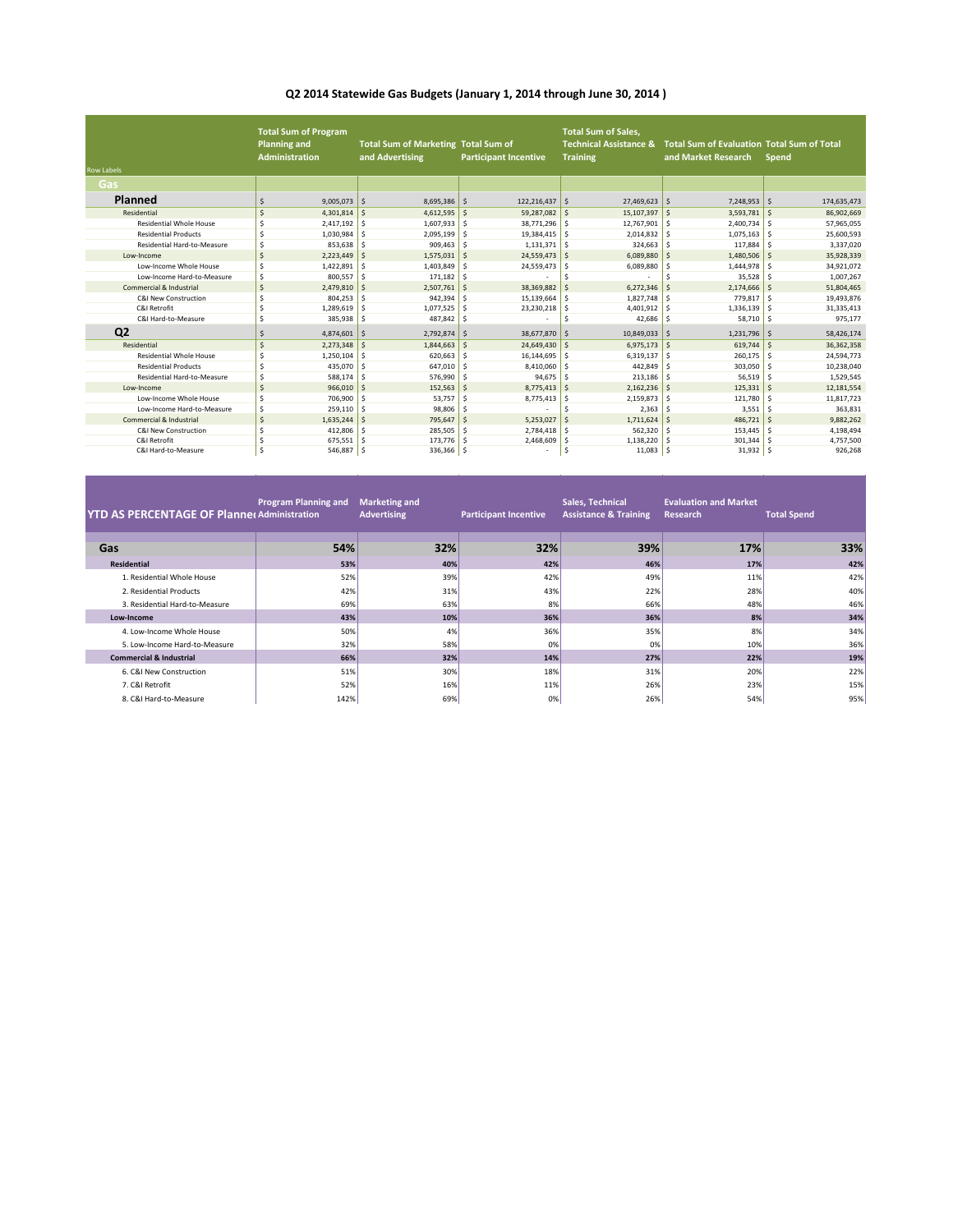#### **Q2 2014 Statewide Gas Savings (January 1, 2014 through June 30, 2014 )**

| <b>Row Labels</b>                   | <b>Total Sum of</b><br><b>Participants</b> | <b>Total Sum of Annual</b><br><b>Therms</b> | <b>Total Sum of Lifetime</b><br><b>Therms</b> |
|-------------------------------------|--------------------------------------------|---------------------------------------------|-----------------------------------------------|
| Gas                                 |                                            |                                             |                                               |
| <b>Planned</b>                      | 560,883                                    | 24,402,858                                  | 312,695,505                                   |
| Residential                         | 549.029                                    | 11,607,811                                  | 119,006,292                                   |
| <b>Residential Whole House</b>      | 520,561                                    | 9.438.886                                   | 78,143,626                                    |
| <b>Residential New Construction</b> | 1,781                                      | 372,139                                     | 8,723,534                                     |
| Residential Multi-Family Retrofit   | 8,688                                      | 546,385                                     | 9,406,167                                     |
| Residential Home Energy Services    | 34,409                                     | 2,825,512                                   | 54,319,076                                    |
| Residential Behavior/Feedback       | 475.683                                    | 5.694.849                                   | 5,694,849                                     |
| <b>Residential Products</b>         | 28.468                                     | 2,168,925                                   | 40,862,666                                    |
| Residential Heating & Water Heating | 28,468                                     | 2,168,925                                   | 40,862,666                                    |
| Low-Income                          | 6,840                                      | 1,439,072                                   | 28,354,751                                    |
| Low-Income Whole House              | 6.840                                      | 1,439,072                                   | 28,354,751                                    |
| Low-Income Single Family Retrofit   | 2.484                                      | 827,356                                     | 16,852,525                                    |
| Low-Income Multi-Family Retrofit    | 4,356                                      | 611,716                                     | 11,502,225                                    |
| Commercial & Industrial             | 5,015                                      | 11,355,976                                  | 165,334,462                                   |
| <b>C&amp;I New Construction</b>     | 1,715                                      | 3,892,978                                   | 74,127,477                                    |
| <b>C&amp;I New Construction</b>     | 1,715                                      | 3,892,978                                   | 74,127,477                                    |
| C&I Retrofit                        | 3,300                                      | 7,462,997                                   | 91,206,986                                    |
| C&I Retrofit                        | 2.173                                      | 7,143,505                                   | 88,120,031                                    |
| C&I Direct Install                  | 1.127                                      | 319.492                                     | 3,086,955                                     |
| Q <sub>2</sub>                      | 480.483                                    | 11,589,429                                  | 125,772,776                                   |
| Residential                         | 474,625                                    | 8,355,218                                   | 76,253,477                                    |
| <b>Residential Whole House</b>      | 458,206                                    | 6,538,097                                   | 45,728,459                                    |
| <b>Residential New Construction</b> | 2,209                                      | 495,390                                     | 11,541,728                                    |
| Residential Multi-Family Retrofit   | 4,136                                      | 181,440                                     | 3,208,449                                     |
| Residential Home Energy Services    | 14,184                                     | 1,355,279                                   | 26,472,294                                    |
| Residential Behavior/Feedback       | 437.677                                    | 4,505,987                                   | 4,505,987                                     |
| <b>Residential Products</b>         | 16.419                                     | 1,817,121                                   | 30,525,018                                    |
| Residential Heating & Water Heating | 16.419                                     | 1,817,121                                   | 30,525,018                                    |
| Low-Income                          | 4,307                                      | 990,690                                     | 18,835,254                                    |
| Low-Income Whole House              | 4,307                                      | 990,690                                     | 18,835,254                                    |
| Low-Income Single Family Retrofit   | 1,166                                      | 290,667                                     | 5,795,047                                     |
| Low-Income Multi-Family Retrofit    | 3,141                                      | 700,023                                     | 13,040,207                                    |
| Commercial & Industrial             | 1,551                                      | 2,243,521                                   | 30,684,045                                    |
| <b>C&amp;I New Construction</b>     | 499                                        | 964,807                                     | 19,500,459                                    |
| <b>C&amp;I New Construction</b>     | 499                                        | 964,807                                     | 19,500,459                                    |
| C&I Retrofit                        | 1.052                                      | 1,278,714                                   | 11,183,586                                    |
| C&I Retrofit                        | 760                                        | 1,206,874                                   | 10,527,715                                    |
| <b>C&amp;I Direct Install</b>       | 292                                        | 71,840                                      | 655,872                                       |

| <b>YTD AS PERCENTAGE OF Planned</b>     | <b>Participants</b> | <b>Annual Therms</b> | <b>Lifetime Therms</b> |
|-----------------------------------------|---------------------|----------------------|------------------------|
|                                         |                     |                      |                        |
| Gas                                     | 86%                 | 47%                  | 40%                    |
| <b>Residential</b>                      | 86%                 | 72%                  | 64%                    |
| <b>Residential Whole House</b>          | 88%                 | 69%                  | 59%                    |
| <b>Residential New Construction</b>     | 124%                | 133%                 | 132%                   |
| Residential Multi-Family Retrofit       | 48%                 | 33%                  | 34%                    |
| <b>Residential Home Energy Services</b> | 41%                 | 48%                  | 49%                    |
| Residential Behavior/Feedback           | 92%                 | 79%                  | 79%                    |
| <b>Residential Products</b>             | 58%                 | 84%                  | 75%                    |
| Residential Heating & Water Heating     | 58%                 | 84%                  | 75%                    |
| Low-Income                              | 63%                 | 69%                  | 66%                    |
| <b>Low-Income Whole House</b>           | 63%                 | 69%                  | 66%                    |
| Low-Income Single Family Retrofit       | 47%                 | 35%                  | 34%                    |
| Low-Income Multi-Family Retrofit        | 72%                 | 114%                 | 113%                   |
| Commercial & Industrial                 | 31%                 | 20%                  | 19%                    |
| <b>C&amp;I New Construction</b>         | 29%                 | 25%                  | 26%                    |
| C&I New Construction                    | 29%                 | 25%                  | 26%                    |
| <b>C&amp;I Retrofit</b>                 | 32%                 | 17%                  | 12%                    |
| C&I Retrofit                            | 35%                 | 17%                  | 12%                    |
| <b>C&amp;I Direct Install</b>           | 26%                 | 22%                  | 21%                    |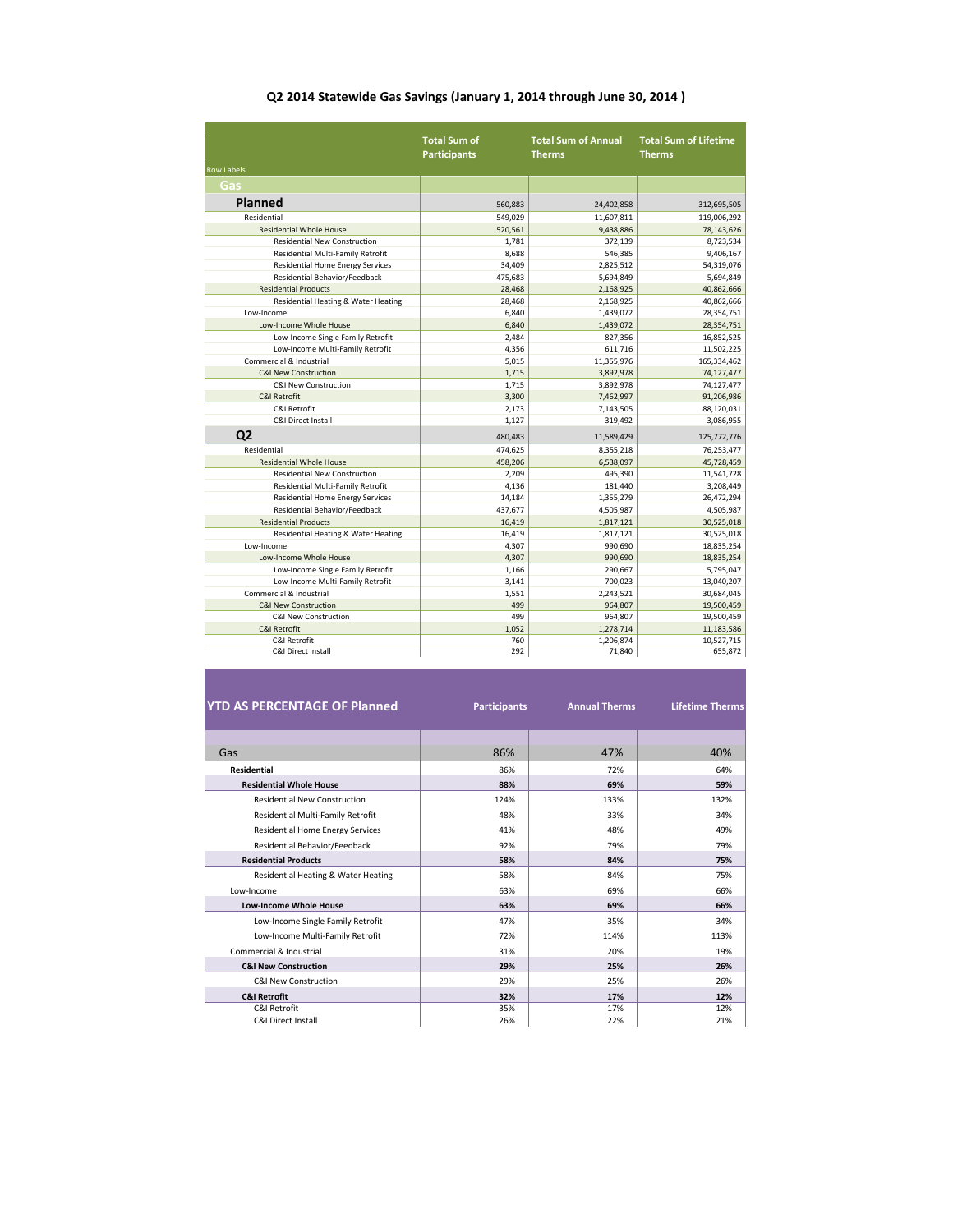### **Q2 2014 Statewide Gas Benefits (January 1, 2014 through June 30, 2014 )**

| <b>Row Labels</b>                       | <b>Total Sum of Total Gas</b><br><b>Benefits</b> |                     | <b>Total Sum of Total</b><br><b>Electric Benefits</b> | <b>Total Sum of Total</b><br><b>Other Resource</b><br><b>Benefits</b> | <b>Total Sum of Total Non</b><br><b>Resource Benefits</b> |                    | <b>Total Sum of Total</b><br><b>Benefits</b> |
|-----------------------------------------|--------------------------------------------------|---------------------|-------------------------------------------------------|-----------------------------------------------------------------------|-----------------------------------------------------------|--------------------|----------------------------------------------|
| Gas                                     |                                                  |                     |                                                       |                                                                       |                                                           |                    |                                              |
| Planned                                 | \$<br>329,549,938                                | \$                  | 24,157,816                                            | $\zeta$<br>11,634,116                                                 | $\ddot{s}$<br>130,229,710                                 | \$                 | 495,571,580                                  |
| Residential                             | \$<br>129,570,415                                | \$                  | 20,264,213                                            | \$<br>4,190,446                                                       | \$<br>83,149,493                                          | \$                 | 237,174,567                                  |
| <b>Residential Whole House</b>          | Ś<br>86,587,045                                  | \$                  | 18,662,528                                            | $\zeta$<br>4,190,446                                                  | $\ddot{s}$<br>43,254,930                                  | \$                 | 152,694,949                                  |
| <b>Residential New Construction</b>     | \$<br>9,222,070                                  | \$                  | 1,816,238                                             | \$<br>64,136                                                          | \$<br>8,040,788                                           | \$                 | 19,143,231                                   |
| Residential Multi-Family Retrofit       | \$<br>10,467,860                                 | \$                  | 296                                                   | \$<br>2,182,565                                                       | \$<br>9,398,560                                           | \$                 | 22,049,280                                   |
| <b>Residential Home Energy Services</b> | \$<br>59,834,521                                 | \$                  | 16,845,994                                            | Ś<br>1,943,745                                                        | \$<br>25,815,583                                          | \$                 | 104,439,843                                  |
| Residential Behavior/Feedback           | \$<br>7,062,595                                  | \$                  |                                                       | Ś                                                                     | Ś                                                         | Ś                  | 7,062,595                                    |
| <b>Residential Products</b>             | \$<br>42,983,370                                 | $\ddot{\mathsf{S}}$ | 1,601,685                                             | $\mathsf{\hat{S}}$<br>$\overline{\phantom{a}}$                        | $\mathsf{\hat{S}}$<br>39,894,562                          | Ś                  | 84,479,617                                   |
| Residential Heating & Water Heating     | \$<br>42,983,370                                 | \$                  | 1,601,685                                             | Ś<br>L.                                                               | Ś<br>39,894,562                                           | \$                 | 84,479,617                                   |
| Low-Income                              | \$<br>30,738,753                                 | \$                  | 3,777,656                                             | Ś<br>532,207                                                          | Ś<br>25,120,368                                           | \$                 | 60,168,984                                   |
| Low-Income Whole House                  | $\zeta$<br>30,738,753                            | $\ddot{\mathsf{S}}$ | 3,777,656                                             | $\zeta$<br>532,207                                                    | 25,120,368<br>$\mathsf{\hat{S}}$                          | \$                 | 60,168,984                                   |
| Low-Income Single Family Retrofit       | \$<br>18,218,725                                 | \$                  | 3.776.785                                             | \$<br>723                                                             | \$<br>12,839,926                                          | l s                | 34,836,159                                   |
| Low-Income Multi-Family Retrofit        | \$<br>12,520,028                                 | \$                  | 871                                                   | Ś<br>531,485                                                          | \$<br>12,280,441                                          | \$                 | 25,332,825                                   |
| Commercial & Industrial                 | \$<br>169,240,770                                | \$                  | 115,947                                               | 6,911,463<br>Ś                                                        | \$<br>21,959,849                                          | \$                 | 198,228,029                                  |
| <b>C&amp;I New Construction</b>         | \$<br>73,519,211                                 | \$                  | 113,334                                               | Ś<br>446,136                                                          | \$                                                        | \$                 | 74,078,682                                   |
| C&I New Construction                    | \$<br>73,519,211                                 | \$                  | 113,334                                               | Ś<br>446,136                                                          | \$                                                        | Ś                  | 74,078,682                                   |
| C&I Retrofit                            | Ś<br>95,721,559                                  | $\dot{\mathsf{S}}$  | 2,613                                                 | <sup>\$</sup><br>6,465,326                                            | 21,959,849<br><sup>\$</sup>                               | Ś                  | 124,149,348                                  |
| C&I Retrofit                            | \$<br>92,435,482                                 | \$                  | 2,613                                                 | \$<br>4,286,366                                                       | \$<br>20,369,930                                          | \$                 | 117,094,391                                  |
| C&I Direct Install                      | \$<br>3,286,077                                  | \$                  |                                                       | \$<br>2,178,960                                                       | \$<br>1,589,920                                           | Ś                  | 7,054,957                                    |
| Q <sub>2</sub>                          | Ś<br>138,221,728                                 | \$                  | 14,930,757                                            | $\zeta$<br>6,954,013                                                  | $\zeta$<br>49,395,741                                     | \$                 | 209,502,560                                  |
| Residential                             | \$<br>85,049,502                                 | \$                  | 13,518,059                                            | \$<br>2,144,892                                                       | \$<br>32,938,726                                          | $\mathsf{S}$       | 133,651,467                                  |
| <b>Residential Whole House</b>          | $\zeta$<br>51,042,991                            | \$                  | 12,134,430                                            | $\zeta$<br>2,144,892                                                  | \$<br>25,752,084                                          | \$                 | 91,074,685                                   |
| <b>Residential New Construction</b>     | \$<br>12,318,005                                 | \$                  | 2,066,160                                             | Ś                                                                     | Ś<br>9,654,183                                            | \$                 | 24,038,381                                   |
| Residential Multi-Family Retrofit       | \$<br>3,603,199                                  | \$                  | 1,745,900                                             | 360,686<br>\$                                                         | 2,605,777<br>\$                                           | \$                 | 8,315,562                                    |
| <b>Residential Home Energy Services</b> | \$<br>29,416,606                                 | \$                  | 8,322,371                                             | \$<br>1,784,206                                                       | \$<br>13,492,123                                          | \$                 | 53,015,560                                   |
| Residential Behavior/Feedback           | \$<br>5,705,181                                  | \$                  |                                                       | \$                                                                    | Ś                                                         | \$                 | 5,705,181                                    |
| <b>Residential Products</b>             | Ś<br>34,006,511                                  | $\ddot{\mathsf{S}}$ | 1,383,629                                             | $\zeta$<br>$\overline{a}$                                             | $\mathsf{\hat{S}}$<br>7,186,642                           | $\mathsf{\hat{S}}$ | 42,576,782                                   |
| Residential Heating & Water Heating     | \$<br>34,006,511                                 | \$                  | 1,383,629                                             | \$<br>÷,                                                              | Ś<br>7,186,642                                            | \$                 | 42,576,782                                   |
| Low-Income                              | $\sf S$<br>20,398,501                            | \$                  | 1,399,447                                             | \$<br>720,905                                                         | \$<br>11,461,036                                          | \$                 | 33,979,919                                   |
| Low-Income Whole House                  | \$<br>20,398,501                                 | Ś                   | 1,399,447                                             | Ś<br>720,905                                                          | $\ddot{s}$<br>11,461,036                                  | $\zeta$            | 33,979,919                                   |
| Low-Income Single Family Retrofit       | \$<br>6,315,428                                  | \$                  | 1,399,447                                             | Ś                                                                     | Ś<br>4,646,790                                            | \$                 | 12,361,696                                   |
| Low-Income Multi-Family Retrofit        | \$<br>14,083,073                                 | \$                  |                                                       | Ś<br>720,905                                                          | \$<br>6,814,245                                           | \$                 | 21,618,224                                   |
| Commercial & Industrial                 | \$<br>32,773,726                                 | \$                  | 13,251                                                | Ś<br>4,088,216                                                        | \$<br>4,995,979                                           | \$                 | 41,871,174                                   |
| <b>C&amp;I New Construction</b>         | \$<br>19,661,471                                 | $\ddot{s}$          | 13,251                                                | Ś<br>577,173                                                          | $\ddot{s}$                                                | \$                 | 20,251,899                                   |
| C&I New Construction                    | \$<br>19,661,471                                 | \$                  | 13,251                                                | Ś<br>577,173                                                          | \$                                                        | Ś                  | 20,251,899                                   |
| C&I Retrofit                            | Ś<br>13.112.254                                  | Ś                   |                                                       | $\zeta$<br>3.511.043                                                  | $\mathsf{\hat{S}}$<br>4,995,979                           | $\zeta$            | 21,619,276                                   |
| C&I Retrofit                            | \$<br>12,411,690                                 | \$                  | ٠                                                     | \$<br>2,621,990                                                       | \$<br>4,780,413                                           | \$                 | 19,814,093                                   |
| C&I Direct Install                      | $\sf S$<br>700,564                               | \$                  | ÷                                                     | $\mathsf{\hat{S}}$<br>889,053                                         | ۱\$<br>$215,566$ \$                                       |                    | 1,805,182                                    |

| <b>YTD AS PERCENTAGE OF Planned</b> | <b>Total Sum of Total Gas</b><br><b>Benefits</b> | <b>Total Sum of Total</b><br><b>Electric Benefits</b> | <b>TOTAL SUM OF FOTAL</b><br><b>Other Resource</b><br><b>Ronofitc</b> | <b>Total Sum of Total Non</b><br><b>Resource Benefits</b> | <b>Total Sum of Total</b><br><b>Benefits</b> |
|-------------------------------------|--------------------------------------------------|-------------------------------------------------------|-----------------------------------------------------------------------|-----------------------------------------------------------|----------------------------------------------|
| Gas                                 | 42%                                              | 62%                                                   | 60%                                                                   | 38%                                                       | 42%                                          |
| <b>Residential</b>                  | 66%                                              | 67%                                                   | 51%                                                                   | 40%                                                       | 56%                                          |
| <b>Residential Whole House</b>      | 59%                                              | 65%                                                   | 51%                                                                   | 60%                                                       | 60%                                          |
| <b>Residential New Construction</b> | 134%                                             | 114%                                                  | 0%                                                                    | 120%                                                      | 126%                                         |
| Residential Multi-Family Retrofit   | 34%                                              | 589831%                                               | 17%                                                                   | 28%                                                       | 38%                                          |
| Residential Home Energy Services    | 49%                                              | 49%                                                   | 92%                                                                   | 52%                                                       | 51%                                          |
| Residential Behavior/Feedback       | 81%                                              | 0%                                                    | 0%                                                                    | 0%                                                        | 81%                                          |
| <b>Residential Products</b>         | 79%                                              | 86%                                                   | 0%                                                                    | 18%                                                       | 50%                                          |
| Residential Heating & Water Heating | 79%                                              | 86%                                                   | 0%                                                                    | 18%                                                       | 50%                                          |
| Low-Income                          | 66%                                              | 37%                                                   | 135%                                                                  | 46%                                                       | 56%                                          |
| <b>Low-Income Whole House</b>       | 66%                                              | 37%                                                   | 135%                                                                  | 46%                                                       | 56%                                          |
| Low-Income Single Family Retrofit   | 35%                                              | 37%                                                   | 0%                                                                    | 36%                                                       | 35%                                          |
| Low-Income Multi-Family Retrofit    | 112%                                             | 0%                                                    | 136%                                                                  | 55%                                                       | 85%                                          |
| Commercial & Industrial             | 19%                                              | 11%                                                   | 59%                                                                   | 23%                                                       | 21%                                          |
| <b>C&amp;I New Construction</b>     | 27%                                              | 12%                                                   | 129%                                                                  | 0%                                                        | 27%                                          |
| <b>C&amp;I New Construction</b>     | 27%                                              | 12%                                                   | 129%                                                                  | 0%                                                        | 27%                                          |
| <b>C&amp;I Retrofit</b>             | 14%                                              | 0%                                                    | 54%                                                                   | 23%                                                       | 17%                                          |
| C&I Retrofit                        | 13%                                              | 0%                                                    | 61%                                                                   | 23%                                                       | 17%                                          |
| C&I Direct Install                  | 21%                                              | 0%                                                    | 41%                                                                   | 14%                                                       | 26%                                          |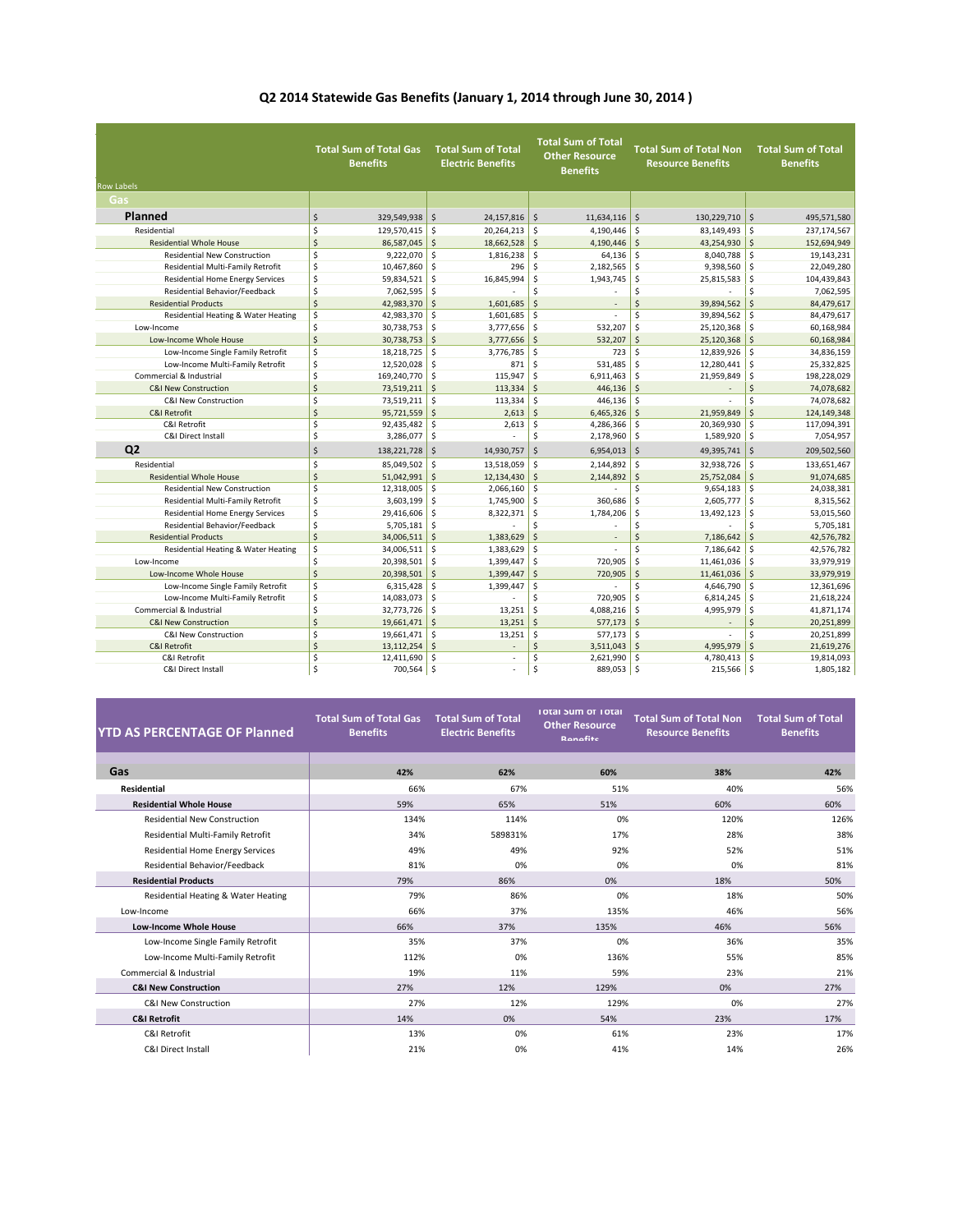## **Q2 2014 Statewide Gas Summary (January 1, 2014 through June 30, 2014 )**

|                            | <b>Values</b>       |                    |                             |                        |
|----------------------------|---------------------|--------------------|-----------------------------|------------------------|
| <b>Row Labels</b>          | Sum of Participants | Sum of Total Spend | <b>Sum of Annual Therms</b> | Sum of Lifetime Therms |
| Gas                        |                     |                    |                             |                        |
| <b>Planned</b>             | 560,883             | \$<br>174,635,473  | 24,402,858                  | 312,695,505            |
| Residential                | 549,029             | \$<br>86,902,669   | 11,607,811                  | 119,006,292            |
| Low-Income                 | 6,840               | \$<br>35,928,339   | 1,439,072                   | 28,354,751             |
| Commercial & Industrial    | 5,015               | \$<br>51,804,465   | 11,355,976                  | 165,334,462            |
| Q <sub>2</sub>             | 480,483             | 58,426,174         | 11,589,429                  | 125,772,776            |
| Residential                | 474,625             | 36,362,358         | 8,355,218                   | 76,253,477             |
| Low-Income                 | 4,307               | 12,181,554         | 990,690                     | 18,835,254             |
| Commercial & Industrial    | 1,551               | 9,882,262          | 2,243,521                   | 30,684,045             |
| <b>YTD as % of Planned</b> | 86%                 | 33%                | 47%                         | 40%                    |
| Residential                | 86%                 | 42%                | 72%                         | 64%                    |
| Low-Income                 | 63%                 | 34%                | 69%                         | 66%                    |
| Commercial & Industrial    | 31%                 | 19%                | 20%                         | 19%                    |

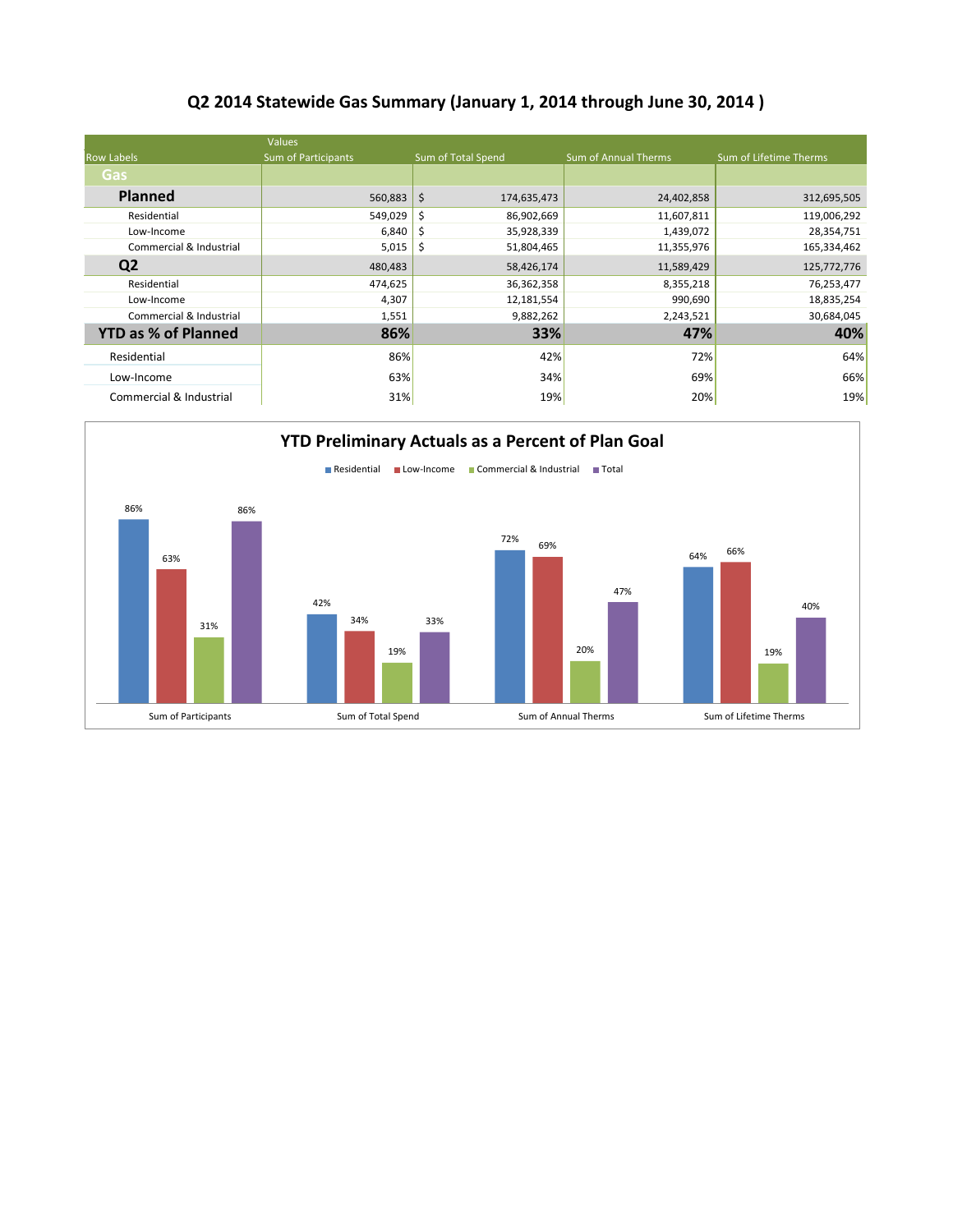## **Cumulative Statewide Gas Summary (January 1, 2013 through June 30, 2014 )**

|                            | <b>Values</b>       |                    |                             |                        |
|----------------------------|---------------------|--------------------|-----------------------------|------------------------|
| <b>Row Labels</b>          | Sum of Participants | Sum of Total Spend | <b>Sum of Annual Therms</b> | Sum of Lifetime Therms |
| Gas                        |                     |                    |                             |                        |
| <b>Planned</b>             | 1,110,071           | 343,115,888        | 47,065,357                  | 616,220,468            |
| Residential                | 1,086,719           | 171,688,550        | 21,898,593                  | 235,619,596            |
| Low-Income                 | 13,484              | 70,337,314         | 2,836,815                   | 55,869,680             |
| Commercial & Industrial    | 9,868               | 101,090,025        | 22,329,949                  | 324,731,193            |
| Q <sub>2</sub>             | 1,048,514           | 210,231,527        | 35,513,502                  | 433,409,098            |
| Residential                | 1,027,407           | 123,750,997        | 21,528,280                  | 222,159,896            |
| Low-Income                 | 14,300              | 46,765,122         | 3,276,239                   | 62,969,092             |
| Commercial & Industrial    | 6,807               | 39,715,408         | 10,708,984                  | 148,280,110            |
| <b>YTD as % of Planned</b> | 94%                 | 61%                | 75%                         | 70%                    |
| Residential                | 95%                 | 72%                | 98%                         | 94%                    |
| Low-Income                 | 106%                | 66%                | 115%                        | 113%                   |
| Commercial & Industrial    | 69%                 | 39%                | 48%                         | 46%                    |

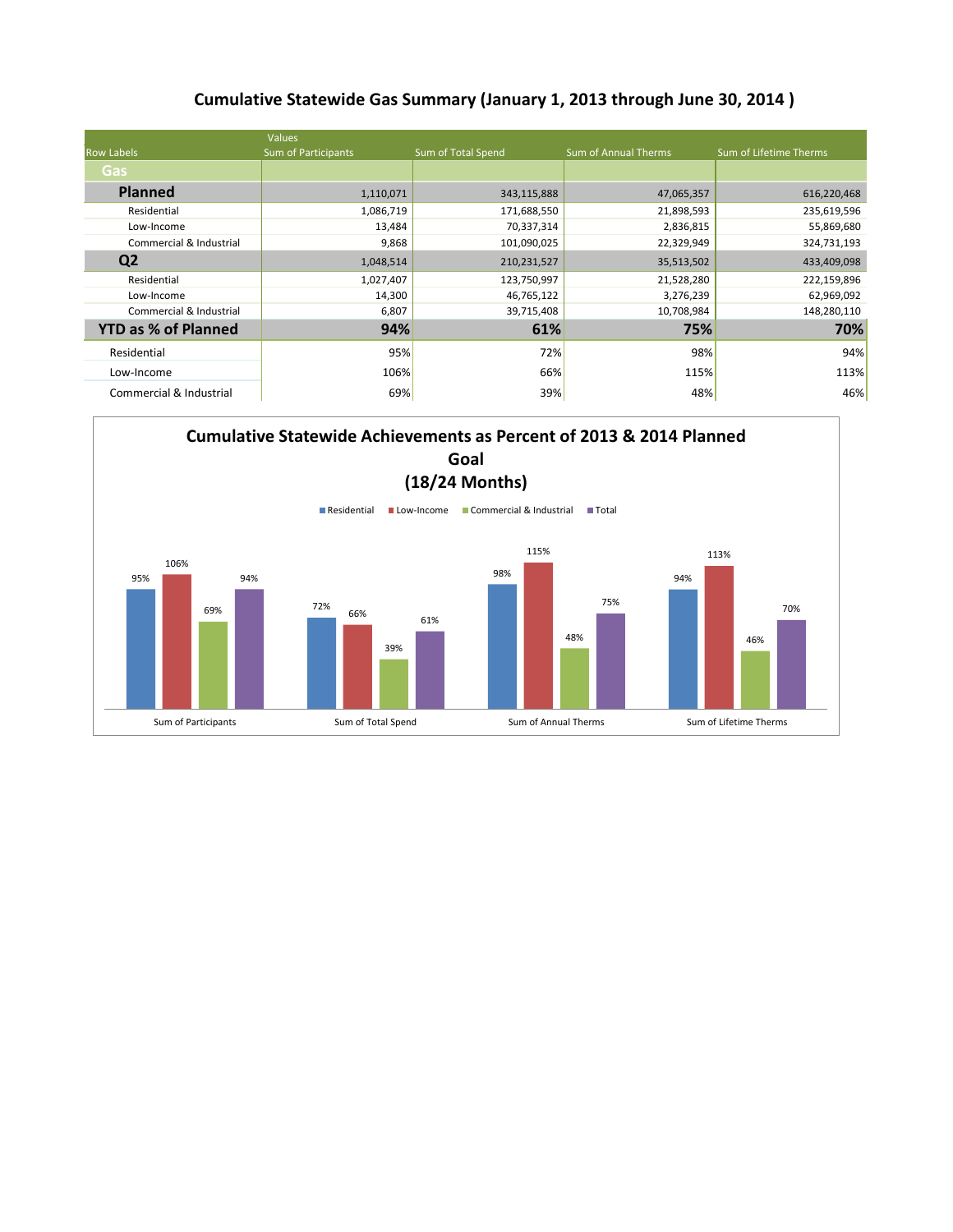#### **Q2 2014 Statewide Gas Summary by PA (January 1, 2014 through June 30, 2014 )**

| <b>Sum of Lifetime Therms</b>           | <b>Column Labels</b>     |                    |                   |                        |                          |                        |                          |
|-----------------------------------------|--------------------------|--------------------|-------------------|------------------------|--------------------------|------------------------|--------------------------|
| <b>Row Labels</b>                       | <b>National Grid</b>     | <b>BERKSHIRE</b>   | UNITIL            | <b>CMA</b>             | <b>Liberty Utilities</b> | <b>NU</b>              | <b>Grand Total</b>       |
| Gas                                     |                          |                    |                   |                        |                          |                        |                          |
| Planned                                 | 154,905,868              | 9,015,253          | 3,962,508         | 62,372,006             | 5,274,692                | 77,165,177             | 312,695,505              |
| Residential                             | 61.647.593               | 2,734,313          | 695,753           | 29.070.341             | 2,359,711                | 22.498.582             | 119.006.292              |
| <b>Residential Whole House</b>          | 41,274,771               | 1,462,729          | 471,724           | 17,499,602             | 1,123,696                | 16,311,104             | 78,143,626               |
| <b>Residential New Construction</b>     | 4,690,620                | 132,100            | 92,066            | 991,101                | 138,998                  | 2,678,650              | 8,723,534                |
| Residential Multi-Family Retrofit       | 4,870,387                | 43,358             | 188,506           | 1,785,014              | 76,991                   | 2,441,910              | 9,406,167                |
| <b>Residential Home Energy Services</b> | 27,353,822               | 1,239,671          | 191,152           | 14,318,247             | 816,707                  | 10,399,477             | 54,319,076               |
| Residential Behavior/Feedback           | 4,359,942                | 47,600             | $\sim$            | 405,240                | 91,000                   | 791,067                | 5,694,849                |
| <b>Residential Products</b>             | 20,372,822               | 1,271,583          | 224.029           | 11,570,739             | 1,236,015                | 6,187,478              | 40.862.666               |
| Residential Heating & Water Heating     | 20,372,822               | 1,271,583          | 224,029           | 11,570,739             | 1,236,015                | 6,187,478              | 40,862,666               |
| Residential Hard-to-Measure             |                          |                    |                   |                        |                          |                        |                          |
| Low-Income                              | 14,667,763               | 1,004,529          | 434,679           | 5,878,276              | 764,729                  | 5,604,775              | 28,354,751               |
| Low-Income Whole House                  | 14,667,763               | 1,004,529          | 434,679           | 5,878,276              | 764,729                  | 5,604,775              | 28,354,751               |
| Low-Income Single Family Retrofit       | 10,515,180               | 533,800            | 258.813           | 2,790,107              | 531,350                  | 2,223,275              | 16,852,525               |
| Low-Income Multi-Family Retrofit        | 4,152,583                | 470,729            | 175,866           | 3,088,168              | 233,379                  | 3,381,500              | 11,502,225               |
| Low-Income Hard-to-Measure              |                          |                    |                   |                        |                          |                        |                          |
| Commercial & Industrial                 | 78,590,513               | 5,276,411          | 2,832,076         | 27,423,390             | 2,150,252                | 49,061,820             | 165,334,462              |
| <b>C&amp;I New Construction</b>         | 32,646,317               | 1,726,271          | 783,208           | 12,143,601             | 464.728                  | 26,363,351             | 74,127,477               |
| <b>C&amp;I New Construction</b>         | 32.646.317               | 1,726,271          | 783,208           | 12,143,601             | 464,728                  | 26,363,351             | 74,127,477               |
| C&I Retrofit                            | 45,944,196               | 3.550.140          | 2.048.868         | 15,279,789             | 1.685.524                | 22,698,469             | 91,206,986               |
| C&I Retrofit                            | 44,833,925               | 3,481,848          | 1,827,502         | 14,892,314             | 1,633,878                | 21,450,564             | 88,120,031               |
| C&I Direct Install                      | 1,110,271                | 68,292             | 221,366           | 387,475                | 51.646                   | 1,247,905              | 3,086,955                |
| C&I Hard-to-Measure                     |                          |                    |                   |                        |                          |                        |                          |
| Q <sub>2</sub>                          | 74,830,008               | 4,118,888          | 1,108,428         | 14,845,662             | 2,954,533                | 27,915,257             | 125,772,776              |
| Residential                             | 46,411,429               | 2,015,540          | 711,834           | 9,015,167              | 1,520,720                | 16,578,788             | 76,253,477               |
| <b>Residential Whole House</b>          | 26,587,659               | 1,085,668          | 601,404           | 5,587,973              | 826,228                  | 11,039,527             | 45,728,459               |
| <b>Residential New Construction</b>     | 6,014,923                | 68,854             | 7,140             | 2,150,500              | 347,900                  | 2,952,412              | 11,541,728               |
| Residential Multi-Family Retrofit       | 1,261,456                | 67,327             |                   | 682,420                | 5,516                    | 1,191,730              | 3,208,449                |
| Residential Home Energy Services        | 15,576,318               | 949,487            | 594,264           | 2,755,053              | 472,813                  | 6,124,360              | 26,472,294               |
| Residential Behavior/Feedback           | 3,734,961                |                    |                   |                        |                          | 771,026                | 4,505,987                |
| <b>Residential Products</b>             | 19,823,770               | 929,872            | 110,430           | 3,427,194              | 694,492                  | 5,539,261              | 30,525,018               |
| Residential Heating & Water Heating     | 19,823,770               | 929,872            | 110,430<br>$\sim$ | 3,427,194              | 694,492                  | 5,539,261              | 30,525,018<br>$\sim$     |
| Residential Hard-to-Measure             |                          |                    |                   |                        |                          |                        |                          |
| Low-Income<br>Low-Income Whole House    | 10,464,749<br>10,464,749 | 275,314<br>275,314 | 81,220<br>81,220  | 2,578,777<br>2,578,777 | 155,190<br>155,190       | 5,280,004<br>5,280,004 | 18,835,254<br>18,835,254 |
| Low-Income Single Family Retrofit       | 3,057,500                | 151,562            | 68,930            | 1,541,840              | 79,346                   | 895,869                | 5,795,047                |
| Low-Income Multi-Family Retrofit        | 7,407,249                | 123,752            | 12,290            | 1,036,937              | 75,844                   | 4,384,135              | 13,040,207               |
| Low-Income Hard-to-Measure              |                          |                    |                   |                        |                          |                        |                          |
| Commercial & Industrial                 | 17,953,830               | 1,828,035          | 315,374           | 3,251,718              | 1,278,623                | 6,056,466              | 30,684,045               |
| <b>C&amp;I New Construction</b>         | 12,594,793               | 1,399,729          | 142.725           | 1,429,033              | 1.054.270                | 2,879,909              | 19,500,459               |
| <b>C&amp;I New Construction</b>         | 12,594,793               | 1,399,729          | 142,725           | 1,429,033              | 1,054,270                | 2,879,909              | 19,500,459               |
| C&I Retrofit                            | 5,359,037                | 428.305            | 172,649           | 1,822,684              | 224,354                  | 3,176,557              | 11,183,586               |
| C&I Retrofit                            | 5,173,879                | 428,305            | 130.884           | 1,731,353              | 216,057                  | 2,847,237              | 10,527,715               |
| C&I Direct Install                      | 185,158                  |                    | 41.766            | 91,331                 | 8.296                    | 329.320                | 655,872                  |
| C&I Hard-to-Measure                     |                          |                    |                   |                        |                          |                        |                          |

| Year                                    |                      |                  |               |            |                          |           |                    |
|-----------------------------------------|----------------------|------------------|---------------|------------|--------------------------|-----------|--------------------|
| <b>YTD as Percentage to Planned</b>     | <b>National Grid</b> | <b>BERKSHIRE</b> | <b>UNITIL</b> | <b>CMA</b> | <b>Liberty Utilities</b> | <b>NU</b> | <b>Grand Total</b> |
|                                         |                      |                  |               |            |                          |           |                    |
|                                         |                      |                  |               |            |                          |           |                    |
| Gas                                     | 48%                  | 46%              | 28%           | 24%        | 56%                      | 36%       | 40%                |
| <b>Residential</b>                      | 75%                  | 74%              | 102%          | 31%        | 64%                      | 74%       | 64%                |
| 1. Residential Whole House              | 64%                  | 74%              | 127%          | 32%        | 74%                      | 68%       | 59%                |
| 1a. Residential New Construction        | 128%                 | 52%              | 8%            | 217%       | 250%                     | 110%      | 132%               |
| 1b. Residential Multi-Family Retrofit   | 26%                  | 155%             | 0%            | 38%        | 7%                       | 49%       | 34%                |
| 1c. Residential Home Energy Services    | 57%                  | 77%              | 311%          | 19%        | 58%                      | 59%       | 49%                |
| 1d. Residential Behavior/Feedback       | 86%                  | 0%               | 0%            | 0%         | 0%                       | 97%       | 79%                |
| 2. Residential Products                 | 97%                  | 73%              | 49%           | 30%        | 56%                      | 90%       | 75%                |
| 2a. Residential Heating & Water Heating | 97%                  | 73%              | 49%           | 30%        | 56%                      | 90%       | 75%                |
| 3. Residential Hard-to-Measure          | 0%                   | 0%               | 0%            | 0%         | 0%                       | 0%        | 0%                 |
| Low Income                              | 71%                  | 27%              | 19%           | 44%        | 20%                      | 94%       | 66%                |
| 4. Low-Income Whole House               | 71%                  | 27%              | 19%           | 44%        | 20%                      | 94%       | 66%                |
| 4a. Low-Income Single Family Retrofit   | 29%                  | 28%              | 27%           | 55%        | 15%                      | 40%       | 34%                |
| 4b. Low-Income Multi-Family Retrofit    | 178%                 | 26%              | 7%            | 34%        | 32%                      | 130%      | 113%               |
| 5. Low Income Hard-to-Measure           | 0%                   | 0%               | 0%            | 0%         | 0%                       | 0%        | 0%                 |
| <b>Commercial &amp; Industrial</b>      | 23%                  | 35%              | 11%           | 12%        | 59%                      | 12%       | 19%                |
| 6. C&I New Construction                 | 39%                  | 81%              | 18%           | 12%        | 227%                     | 11%       | 26%                |
| 6a. C&I New Construction                | 39%                  | 81%              | 18%           | 12%        | 227%                     | 11%       | 26%                |
| 7. C&I Retrofit                         | 12%                  | 12%              | 8%            | 12%        | 13%                      | 14%       | 12%                |
| 7a. C&I Retrofit                        | 12%                  | 12%              | 7%            | 12%        | 13%                      | 13%       | 12%                |
| 7b. C&I Direct Install                  | 17%                  | 0%               | 19%           | 24%        | 16%                      | 26%       | 21%                |
| 8. C&I Hard to Measure                  | 0%                   | 0%               | 0%            | 0%         | 0%                       | 0%        | 0%                 |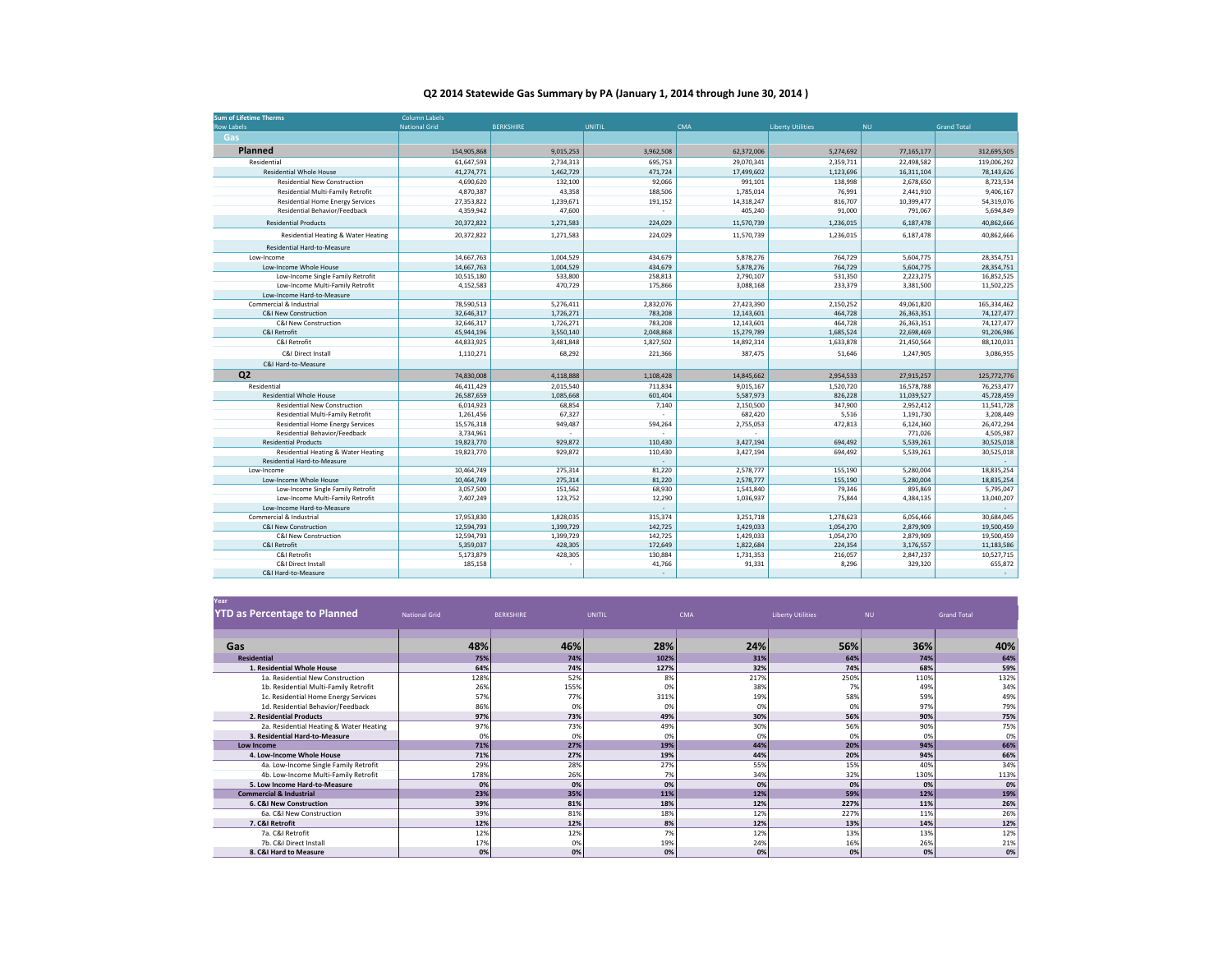# **GAS STATEWIDE BUDGETS, Q2 2014**



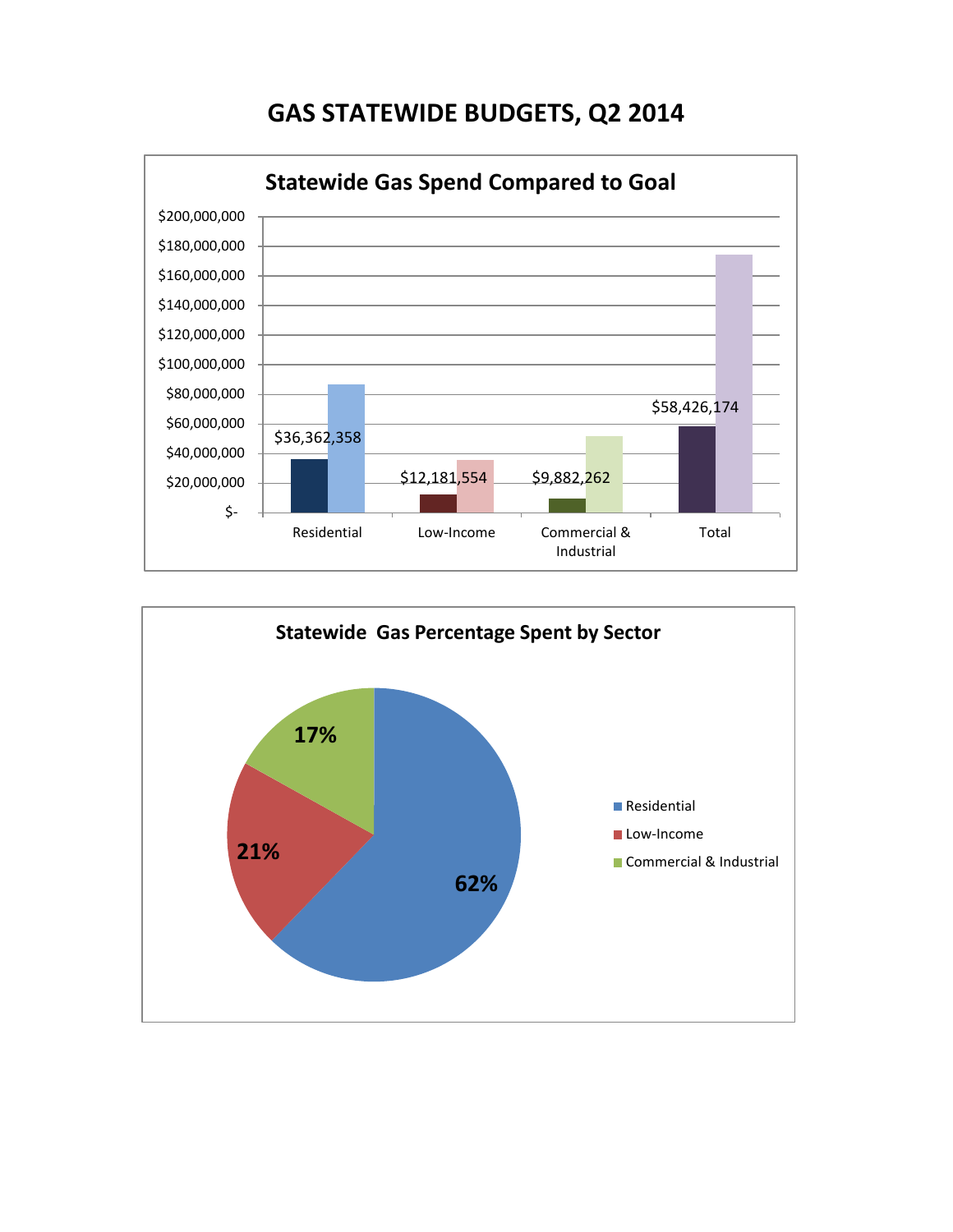

## **ANNUAL GAS STATEWIDE SAVINGS, Q2 2014**

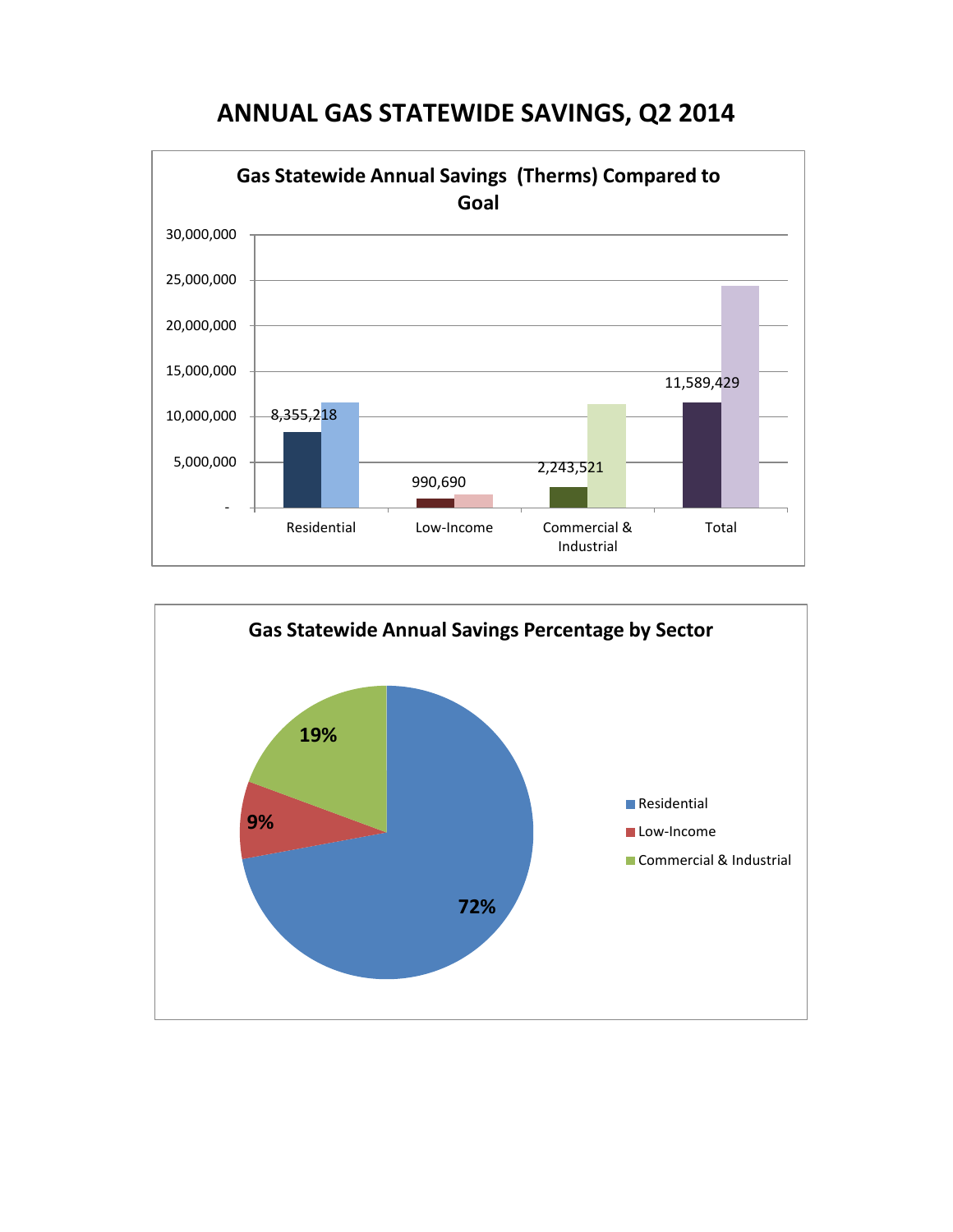

# **LIFETIME GAS STATEWIDE SAVINGS, Q2 2014**

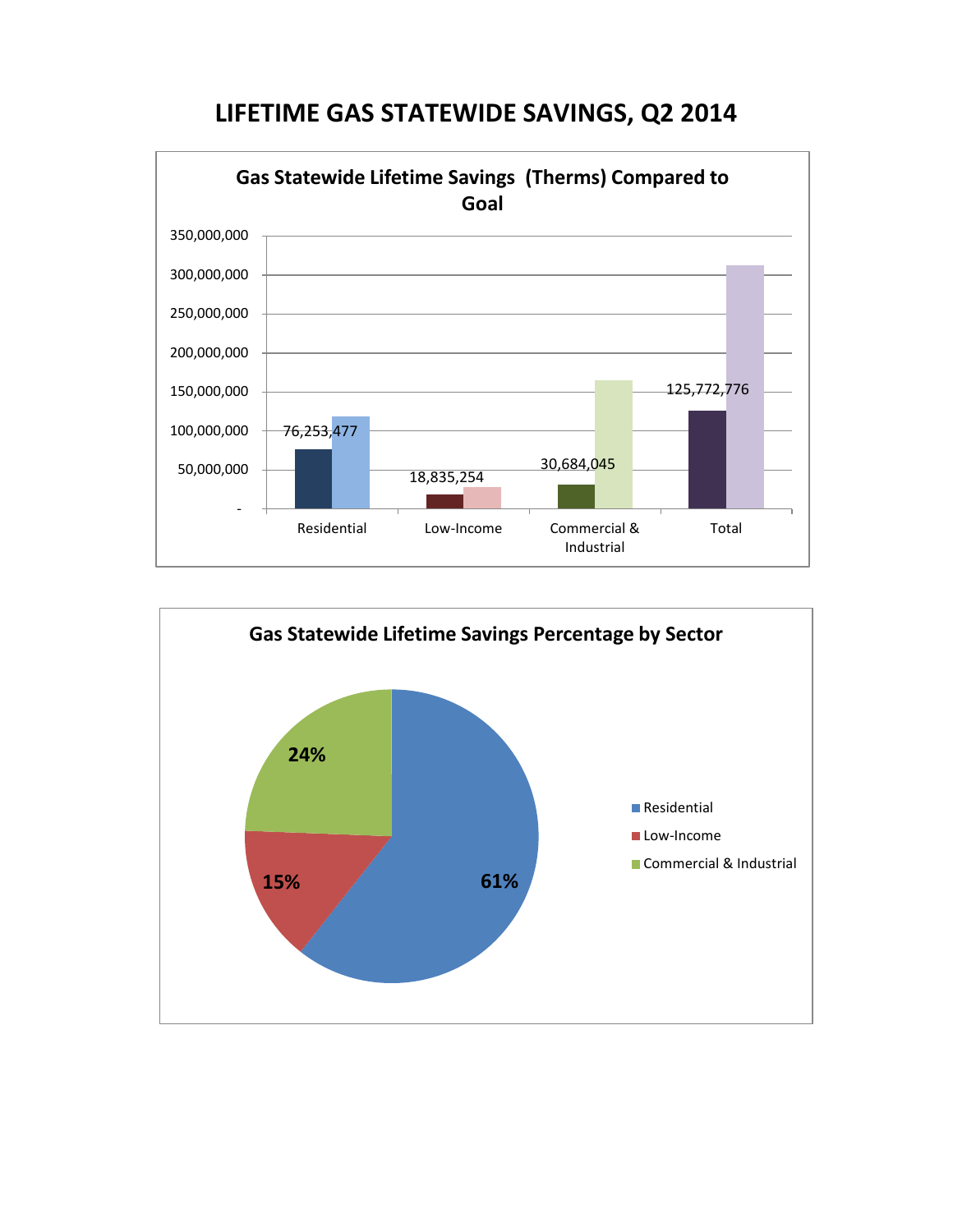# **GAS STATEWIDE BENEFITS, Q2 2014**